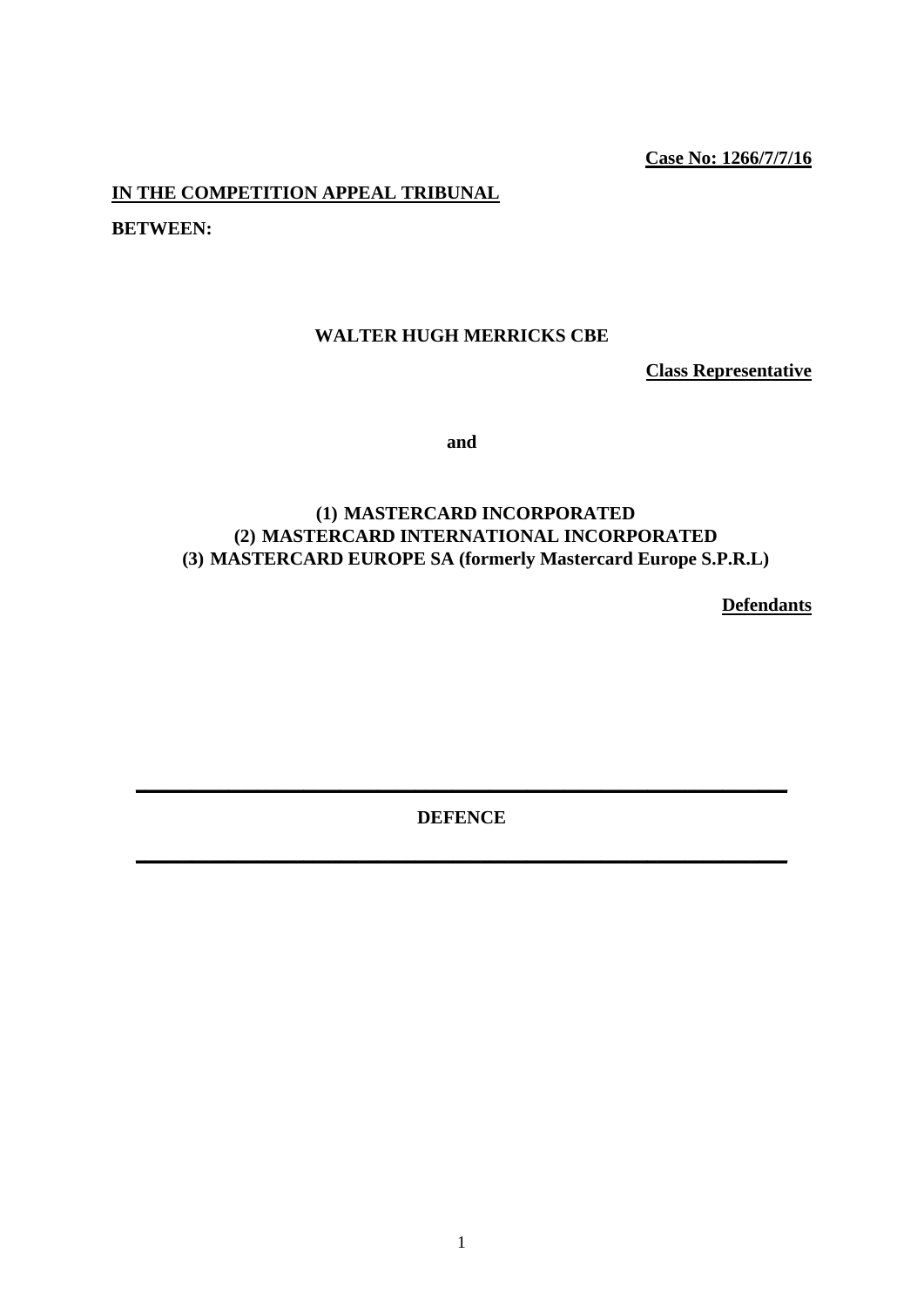# **CONTENTS**

| EC Decision: "7.2.3. Restriction of competition in the acquiring markets and effects in the |  |
|---------------------------------------------------------------------------------------------|--|
|                                                                                             |  |
|                                                                                             |  |
|                                                                                             |  |
|                                                                                             |  |
|                                                                                             |  |
|                                                                                             |  |
|                                                                                             |  |
|                                                                                             |  |
|                                                                                             |  |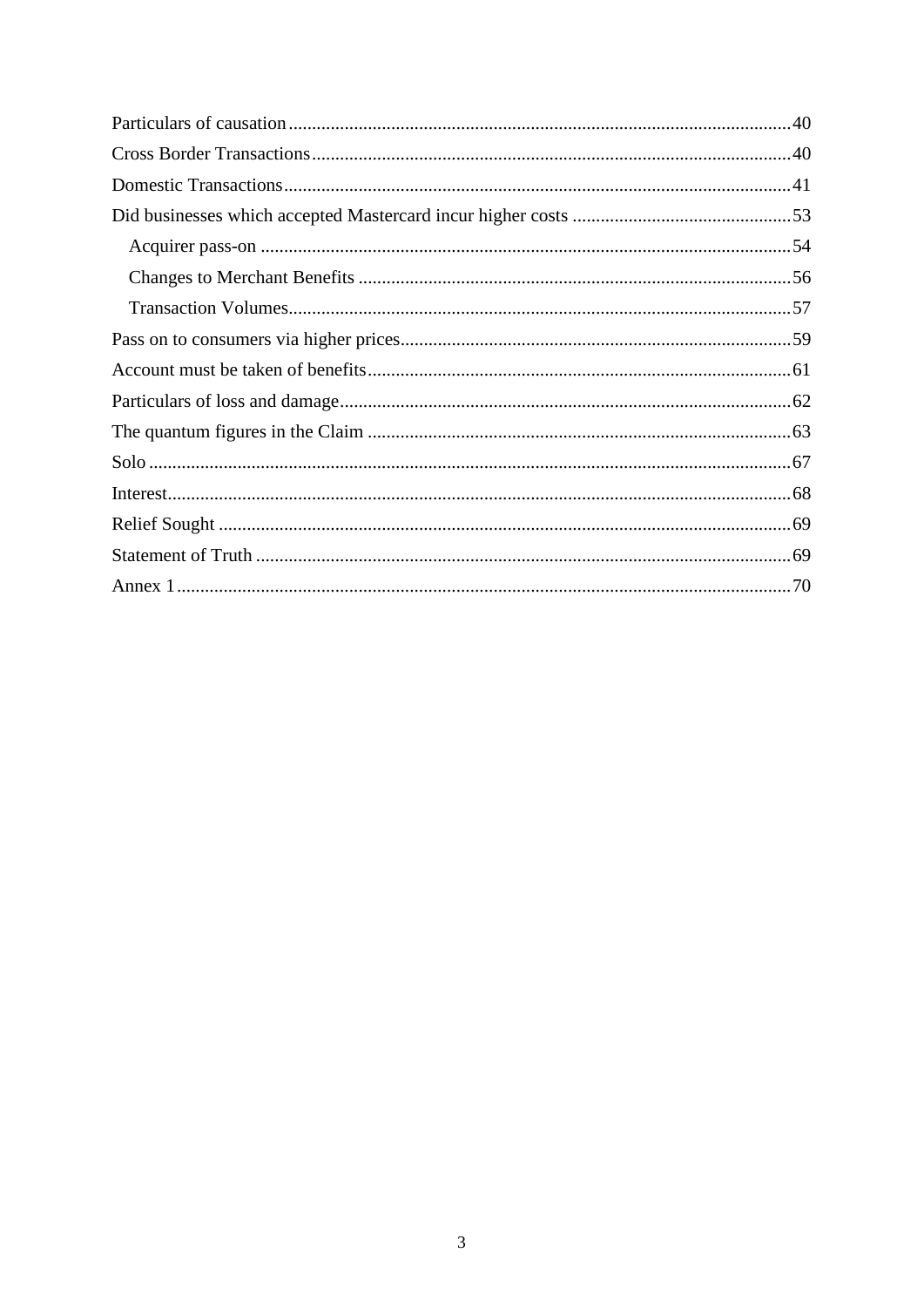# <span id="page-3-0"></span>**Introduction**

- 1. In this Defence, save where necessary to distinguish between them, the Defendants will be referred to collectively as "Mastercard".
- 2. Save where the contrary appears, all paragraph references are to the relevant numbered paragraphs in the Amended Collective Proceedings Claim Form (the "Claim").
- 3. For convenience, save where the contrary is stated, this Defence adopts the definitions and headings used in the Claim, however, this is without prejudice to the substance of this Defence.
- 4. The matters raised by the Claim go back many years. Mastercard has pleaded to the Claim to the best of its ability given the passage of time. It reserves the right to develop and/or amend its case as its investigations of relevant matters continue and as more information may become available.

# <span id="page-3-1"></span>**Summary of Defence**

5. In relation to the Summary at paragraphs 1 - 10, Mastercard refers to this Summary of its Defence and the detailed Defence below.

# <span id="page-3-2"></span>*Scope of the Claim*

- 6. Since (as acknowledged at paragraphs 2 and 53 of the Claim) this is a follow-on action, the claim is limited to the infringement found in the EC Decision which related solely to Mastercard's consumer Intra-EEA fallback MIFs in force between 22 May 1992 and 19 December 2007 (the date of the EC Decision) ("the EEA MIFs")<sup>1</sup>.
- 7. Mastercard accepts it is bound by the operative part of the EC Decision in relation to its subject matter and such parts of the recitals to the EC Decision as constitute part of the essential basis for the operative part of the EC Decision.
- 8. Furthermore, Mastercard does not dispute that, since Mastercard did not repeal the EEA MIFs until 21 June 2008 and there was no relevant change of circumstances in the period 19 December 2007 to 21 June 2008, the Class Representative can also make a claim in relation to the EEA MIFs in force during this period. In this Defence, Mastercard refers to the period 22 May 1992 to 21 June 2008 as the "relevant period".

<sup>&</sup>lt;sup>1</sup> Where this Defence refers to consumer Intra-EEA fallback MIFs other than those in force during this period, they will be referred to as "alternative EEA MIFs".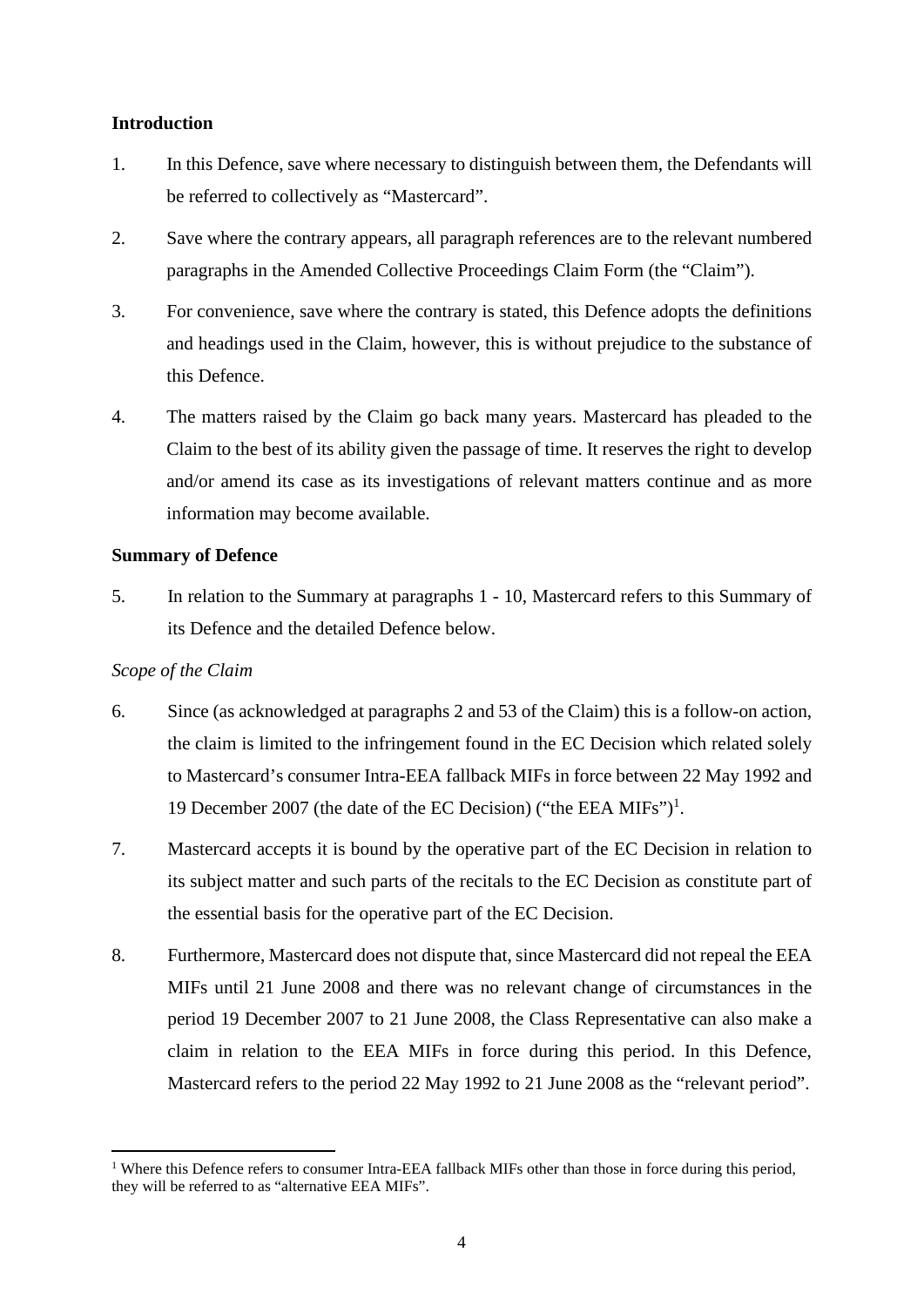#### <span id="page-4-0"></span>*Limitation*

- 9. The Claim does not identify the law which is said to govern the claim. In the interests of narrowing the issues between the parties and reducing costs, Mastercard is prepared to admit for the purpose of this claim only that, to the extent that the claim relates to transactions at merchants in the UK, the entire claim is governed by English law, regardless of whether the relevant purchases took place in England, Wales, Scotland or Northern Ireland. Under English law, insofar as the claims are based on transactions at merchants based in the UK and upon an infringement having occurred prior to 20 June 1997, the claims are time-barred pursuant to Rule 31(4) of the Tribunal Rules 2003, the original section 47A of the Competition Act 1998 and the standard six-year limitation period pursuant to sections 2 and/or 9 of the Limitation Act 1980.
- 10. To the extent that the Class Representative seeks to pursue claims in respect of transactions at merchants based outside the UK (as suggested at paragraph 23(b)(ii) of the Claim), each such claim is governed by the national law of the country in which the relevant merchant was based on the relevant time, including the relevant foreign limitation rules. Pending particulars of the Member States in question, Mastercard cannot plead the relevant foreign limitation rules but it is likely that those rules will bar any such claims in their entirety.

#### <span id="page-4-1"></span>*Exemption*

- 11. Although the EC Decision held that the EEA MIFs breached Article 101 in relation to the period 1992 to 2007, the EC Decision did not conclude that positive consumer Intra-EEA fallback MIFs could not satisfy the conditions for exemption under Article 101(3) in relation to this period, but only that Mastercard had not produced sufficient evidence to show that the conditions were met in relation to the EEA MIFs actually in force during this period. Furthermore, the Commission gave Mastercard six months to repeal the EEA MIFs in place, but expressly stated that this did not prevent Mastercard from setting alternative EEA MIFs at a level above zero which met the conditions for exemption.
- 12. It, therefore, remains open to Mastercard to demonstrate through appropriate evidence that the conditions of Article 101(3) would have been met in relation to alternative EEA MIFs set at a different level.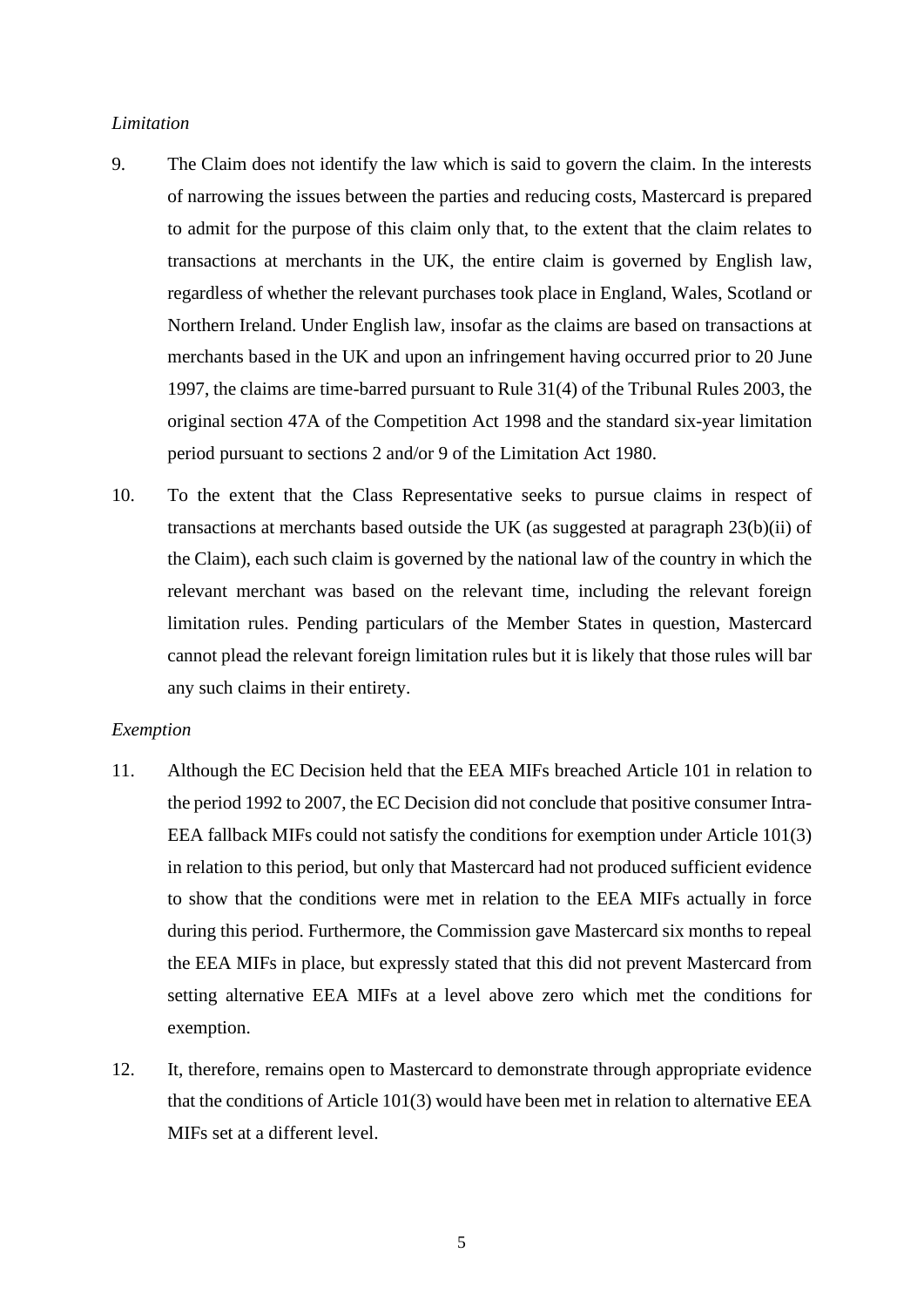- 13. Mastercard will rely on the Commission's 2002 Exemption decision in relation to Visa Europe's consumer Intra-EEA fallback MIFs (which exempted MIFs which were set by reference to the costs of processing transactions, the interest-free period and the cost of the payment guarantee against fraud and cardholder default, subject to the weighted MIFs for credit cards falling over a five year period from 2002 to 2007 from levels similar to Mastercard's EEA MIFs to 0.7% and the weighted MIFs for debit cards not exceeding EUR0.28) as demonstrating the alternative EEA MIFs that would have met the criteria for exemption. Furthermore, the exemptable level of alternative EEA MIFs must be assessed on the basis that Visa was lawfully entitled to operate and did operate on this basis.
- 14. Alternatively, Mastercard will rely on the Commission's press-release of 1 April 2009 and/or its letter of the same date in which the Commission accepted that Mastercard's proposed alternative EEA MIFs were set in accordance with a reasonable benchmark for assessing a level of MIF which met the conditions for exemption.
- 15. Mastercard will seek permission to call expert evidence in relation to exemption and expects expert evidence to show that alternative EEA MIFs were above or close to the EEA MIFs actually set.
- 16. If the lawful alternative EEA MIFs were higher than the EEA MIFs actually set, the Represented Persons will not have a claim for damages. Alternatively, their claim for damages is limited to the loss (if any) caused to them by the difference between the EEA MIFs actually set and the alternative EEA MIFs which could lawfully have been set.

#### <span id="page-5-0"></span>*UK Domestic interchange fees*

- 17. The EC Decision only relates to the EEA MIFs and expressly records that it did not make any findings in relation to bilateral interchange fees or domestic interchange fees. Despite this, the Class Representative contends that the EEA MIFs caused UK domestic interchange fees to be higher than they would otherwise have been because the EEA MIFs acted as a "minimum starting point" for domestic interchange fees.
- 18. In relation to UK domestic debit card transactions, while paragraph 113 acknowledges that there is no claim in respect of schemes which were not operated under Mastercard's interchange network rules and consequently that no claim can be brought in relation to Domestic Transactions on Maestro cards, the Claim includes claims for damages of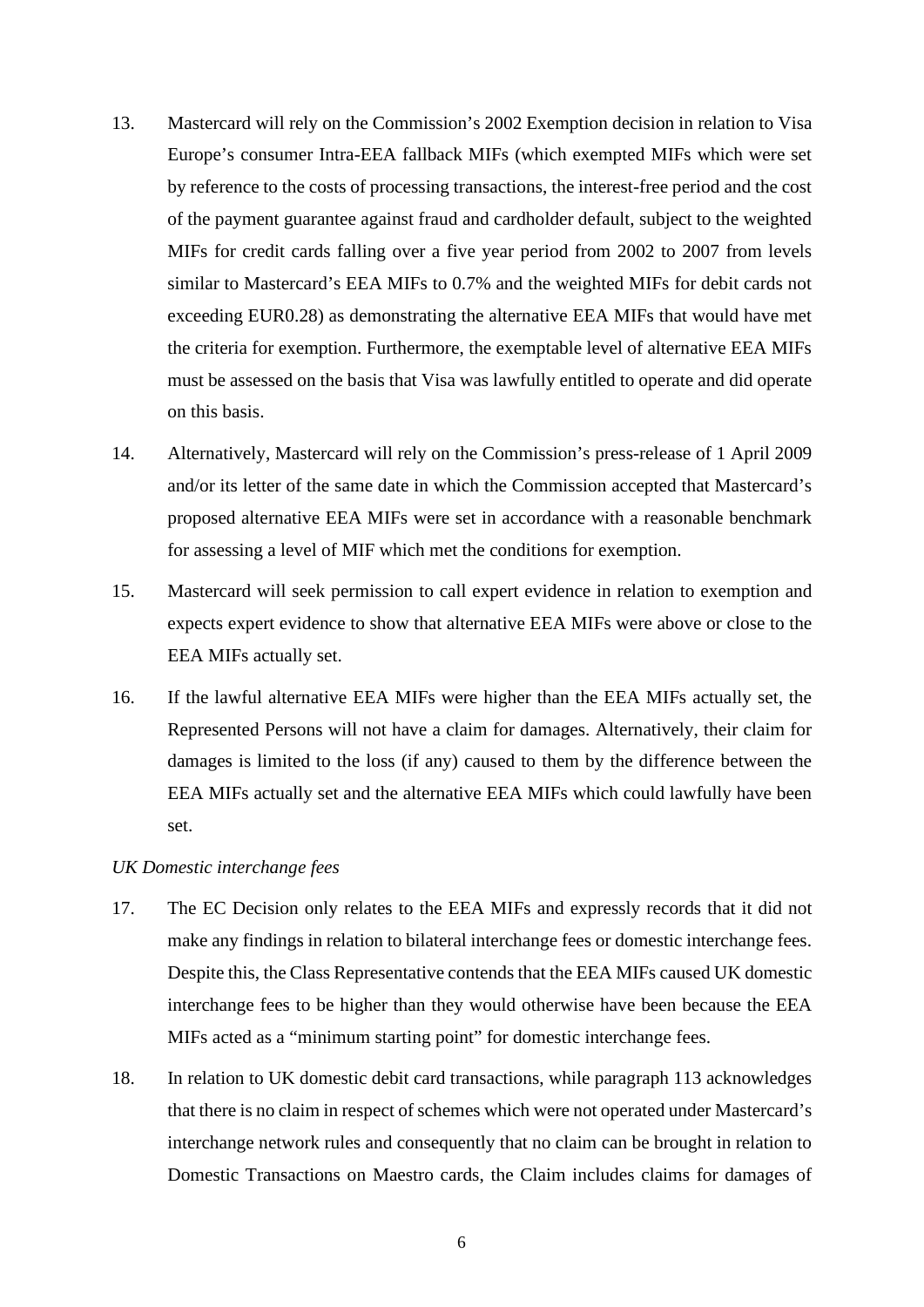over £250 million (plus interest) in relation to Domestic Transactions on Solo debit cards.<sup>2</sup> Solo debit was part of the UK Switch scheme – which was a separate domestic debit card. Solo debit did not operate under Mastercard's interchange network rules. Furthermore, so far as Mastercard is aware, during the relevant period, the same interchange fees set in the same way applied to Solo debit cards as applied to UK Switch/Maestro cards, i.e. average domestic interchange fees were significantly below Maestro's EEA MIFs. There is, therefore, no scope for a claim in relation to Domestic Transactions on Solo cards or for any allegation that the EEA MIFs acted as a 'minimum starting point' for those (lower) interchange fees. Accordingly, there is no scope for any claim in relation to Domestic Transactions on UK debit cards.

19. In relation to UK credit card Domestic Transactions, even if the EEA MIFs were set unlawfully high (which is denied), it is denied that this had any impact on the interchange fees applicable to such transactions. In particular, the EEA MIFs did not operate as a "minimum starting point" for domestic interchange fees, as demonstrated by the operation of the Maestro scheme in the UK (as referred to above). In any event, lower domestic interchange fees would not have been agreed/set since UK domestic credit card interchange fees were set by reference to UK domestic costs and the competitive conditions in the UK market, including in particular the comparable domestic interchange fees for Visa and Access (the UK domestic credit card scheme) and the competitive threat posed by Visa, Access, Switch/Solo (the UK domestic debit card scheme), Amex, store cards and other payment methods. There is, therefore, no scope for a claim in relation to UK credit card Domestic Transactions in any event. Alternatively, any claim is limited to the loss caused (if any) by the difference between the actual UK domestic interchange fees and what UK domestic interchange fees would have been in the counterfactual and any such difference would have been minimal.

## <span id="page-6-0"></span>*Claim for damages*

- 20. In any event, it is denied that the Represented Persons have any claim for damages either in the sums alleged or at all:
	- a. As set out above, the starting point for the assessment of any claim for damages is limited to the difference between the interchange fees actually applicable and the

<sup>&</sup>lt;sup>2</sup> As confirmed in Quinn Emanuel's letter dated 9 November 2016.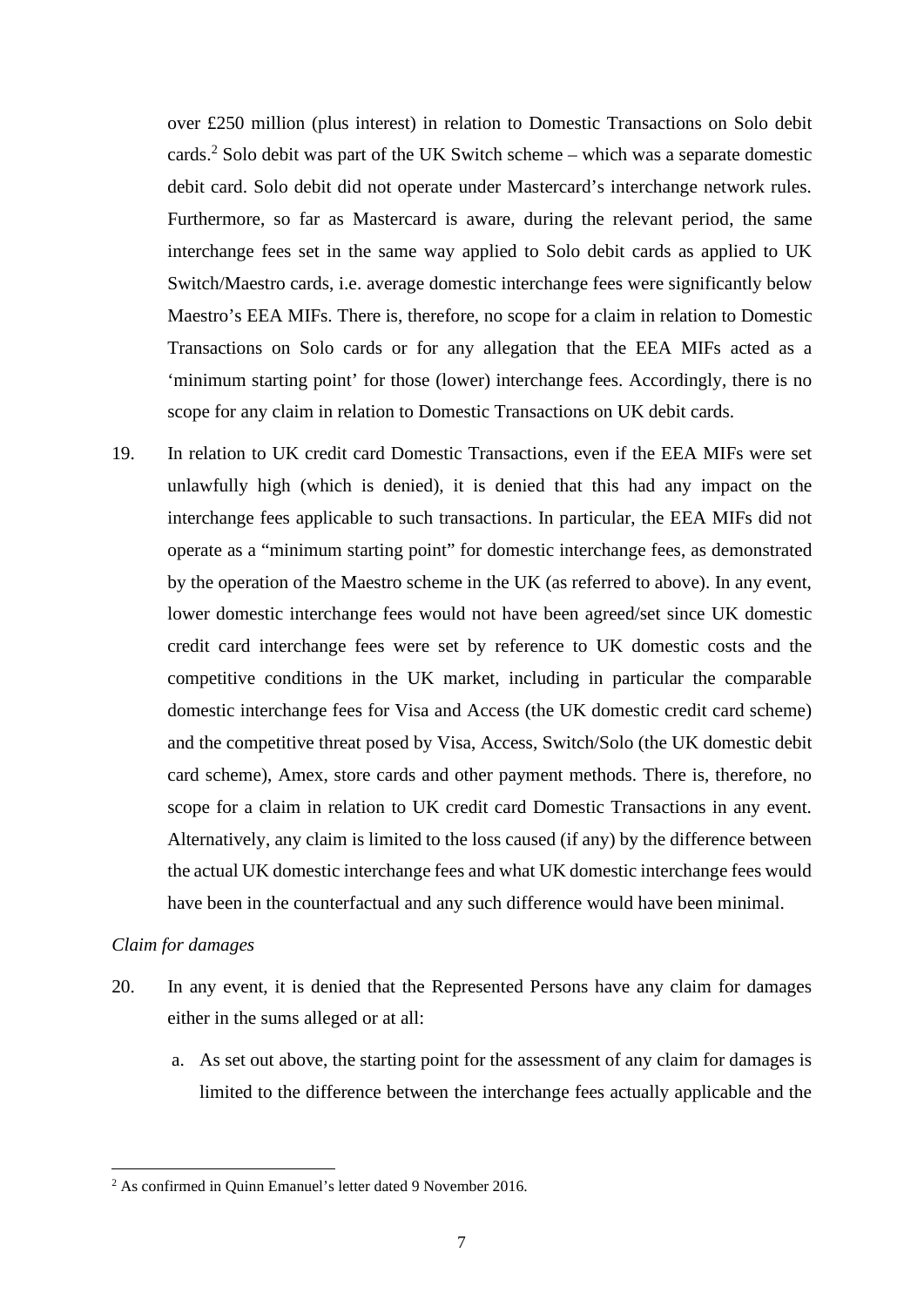interchange fees which would have applied if alternative EEA MIFs had been set at a lawful level.

- b. Even if UK acquiring banks did pay higher interchange fees than would otherwise have been the case (which is denied), in order to establish that the Represented Persons suffered loss and the amount thereof, it is necessary (but not sufficient) for the Class Representative first to show that UK Merchant Service Charges ("MSCs") for Mastercard transactions would have been lower if alternative EEA MIFs had been set at a lawful level and the amount of any such reduction over the course of the 16-year claim period. Given the tiny percentage of transactions in relation to which the EEA MIFs were applicable, the prevalence of blended MSCs (where the same MSCs applied to Mastercard, Visa and domestic schemes), Visa's far greater market share and the fact that MSCs were multiples of interchange fees for such merchants, it is denied that MSCs would have been materially lower or alternatively materially lower for the vast majority of merchants if interchange fees had been lower. Mastercard will refer to the Payment Systems Regulator's November 2021 report on the UK acquiring market which concluded that there was *"little or no pass-through"* of reductions in interchange fees as a result of the Interchange Fee Regulation into lower MSCs for small and medium merchants and large merchants with an annual card turnover below £50 million. Alternatively, the extent of any pass-through of any reduction in interchange fees into MSCs is likely to have varied substantially between different categories and sizes of merchants, between different geographic areas and across the 16-year claim period and the Class Representative is put to strict proof of the relevant pass-on rates.
- c. Furthermore, if the Mastercard scheme had operated with significantly lower or zero interchange fees, particularly lower or zero UK interchange fees, issuing banks and/or cardholders would have migrated to (or remained with) other card schemes (including Visa, American Express and the UK domestic card schemes Access and Switch) or increased usage of other payment methods (e.g. cash and cheques) which are typically more costly to merchants. This would have led to a substantial reduction (potentially down to zero) in the number of transactions to which any lower MSCs would have applied, resulting in merchants receiving no (or only limited) savings. The Class Representative is put to strict proof of the proportion of transactions in the counterfactual which would have remained Mastercard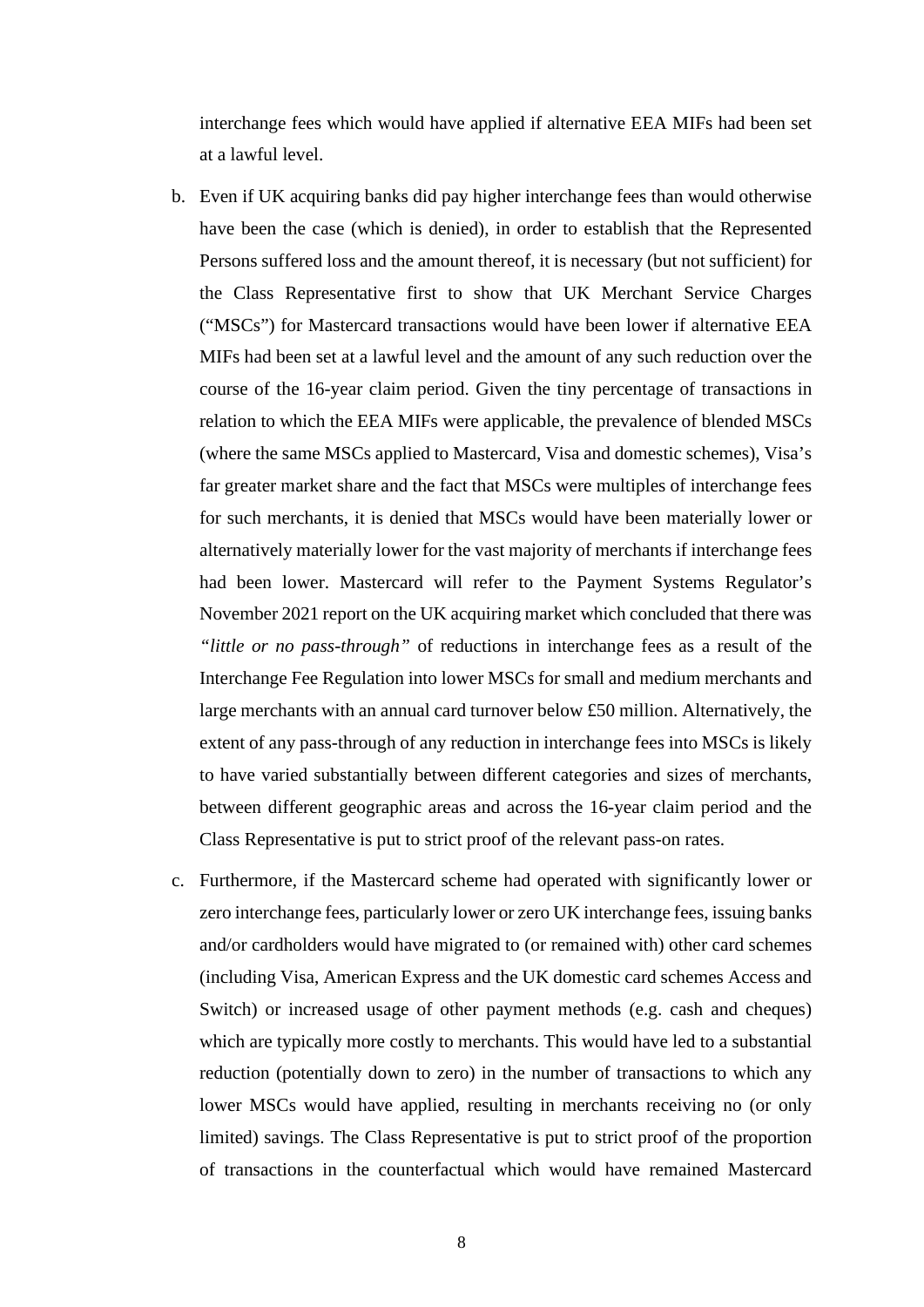transactions and taken place at lower or zero interchange fees, rather than other more expensive payment methods.

- d. Furthermore, if the Mastercard scheme had been forced to operate with significantly lower or zero interchange fees, particularly lower or zero UK interchange fees, merchants would have received an inferior Mastercard scheme. If issuing banks could not obtain adequate remuneration in return for the cost of the valuable services which they provided to merchants, including a guarantee against fraud and cardholder default and immediate payment, then they would not have been willing to provide these services and the scheme rules would have been altered accordingly to remove or alter these services. The net effect of these changes would have been to offset (in full or part) the value to the merchant of any reduction in MSCs. This would again have resulted in merchants receiving no (or only limited) actual savings.
- e. Furthermore, even if merchants did incur higher overall costs as a result of the EEA MIFs (which is denied), in order to establish that the Represented Persons suffered loss and the amount of that loss, the Class Representative needs to show whether and to what extent the retail prices charged by merchants were higher than they would otherwise have been as a result of those higher costs being passed on by merchants into retail prices (rather than resulting in reduced profits or enhanced losses and/or merchants reducing discretionary expenditure and/or merchants seeking to reduce their costs by negotiation with their suppliers). The existence and extent of any pass-on into retail prices is likely to have varied between different categories and sizes of merchants, between different geographic areas, and across the 16-year time period covered by the Claim and the Class Representative is put to strict proof of the relevant pass-on rates.
- f. Even if purchasers did pay higher prices (which is denied), the Class Representative needs to show the extent to which those higher prices were paid by Represented Persons in respect of transactions for which they are represented. However, there are millions of purchasers who are not Represented Persons (or who are not Represented Persons in respect of some or all of their purchases) including individuals who died prior to 8 September 2016, tourists and temporary visitors, overseas purchasers (e.g. by telephone or over the internet), under 16s, individuals who have subsequently left the UK and have not opted in, business purchasers and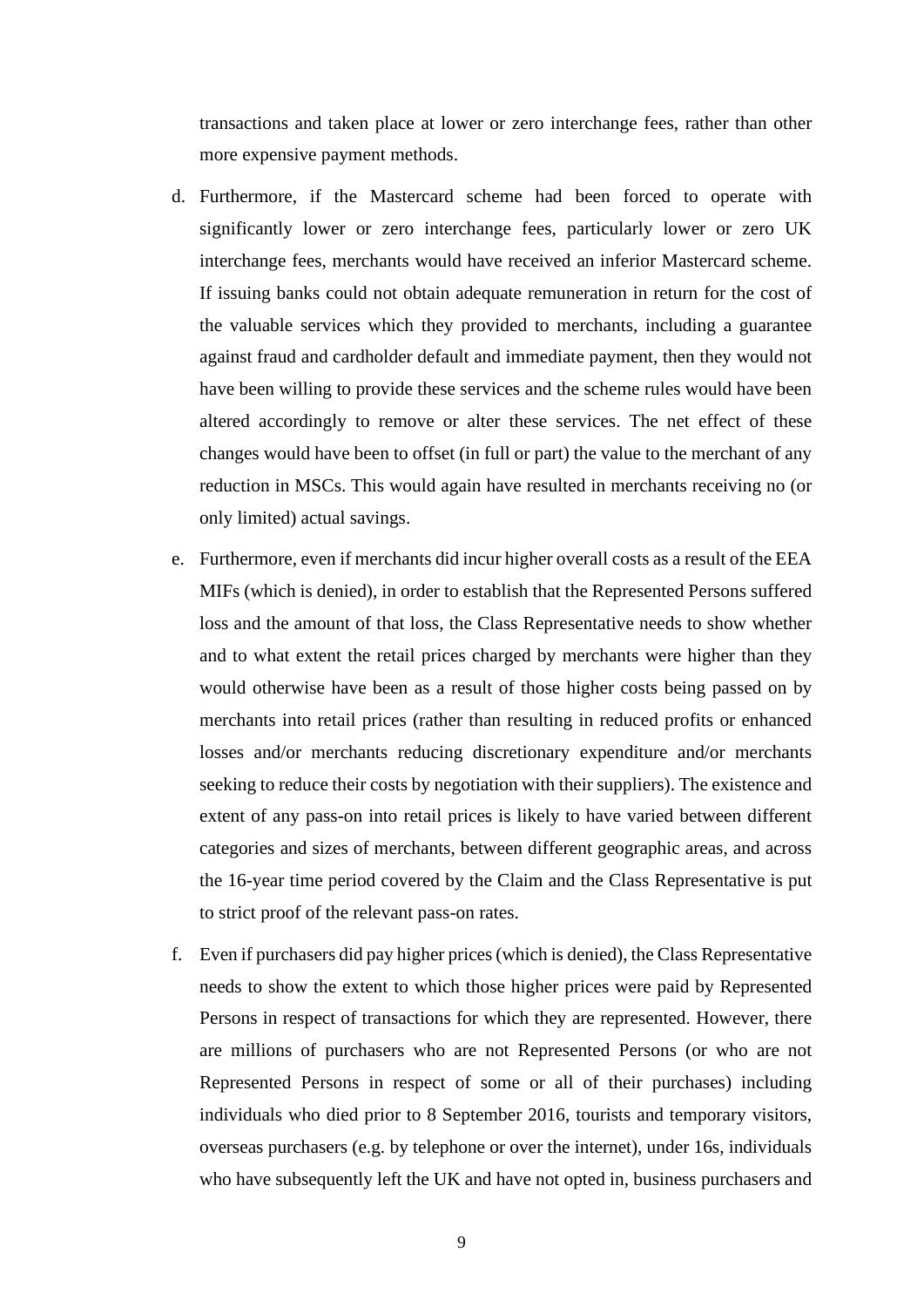non-natural persons (including government bodies, charities, religious organisations, trade unions, unincorporated associations and incorporated businesses). The damages methodology in the Claim provides no means of identifying for the purpose of the aggregate damages calculation the purchases made by Represented Persons, rather than non-Represented Persons. Furthermore, no claim is available to the extent that title to bring all or part of a claim has passed outside the Class, e.g. to trustees in bankruptcy.

- g. Further, any quantification of loss must give credit for benefits received by Represented Persons as a result of interchange fees being higher than would otherwise have been the case. Interchange fee revenue was an important income stream for issuing banks. If this income stream was substantially reduced, it is likely that a substantial part (and potentially 100%) of this loss of revenue would have been passed-on by Mastercard issuing banks to Mastercard cardholders in the form of reduced benefits and/or higher fees or interest. These additional benefits offset in full (or in part) any disadvantage to Represented Persons from higher prices.
- 21. In relation to interest, it is denied that there is any basis for claiming interest at the rate of 5% above the Bank of England base rate. In the context of a claim on behalf of essentially the entire adult population of the UK, the correct interest rate is the investment rate.

#### <span id="page-9-0"></span>**Proper Law/Limitation**

- 22. In accordance with the findings made by Mr Justice Barling in *Deutsche Bahn v Mastercard* [2018] EWHC 412 (Ch), competition law claims relating to interchange fees are governed by the law of the country in which competition was affected (regardless of where any resulting damage was suffered), either in whole or alongside English law pursuant to the doctrine of double actionability in relation to the period prior to 1 May 1996 (since the claim is based on a wrong committed outside England, i.e. the setting of the EEA MIFs).
- 23. Since the EC Decision concludes that the EEA MIFs restricted competition in acquiring markets and that there is a separate national acquiring market in each country, it follows that the claims combined in these proceedings are governed by the law of the country in which the relevant merchant was based at the time of the transaction. In the interests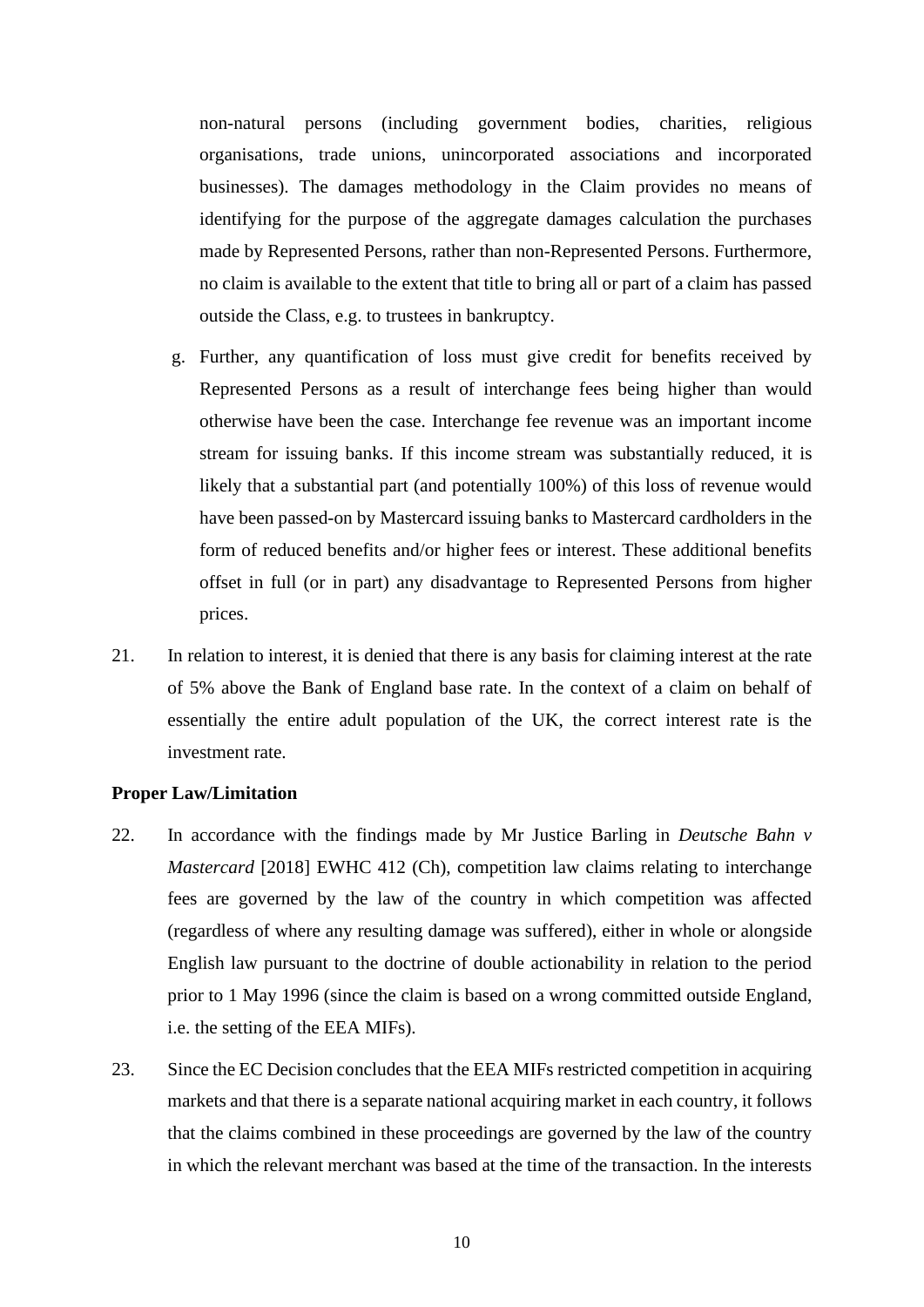of narrowing the issues between the parties and reducing costs, Mastercard is prepared to accept that claims in respect of transactions at merchants based in the UK are governed by English law throughout the relevant period.

- 24. Insofar as the Class Representative intends to pursue claims in relation to transactions at merchants which were based outside the UK at the relevant time (as suggested at paragraph 23(b)(ii) of the Claim), the relevant acquiring market affected would be the national market in which the merchant was based. The Class Representative will, therefore, need to establish the transactions which took place at merchants in each Member State and the claims in relation to each Member State will be governed by the national law of that state.
- 25. In relation to claims which are governed by English law (either in whole or in part pursuant to the doctrine of double actionability), insofar as the claims are based on an infringement having occurred prior to 20 June 1997, these claims are time-barred pursuant to Rule 31(4) of the Tribunal Rules 2003, the original section 47A of the Competition Act 1998 and the standard six-year limitation period pursuant to sections 2 and/or 9 of the Limitation Act 1980. Alternatively, insofar as the Class Representative wishes to pursue claims under Northern Irish or Scottish law, Mastercard will rely on the equivalent limitation provisions of these national laws, which impose limitation periods of 6 years (Northern Ireland) and 5 years (Scotland) respectively.
- 26. In accordance with *Deutsche Bahn v Mastercard* [2016] CAT 14, insofar as the claims are governed by any other foreign law in relation to any period (as to which see above), the relevant foreign limitation period applies pursuant to the Foreign Limitation Periods Act 1984. Pending particulars of the Member States in question, Mastercard cannot plead the relevant foreign limitation rules but it is likely that those rules will bar any such claims in their entirety.

## **PART I**

#### <span id="page-10-0"></span>**The Class Representative**

27. Paragraphs 11 and 12 are noted.

## <span id="page-10-1"></span>**The Defendants**

28. Until 2002, the single business now known as Mastercard consisted of the following businesses: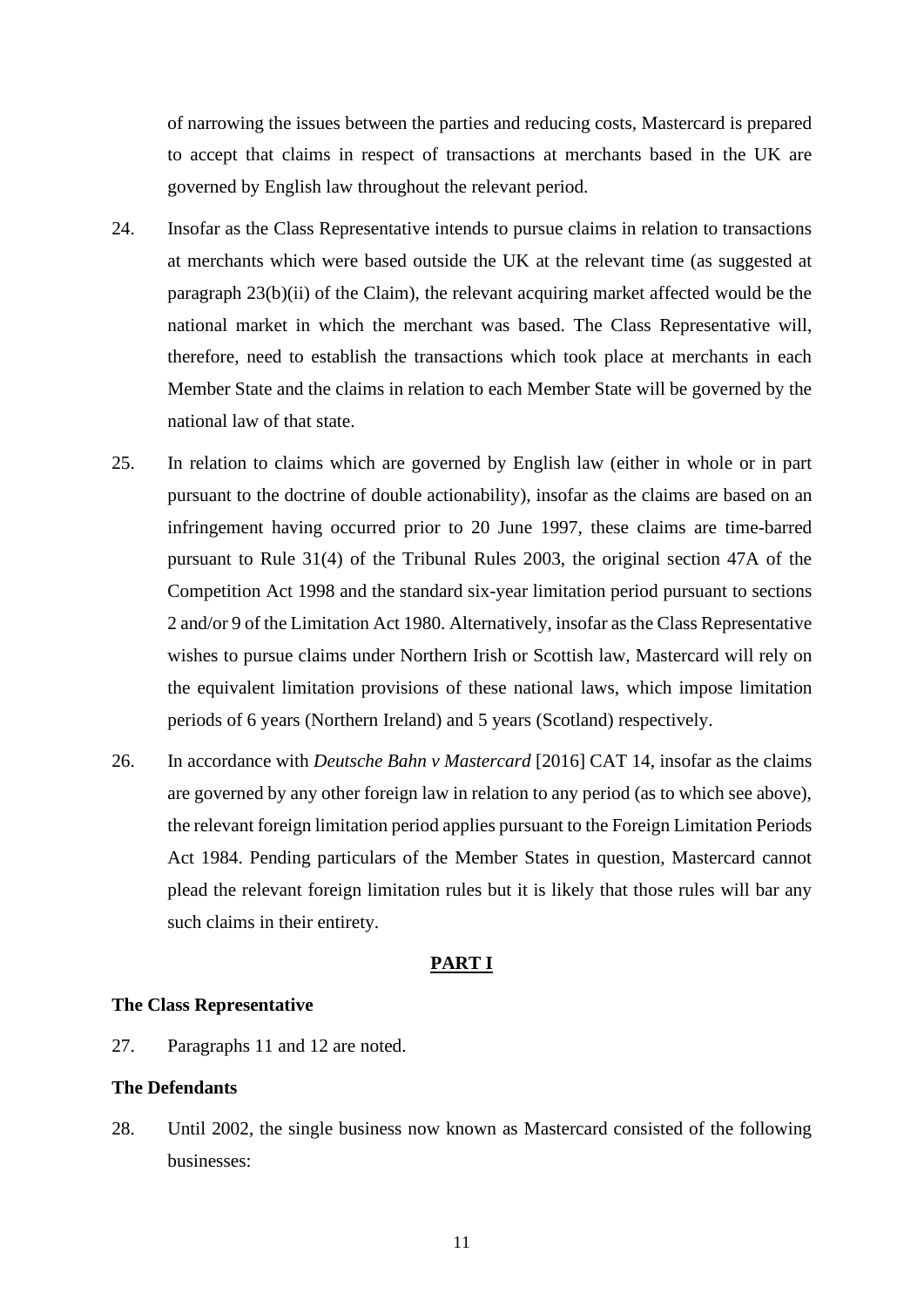- a. The business owned by the Second Defendant, Mastercard International Incorporated ("MCII"), which owned the Mastercard brand. MCII was owned by and controlled by the banks which participated as principal members in its business worldwide.
- b. The business owned by the Third Defendant, Mastercard Europe SA (known as Europay International SA between September 1992 and 2002 and created by a merger between EuroCard International and Eurocheque International on 1 September 1992) ("MCE"), which owned the Eurocard brand. MCE was owned and controlled by the European banks which participated in its business.
- c. There was a "strategic alliance" between MCII and MCE in respect of credit cards, whereby the latter benefited from an exclusive license for the Mastercard brand in Europe.
- d. For debit cards, from around 1991 there was a joint venture between the same parties to develop the Maestro debit card brand, through a jointly owned Delaware company, Maestro International Inc ("Maestro Inc").
- e. At the end of 2001, a merger of the businesses was agreed, with the First Defendant, Mastercard Incorporated ("MCI"), being incorporated in the United States as a holding company to own MCII and MCE.
- 29. From the end of 2001 to 25 May 2006, MCI was owned by the former shareholders of MCII and MCE, i.e. by their respective member banks. On 25 May 2006, MCI adopted a new ownership and governance structure, including an initial public offering ("IPO") of a new class of common stock. From 25 May 2006, MCI had two classes of common stock – shares of Class A common stock, with voting rights, which were held publicly and shares of Class B common shares, which were non-voting shares held by some Mastercard licensees.
- 30. Paragraph 13 is admitted, save that MCI was only incorporated on 9 May 2001 and became the holding company for the group at the start of 2002.
- 31. Paragraph 14 is admitted. Since 2002, MCII has been wholly owned by MCI which is the sole voting member of MCII.
- 32. Paragraph 15 is admitted. MCE became a fully consolidated subsidiary of MCI following the merger of Mastercard and Europay in 2002.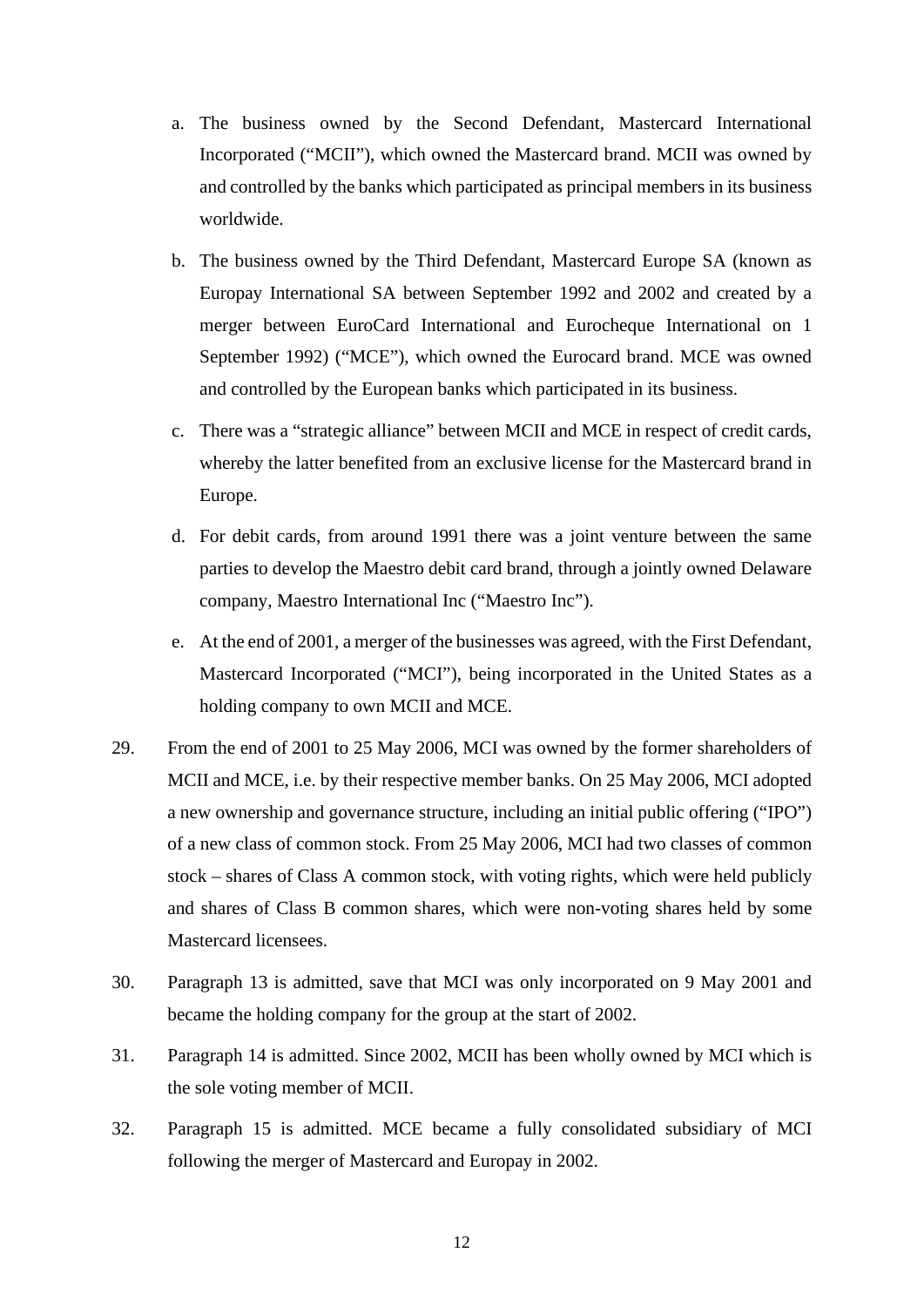33. The above detail is necessary for an accurate understanding of the operation of the Mastercard, Eurocard and Maestro schemes, particularly in the period prior to the merger in 2002. Mastercard is not thereby seeking to dispute that each of the Defendants is liable for the setting of the EEA MIFs throughout the relevant period.

## **PART II**

#### <span id="page-12-0"></span>**Description of Class**

- 34. Mastercard notes the summary of the proposed Class in paragraph 22 and the stated purpose of the class definition in paragraph 23:
	- a. In relation to the proposed class definition, Mastercard will refer to the class definition in the Collective Proceedings Order to be made by the Tribunal.
	- b. As partially, but incompletely, acknowledged in paragraph 23(d), the class definition excludes millions of people and other entities who purchased goods and/or services from businesses selling in the UK who accepted Mastercard cards during the relevant period as well as large numbers of transactions made by individuals who are not Represented Persons in relation to those transactions. See paragraph 134 below in relation to the many other categories of non-Represented Persons who also purchased goods or services during the relevant period from merchants who accepted Mastercard credit or debit cards.
	- c. No admission is made as to the Class Representative's reasons for excluding these individuals/entities/purchases from the Claim or whether it is reasonable to assume that all (or materially all) individuals of working age and resident in the United Kingdom over the period of the infringement will, at some point, have purchased goods or services from a business that accepted Mastercard cards, particularly in circumstances where the Class Definition includes individuals who may only be Represented Persons in relation to a short period of residence in the UK.
	- d. However, the Class Representative can only claim for loss suffered by Represented Persons and the damages methodology in the Claim provides no means of identifying the purchases made by Represented Persons in the capacity in which they are represented, rather than non-Represented Persons, nor of excluding claims which the Represented Persons no longer have title to bring.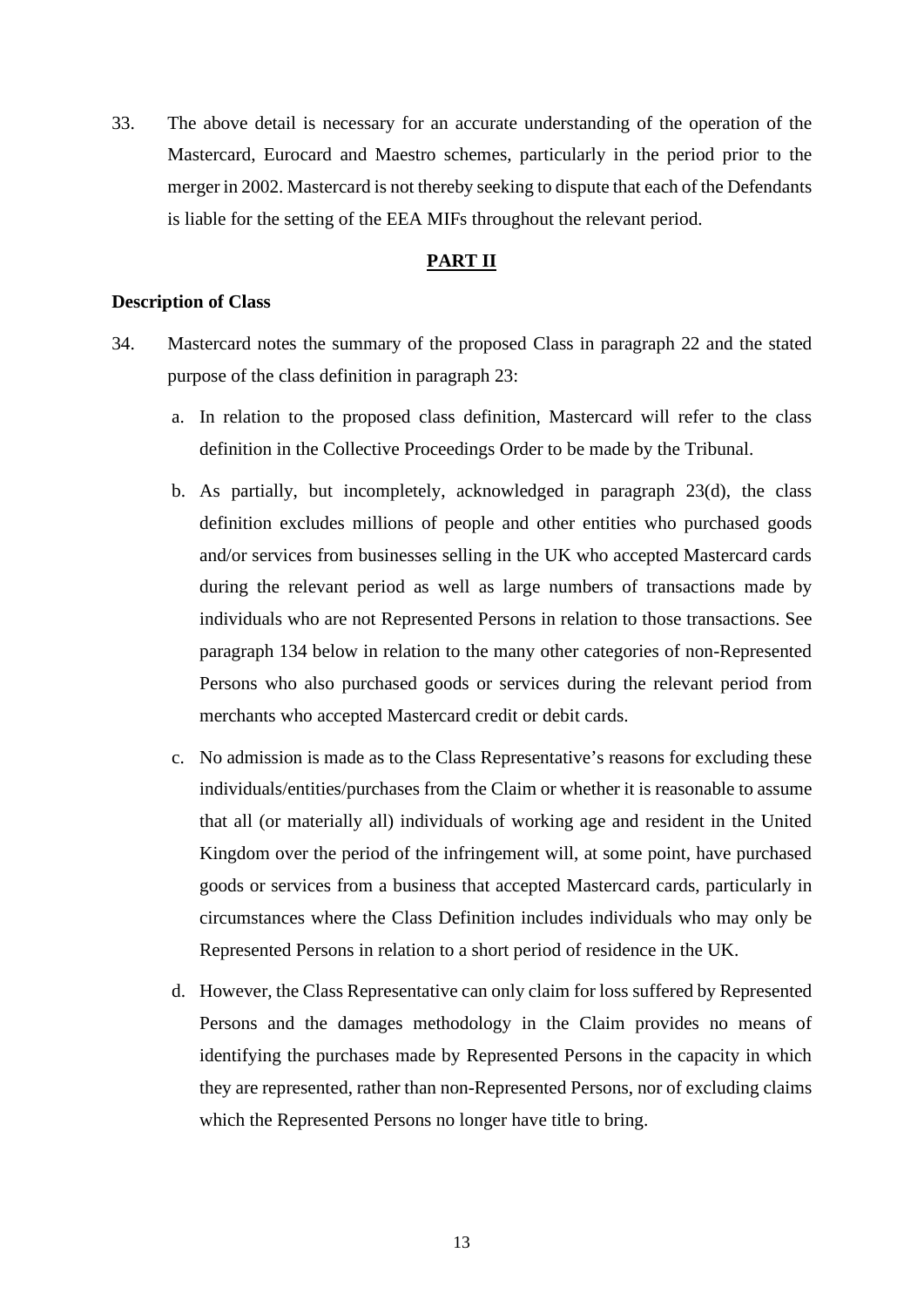- e. While Mastercard notes that the Class Representative indicates in paragraph 112(h) that he intends to make adjustments to the figures claimed to reflect deceased individuals and persons who opt-in or out of the claim, this is inadequate since it fails to take account of many other categories of non-Represented Persons who also purchased goods or services during the relevant period from merchants who accepted Mastercard credit or debit cards.
- 35. In relation to paragraph 23(b)(ii), Mastercard notes that the Class Representative intends to make claims in relation to goods or services purchased by individuals resident in the UK from merchants which had a physical presence in another Member State but not in the UK and where the good or service was purchased remotely from the UK, e.g. through the internet, mail order or via telephone shopping:
	- a. In relation to proper law and limitation in relation to such claims, see paragraphs 9 - 10 and 22 - 26 above.
	- b. Mastercard does not hold information for the relevant period on where consumers were located at the time when remote transactions were conducted and is not aware of any publicly available information quantifying such remote transactions.
	- c. Furthermore, insofar as the Class Representative intends to pursue claims in relation to transactions at merchants which did not have a physical presence in the UK, the Class Representative will need to establish separately in relation to each category and location of the merchants in question:
		- i. the percentage of transactions by value at that merchant which were subject to the EEA MIFs;
		- ii. the extent to which any overcharge in respect of the EEA MIFs had an effect on the merchant's costs, including the effect on MSCs (which, for the vast majority of merchants, will have been blended MSCs applicable to both Mastercard, Visa and any available domestic schemes), the volume of transactions undertaken using Mastercard cards as opposed to other payment methods and the benefits available to the merchant;
		- iii. the extent to which any such increase in cost had an effect on the merchant's retail prices; and
		- iv. the transactions at that merchant undertaken by Represented Persons.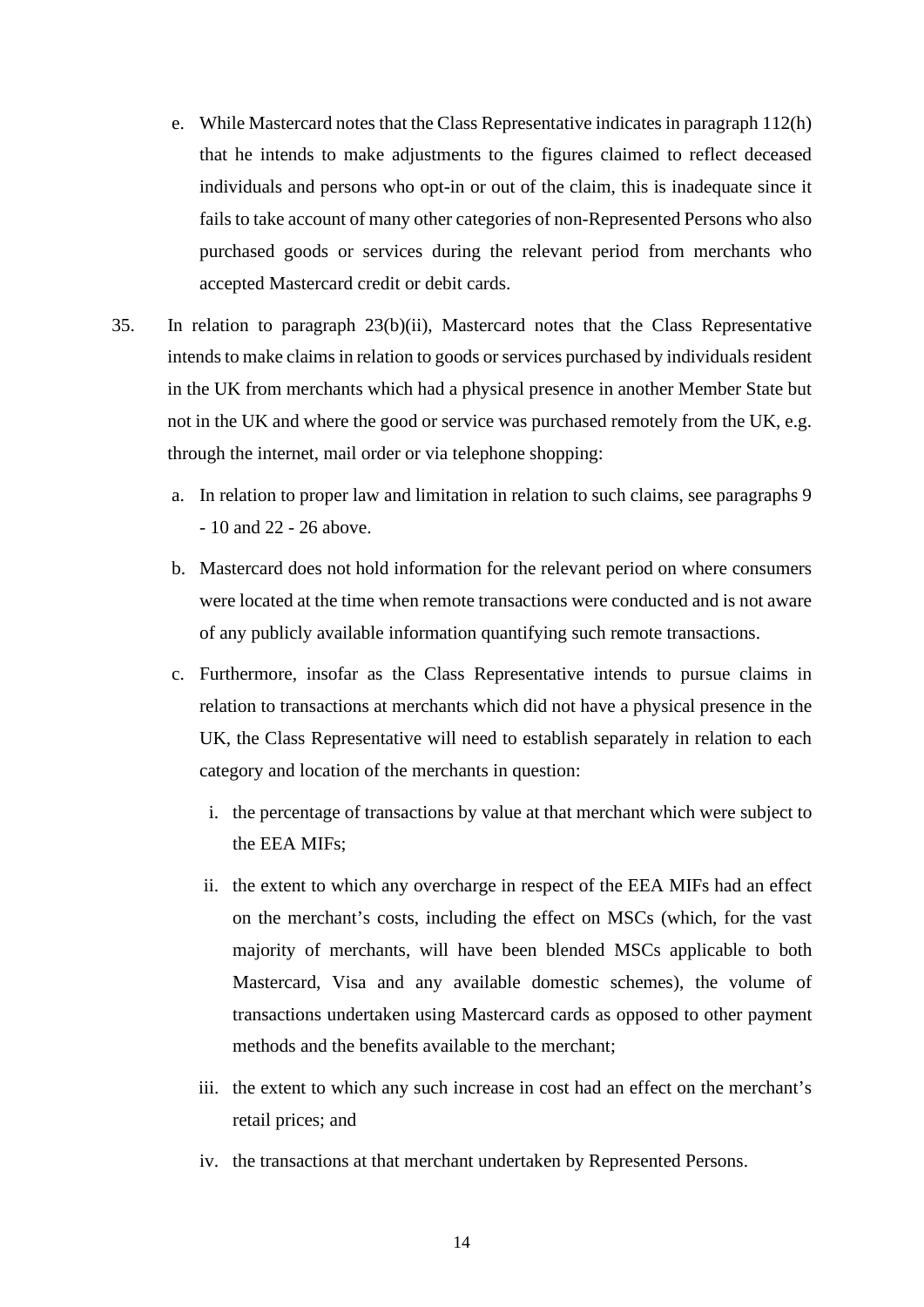Given the substantial differences in banking and retail markets across the European Union during the relevant period, there are likely to be substantial differences between these factors for these merchants both amongst themselves and compared to similar merchants in the UK.

- 36. In relation to paragraph 23(b)(iii), Mastercard does not have records of which businesses accepted Mastercard cards during the relevant period (or for which periods and durations) save for the information provided to the Class Representative on 4 November 2016, since it is an inherent feature of the four-party payment card model that Mastercard, as the scheme operator, does not have direct contractual relationships with merchants.
- 37. In relation to paragraph 24, in the UK, merchants were permitted to surcharge credit cards throughout the relevant period pursuant to the Credit Cards (Price Discrimination) Order 1990. It is, therefore, denied that Mastercard prohibited surcharging in the UK during the relevant period. Depending on the date and sector, some UK merchants imposed surcharges on credit card transactions; some gave discounts for cash; some imposed minimum purchase limits; while others engaged in other discouragement behaviour (including asking for other payment methods). Therefore, insofar as it is suggested that no (or no material number of) UK merchants charged different prices depending on payment method used during the relevant period, this is denied.

## <span id="page-14-0"></span>**Estimate of the number of class members**

- 38. In relation to paragraph 25, the Class Representative's estimate of the size of the class is inflated, including because it makes no reduction for those individuals who would otherwise be within the class but were no longer resident in the UK on the domicile date, e.g. emigrants and temporary visitors who are no longer resident in the UK.
- 39. In relation to paragraph 26, it is denied that the information stated is not publicly available. An accurate identification of the total number of members of the Class from time to time is necessary for aggregate damages (if any) to be calculated.

## **PART III**

## <span id="page-14-1"></span>**The EC Decision**

40. In relation to paragraph 53, since (as acknowledged at paragraph 2 of the Claim) this is a follow-on action, the claim is limited to the infringement found in the EC Decision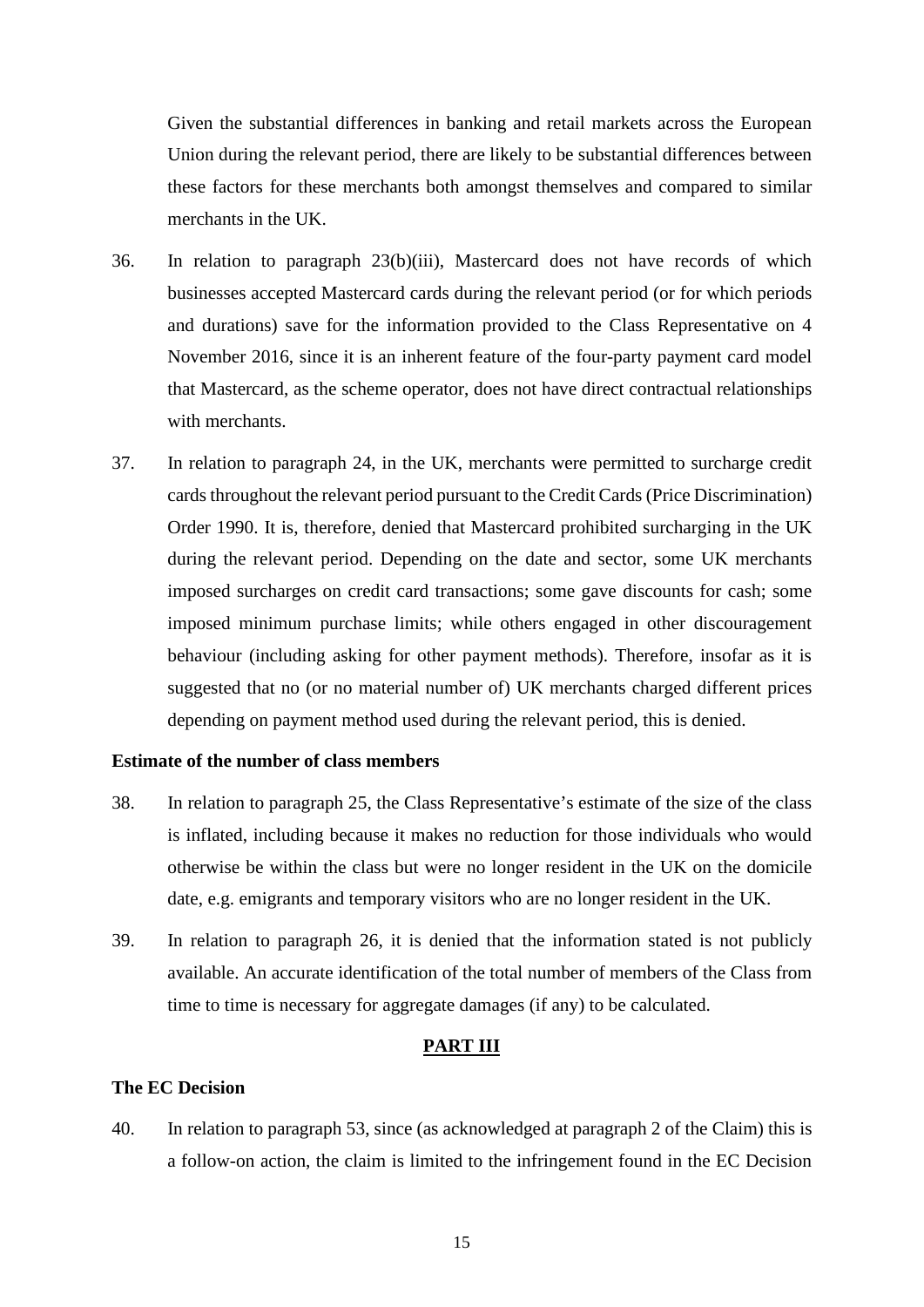which related solely to the EEA MIFs in force between 22 May 1992 and 19 December 2007 (the date of the EC Decision).

- 41. In relation to paragraph 55:
	- a. It is admitted that the operative part of the EC Decision (i.e. the Commission's conclusion as to the nature and duration of the infringement, as set out in Articles 1 to 3 of the EC Decision) is binding on Mastercard and the Tribunal. The effect of the provisions pleaded in footnote 5A is admitted.
	- b. It is also admitted that such parts of the recitals to the EC Decision as constitute part of the essential basis for the operative part of the EC Decision are binding on Mastercard and the Tribunal.
	- c. Furthermore, Mastercard does not dispute that, since there was no relevant change of circumstances in relation to the period 19 December 1997 to 21 June 2008, the Class Representative can also make a claim in relation to the EEA MIFs in force during this period.
	- d. Save as aforesaid, it is denied that any other part of the EC Decision is binding on Mastercard or the Tribunal.
	- e. Furthermore, although the EC Decision found an infringement in relation to the period May 1992 to December 2007, the factual background and analysis in the recitals to the EC Decision primarily relates to the period from 2002 onwards. In addition, in reaching its decision, it was not necessary for the Commission to consider, and the Commission did not consider, the actual effects of the EEA MIFs on competition in each of the 30 countries which were then Member States of the European Union or within the European Economic Area ("EEA") – each of which the Commission concluded was a separate national market – either generally or throughout the period 1992 to 2007. This was because the Commission did not need to show that the EEA MIFs restricted competition in every national market throughout the entire period 1992 to 2007 for the EEA MIFs to infringe Article 101. As a result, for example, the Commission concluded in recital 650 that the EEA MIFs appreciably restricted competition in "most EEA Member States", without identifying the specific EEA Member States in question. As a result, the EC Decision includes generalisations which were correct in relation to some national markets or at particular times, but not necessarily universally true in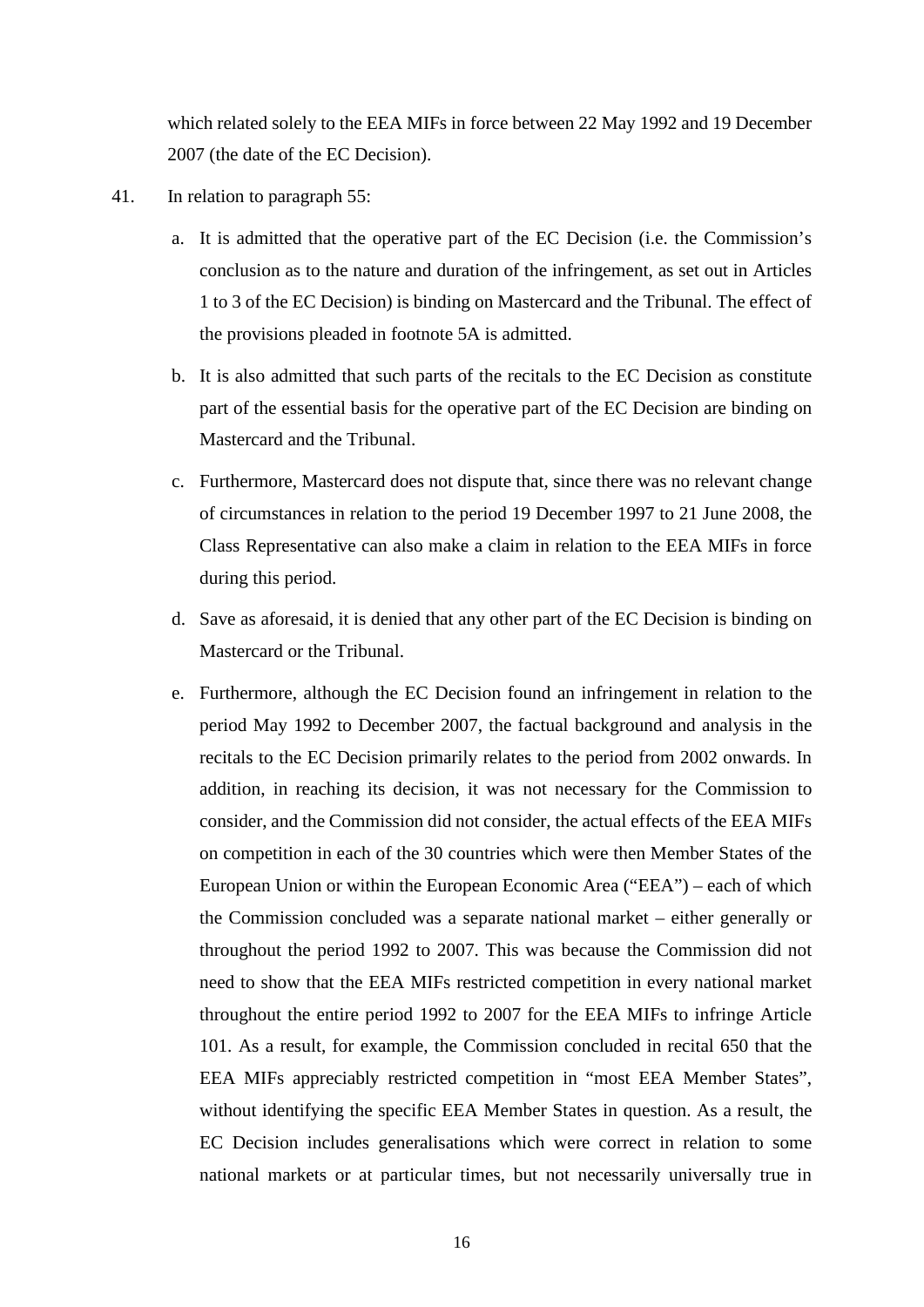relation to all national markets either generally or throughout the period 1992 to 2007. In relation to the UK, although the EC Decision refers in places to the UK, the Commission did not consider the UK national market in any detail. In the context of the present claim, it is denied that Mastercard or the Tribunal are bound by generalisations in the EC Decision which do not fully reflect changes to the Mastercard scheme over the period 1992 to 2007 or which do not accurately reflect the position in relation to the UK either generally or at particular times, since they are not part of the essential basis for the operative part of the EC Decision.

#### <span id="page-16-0"></span>**Operative part of the EC Decision**

42. Paragraph 56 is admitted. It is admitted that these paragraphs are binding on Mastercard and the Tribunal.

#### <span id="page-16-1"></span>**The Mastercard payment organisation**

- 43. Paragraph 57 is admitted in relation to the period from 2002 onwards. In relation to the period prior to 2002, see paragraph 28 above.
- 44. Save as follows, paragraph 58 is admitted. In relation to the period prior to 2002, as set out above at paragraph 28, Mastercard and Eurocard were separate businesses with different members, albeit that they had commercial links. Separate licences were issued by each of MCII and MCE (then known as Europay) to their members and each had separate network rules.
- 45. In relation to paragraph 59:
	- a. The first sentence is admitted.
	- b. In relation to the second sentence, although the glossary to the EC Decision defines these two terms in the ways stated, they do not fully reflect the operation of the Mastercard scheme during the relevant period or the way in which these terms are in fact subsequently used in the EC Decision. They are not therefore part of the essential basis for the operative part of the EC Decision and are not binding on Mastercard or the Tribunal.
	- c. During the relevant period, the relevant Mastercard MIF (if any) was determined by the location of the point of sale ("POS") and the place of issue of the card rather than the location of the acquiring bank used by the merchant, since cross-border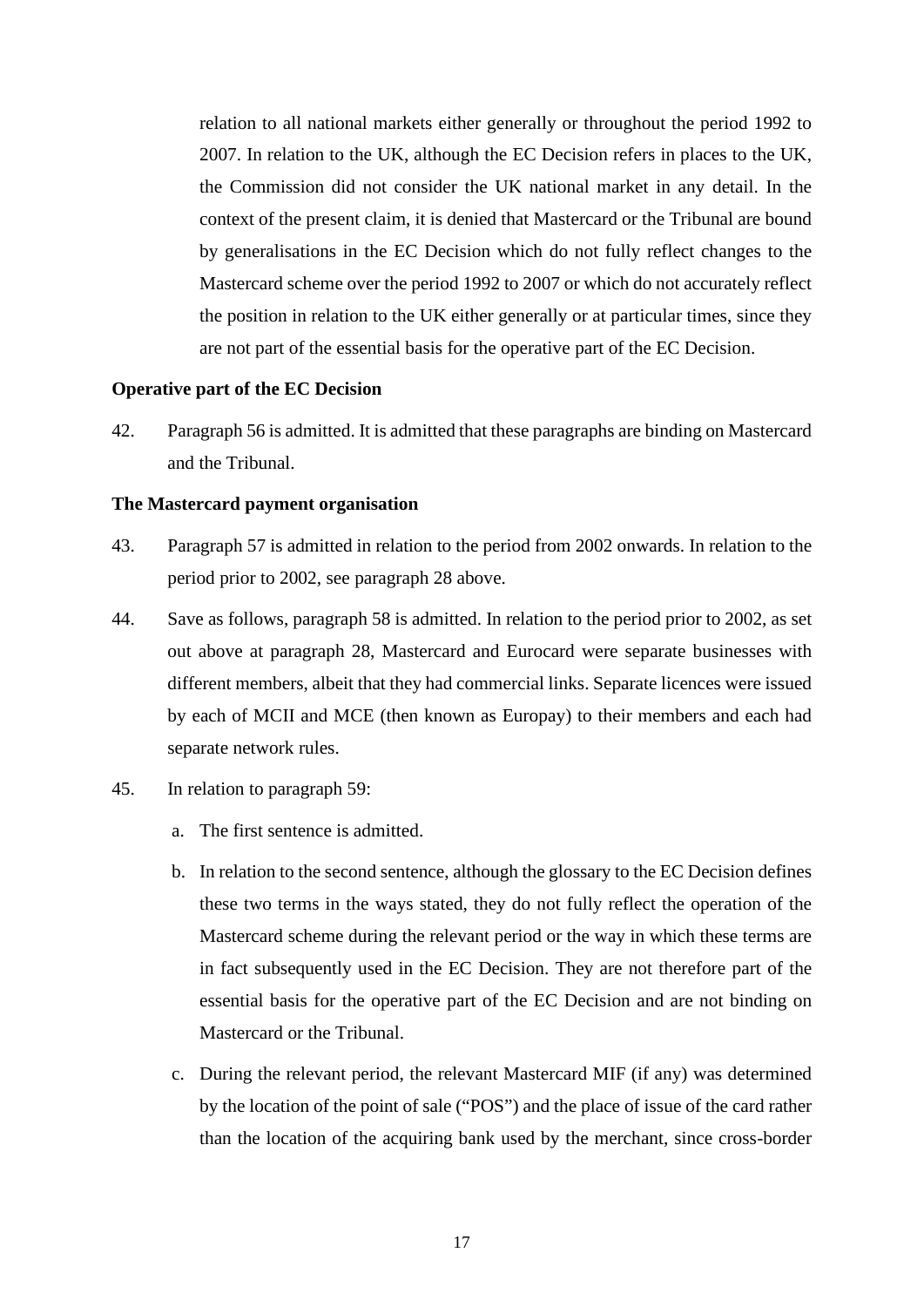acquiring meant that some merchants (predominantly very large international merchants) contracted with acquiring banks located in a different country.

- d. For the purposes of determining the applicable interchange fee:
	- i. A "Cross-Border Transaction" occurs where a card issued by a bank in one country is used at a POS in another country. In the context of the present claim, the only relevant cross-border transaction is one where a card issued by a bank in one EEA Member State was used at a POS in another EEA Member State.
	- ii. A "Domestic Transaction" occurs where a card issued by a bank in one country is used at a POS in the same country. In the context of the present claim, the only relevant Domestic Transaction is one where a card issued by a UK bank is used at a POS in the UK.
- e. Mastercard uses the terms "Cross-Border Transactions" and "Domestic Transactions" in accordance with these definitions.
- f. Consequently, the UK MIFs (once introduced) applied to Domestic Transactions, i.e. transactions using a UK issued card at a POS in the UK even if the merchant chose to contract with a cross-border acquiring banks located in a different country.
- 46. In relation to paragraph 60, it is important for present purposes to distinguish between:
	- a. Default multilateral interchange fees set by Mastercard itself the term "multilateral" in this context reflecting the fact that the fees applied on a default basis to multiple banks and not just two banks.
	- b. Default multilateral interchange fees set by a group of Mastercard licensee banks.
	- c. Bilateral interchange fees, being fees applicable between two banks, which could be set by agreement or determined by arbitration.
- 47. In relation to paragraph 61:
	- a. It is admitted and averred that until 2002 each of Mastercard and Eurocard and from 2002 the combined Mastercard business had a decentralised structure and decision-making process.
	- b. In relation to the EEA MIFs:
		- i. prior to 2002, MCE had the power to set the EEA MIFs;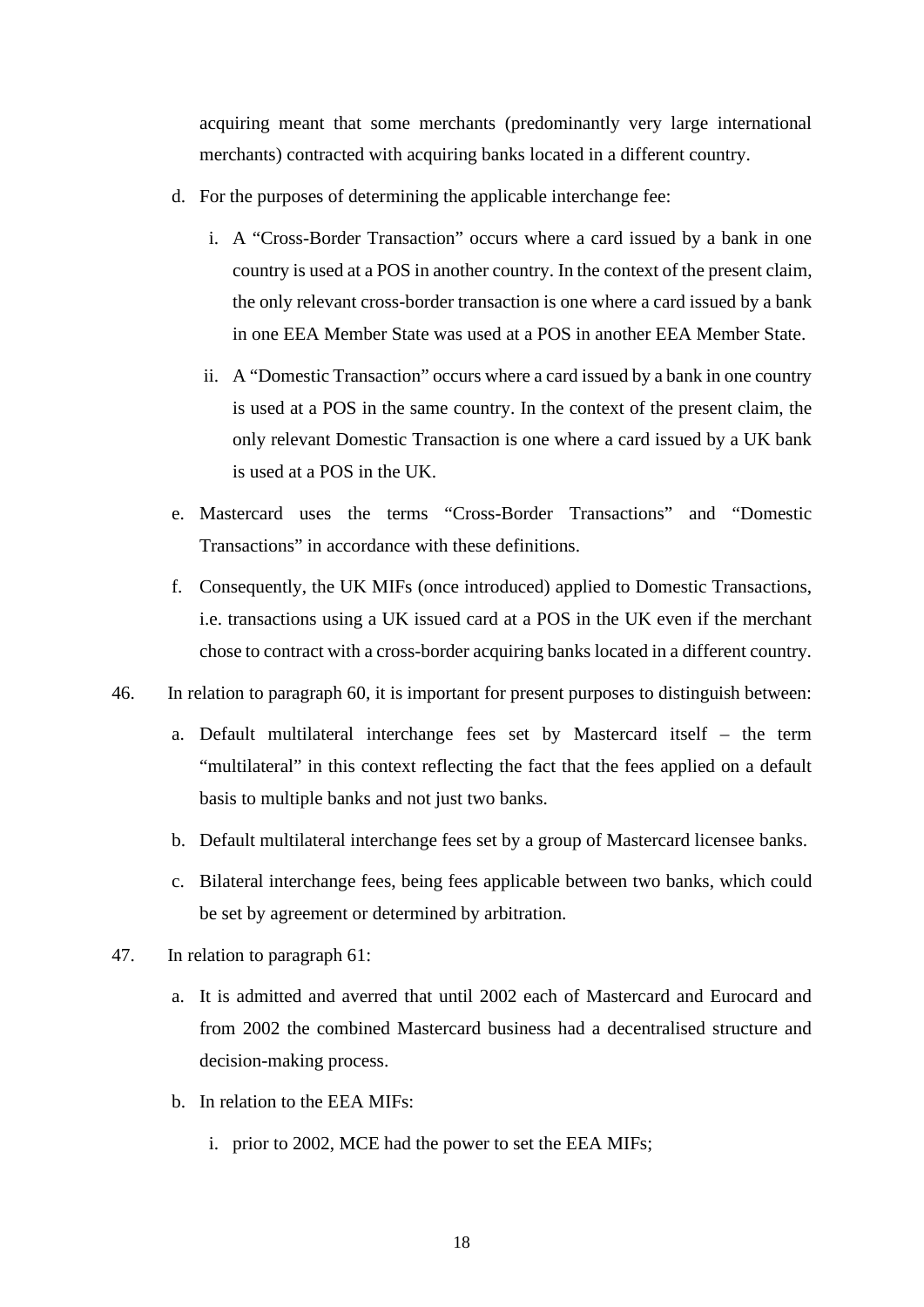- ii. between 2002 and 25 May 2006, Mastercard's regional European Board (comprising delegates from its European member banks) had the power to set the EEA MIFs; and
- iii. from 25 May 2006, MCI had the power to set the EEA MIFs.
- c. It is admitted that the Defendants were each and all found liable for the setting of the EEA MIFs.
- d. In relation to footnote 18:
	- i. It is admitted that the EEA MIFs applied as a fallback to cross-border transactions wholly within the EEA (i.e. where the card was issued and the POS was located within the EEA) throughout the relevant period.
	- ii. While the EEA MIFs applied as a fallback for Domestic Transactions in many EEA Member States at various times during the relevant period, whether the EEA MIF did in fact apply as a fallback for Domestic Transactions in a particular Member State in the absence of a Domestic MIF depended on the relevant network rules, which varied across the relevant period and between different countries. In relation to the position in the UK, see paragraphs 93 - 100 below.
- 48. In relation to paragraph 62:
	- a. The reference in recital 58 of the EC Decision to the European Board retaining "key" decision making powers related to the period after the IPO on 25 May 2006. Those decision-making powers are set out in the EC Decision at recital 52 and did not relate to interchange fees.
	- b. It is admitted that until 2002 Mastercard and Eurocard respectively and, from 2002 to the end of the relevant period, the combined Mastercard business allowed member banks to set up a country "forum" to agree national network rules, unless and until that authority was revoked by Mastercard. Mastercard revoked the UK member banks' authority to set the UK MIF for Mastercard credit cards in November 2004.
	- c. It is admitted that the UK banks which participated in the Mastercard (and until 2002 Eurocard) scheme(s) in the UK set up a country forum in 1989 to determine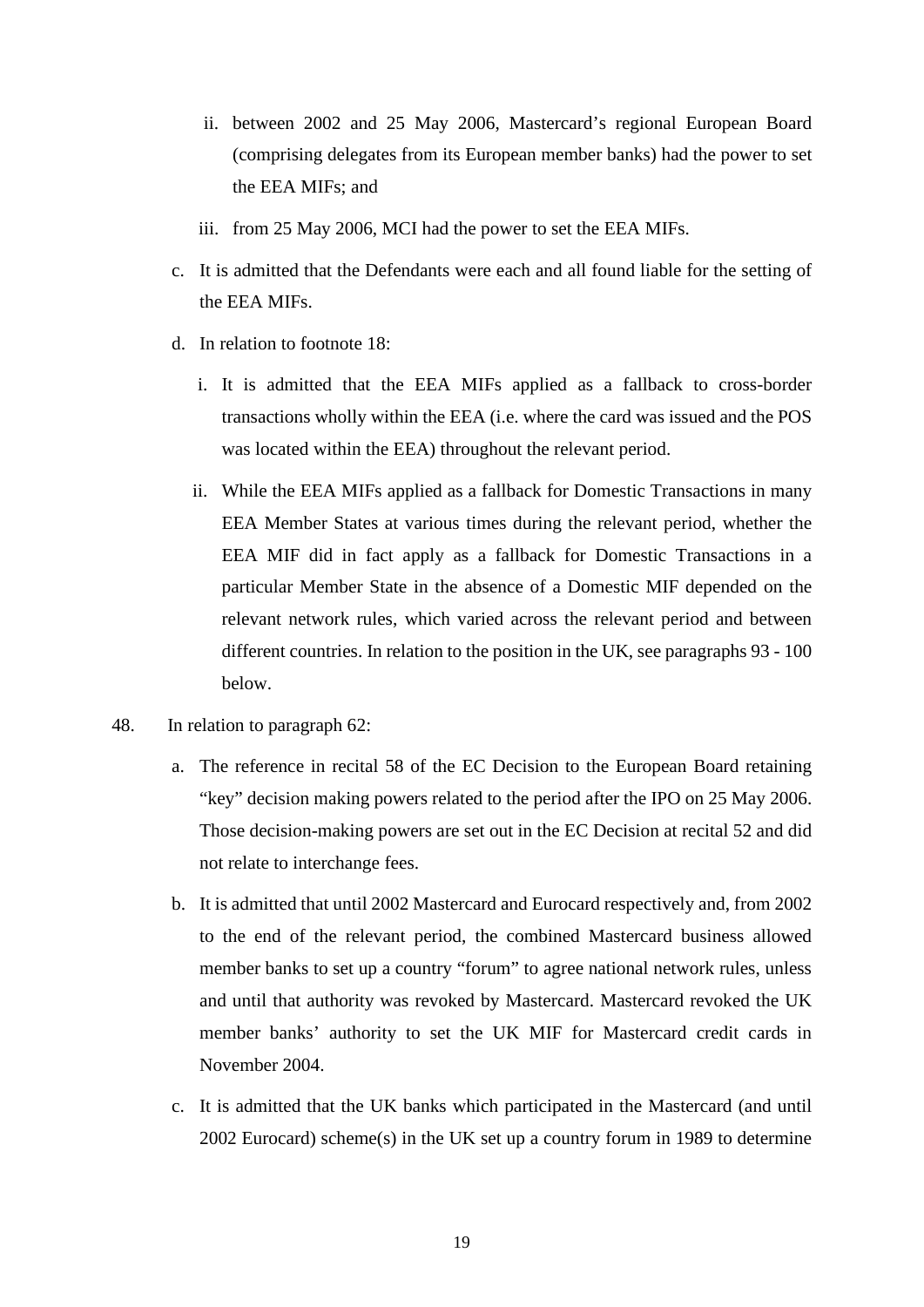national network rules for the Mastercard/Eurocard credit card scheme in the UK (and Ireland). This forum ceased to have responsibility for Ireland in 1992.

- d. It is also admitted that the UK banks which participated in the Maestro scheme in the UK set up a country forum in 2002 to determine national network rules for the Maestro debit card scheme in the UK.
- e. As recorded in recital 61 to the EC Decision, there was no requirement for local banks to obtain endorsement or certification of their national network rules from any of the Defendants and the *"only authority"* that MCE exercised in relation to national network rules was dependent on a complaint being made by a member and even then was limited to verifying that the domestic rules complied with the principles laid down in the global network rules.

## <span id="page-19-0"></span>**The subject of the EC Decision**

- 49. In relation to paragraphs 63 and 64, it is admitted that these accurately record the quoted recitals from the EC Decision. As set out above, these recitals primarily reflect the position in the last few years leading up to the EC Decision and are generalisations which do not purport to address the position in relation to each national market and in particular the UK either generally or throughout the period 1992 to 2007. These recitals are not, therefore, part of the essential basis for the operative part of the EC Decision and are not binding on Mastercard or the Tribunal. Mastercard also notes that recital 118 expressly recognises that the EC Decision excludes bilaterally agreed interchange fees and Domestic MIFs.
- 50. In relation to paragraph 65:
	- a. It is admitted that the EEA MIF was the fallback for EEA cross-border transactions (i.e. where a card issued in one EEA state was used at a POS in a different EEA state) throughout the relevant period, save where the same bank was both the issuing bank and the acquiring bank (referred to as an "on-us" transaction).
	- b. Whether the Intra-EEA MIF applied as a fallback for Domestic Transactions within a particular state in the absence of a Domestic MIF depended on the relevant network rules, which varied across the claim period and between different countries.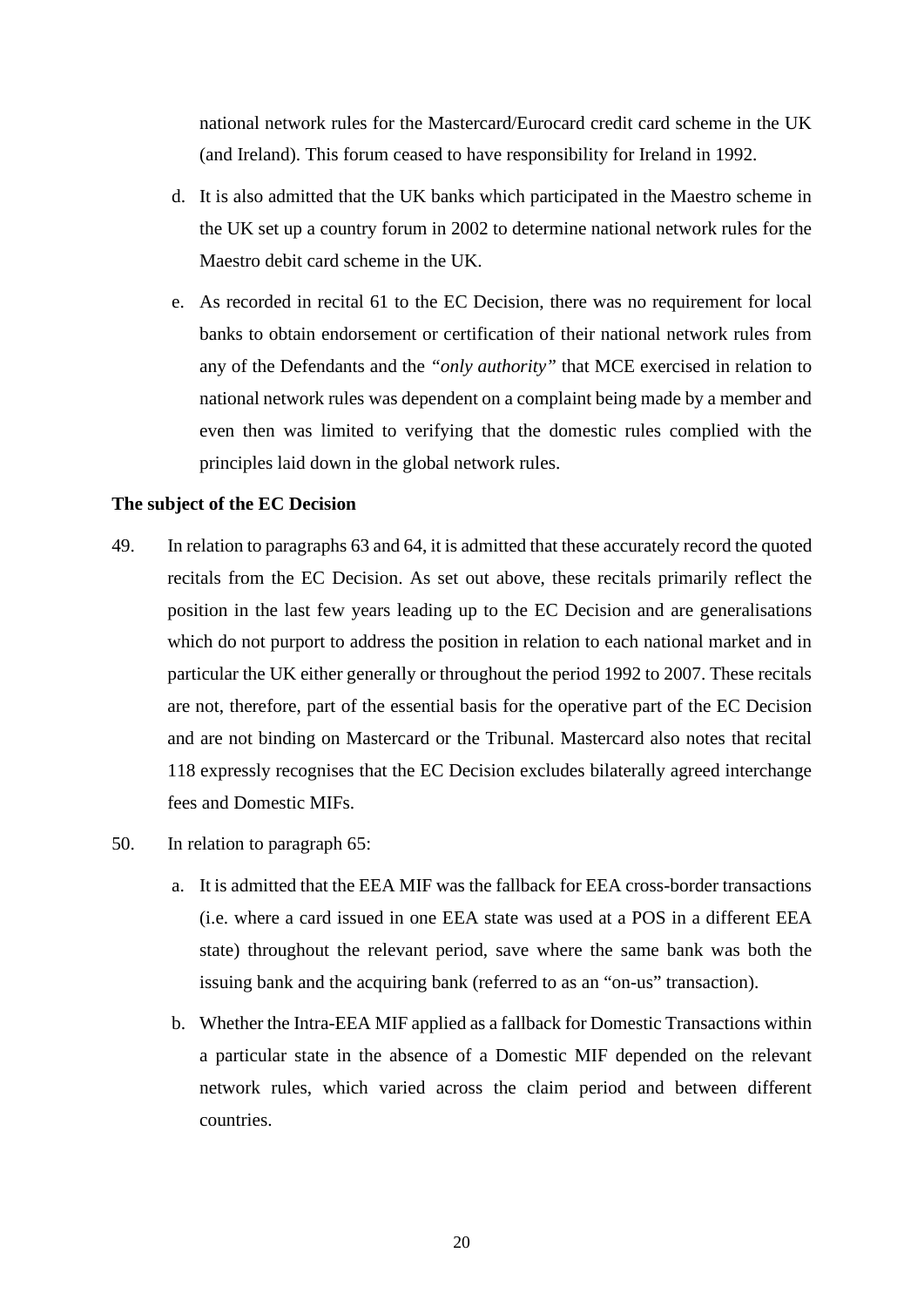- c. In relation to the position in the UK during the relevant period, see paragraphs 93 - 100 below. Mastercard refers by way of example to the operation of the Maestro scheme in the UK which had average domestic interchange fees which were significantly below the Maestro EEA MIFs. It is consequently denied that the EEA MIF was a floor which guaranteed a minimum interchange fee for Domestic Transactions in the UK during the relevant period.
- 51. In relation to paragraph 66, it is admitted that Section 3.1.5 of the EC Decision includes a simplified example of the flow of payments in one type of transaction. However:
	- a. This example does not cover disputes about the transaction, fraud or cardholder default. While the issuing bank would normally receive payment of the transaction amount  $(f100)$  in the example) from the cardholder, if the transaction was fraudulent or the cardholder was insolvent, under the default scheme rules the issuing bank had no choice but to write off the amount (this is the payment guarantee offered by the issuing bank to the merchant). This payment guarantee gave rise to a substantial part of the costs of issuing banks. The interchange fee contributed to these costs.
	- b. The example also makes no reference to timing. The default scheme rules in relation to the timing of payments by issuing banks to acquiring banks provided for same day/next day payment. As a result, if the default rules applied, issuing banks were required to pay acquiring banks shortly after transactions took place. However, for credit card transactions, issuing banks will generally not receive payment from cardholders for an extended period (of which up to 60 days may be interest free), requiring the issuing bank to fund the transaction until payment. Again, the interchange fee contributed to these costs. Meanwhile, because acquiring banks received payments shortly after transactions took place, they could pay merchants shortly after transactions took place without incurring any funding costs.
	- c. The example only sets out the way in which the Mastercard scheme operated during the relevant period with interchange fees at the levels which applied. The scheme would not have been able to operate in this way if it had been required to operate with either a zero MIF or MIFs which were materially lower than those which have in fact applied because the Mastercard scheme would not have been competitive if issuing banks had to offer the same benefits without receiving interchange fee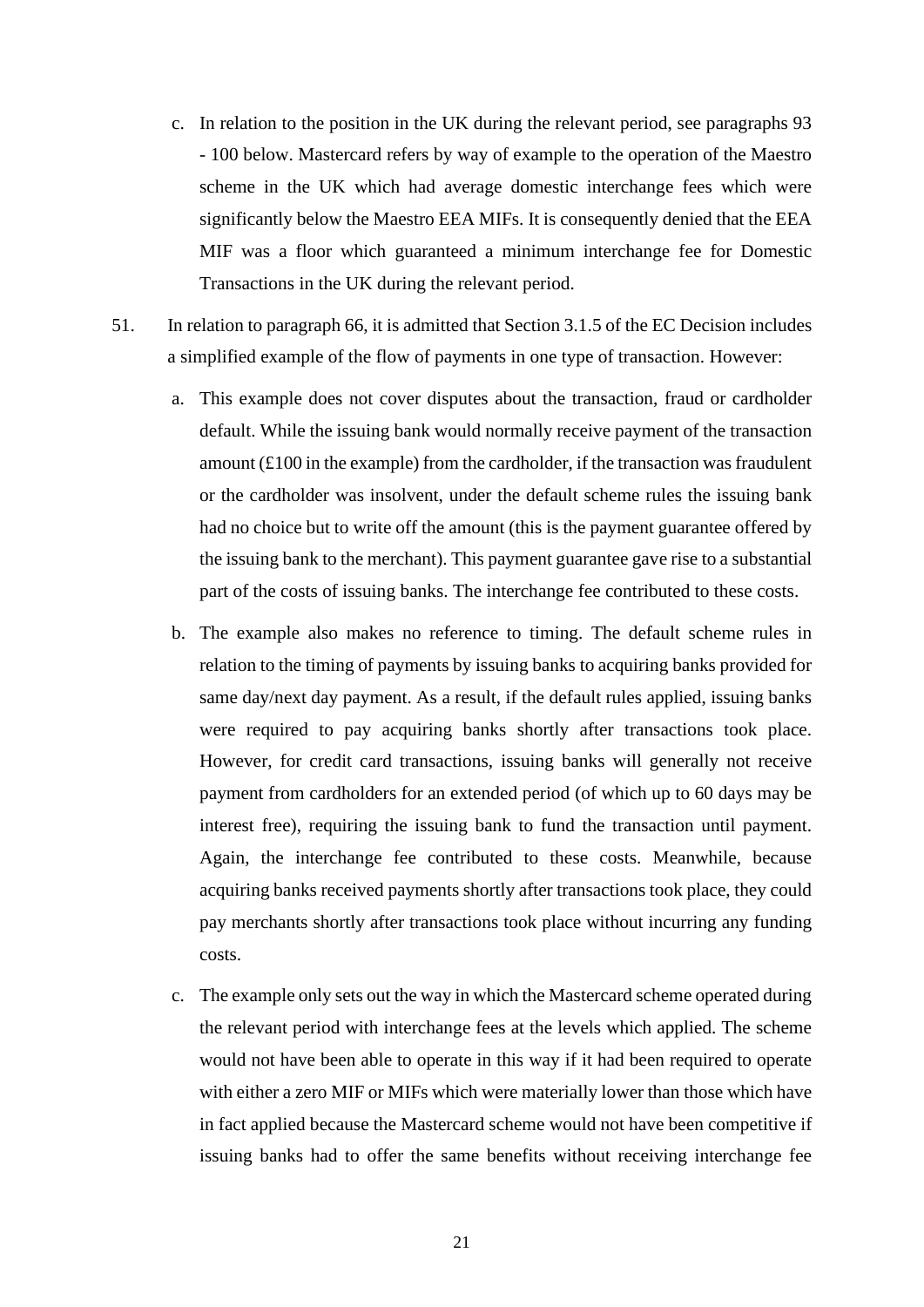revenue contributing the costs involved in doing so and Mastercard would not, therefore, have maintained default rules requiring them to do so.

- d. Furthermore, not all transactions proceeded on the basis in the simplified example. In relation to "on us" transactions, since the same bank is both the acquiring bank and the issuing bank, there is no transaction in the manner described and so interchange fees do not apply. During the claim period, a substantial percentage of Domestic Transactions, particularly debit card transactions, were "on us" transactions. Since default interchange fees did not apply to "on us" transactions, there is no claim for damages in relation to these transactions.
- e. In relation to the processing of transactions, as recorded in recital 141 of the EC Decision, Mastercard (or Europay in relation to the period to 2002 for transactions within Europe) processed cross-border payment transactions during the relevant period, which included checking that acquiring banks were not claiming the wrong interchange fee rates.
- 52. In relation to paragraph 67, as of the date of the EC Decision, there were in fact five EEA MIFs for Mastercard branded consumer credit cards and five EEA MIFs for Maestro branded debit cards. The other Intra-EEA fallback interchange fees identified in Annex 1 to the EC Decision either applied to types of cards which were not the subject of the EC Decision (e.g. commercial cards) or were not in force.
- 53. In relation to paragraph 68, Mastercard's procedure for setting the EEA MIFs is of no relevance to the present claim.

#### <span id="page-21-0"></span>**The Four-party / open payment card system**

- 54. In relation to paragraph 69:
	- a. It is admitted that, until 2005, acquiring banks were also obliged to issue cards pursuant to the "No Acquiring Without Issuing Rule". The EC Decision did not make any finding that the "No Acquiring Without Issuing Rule" involved a breach of competition law.
	- b. It is also admitted that many issuing banks were also acquiring banks, although the ratio of issuing to acquiring business varied between banks. Insofar as it is suggested that this meant that acquiring banks did not have an incentive to negotiate lower interchange fees, this is denied. A bank with a larger portfolio of acquiring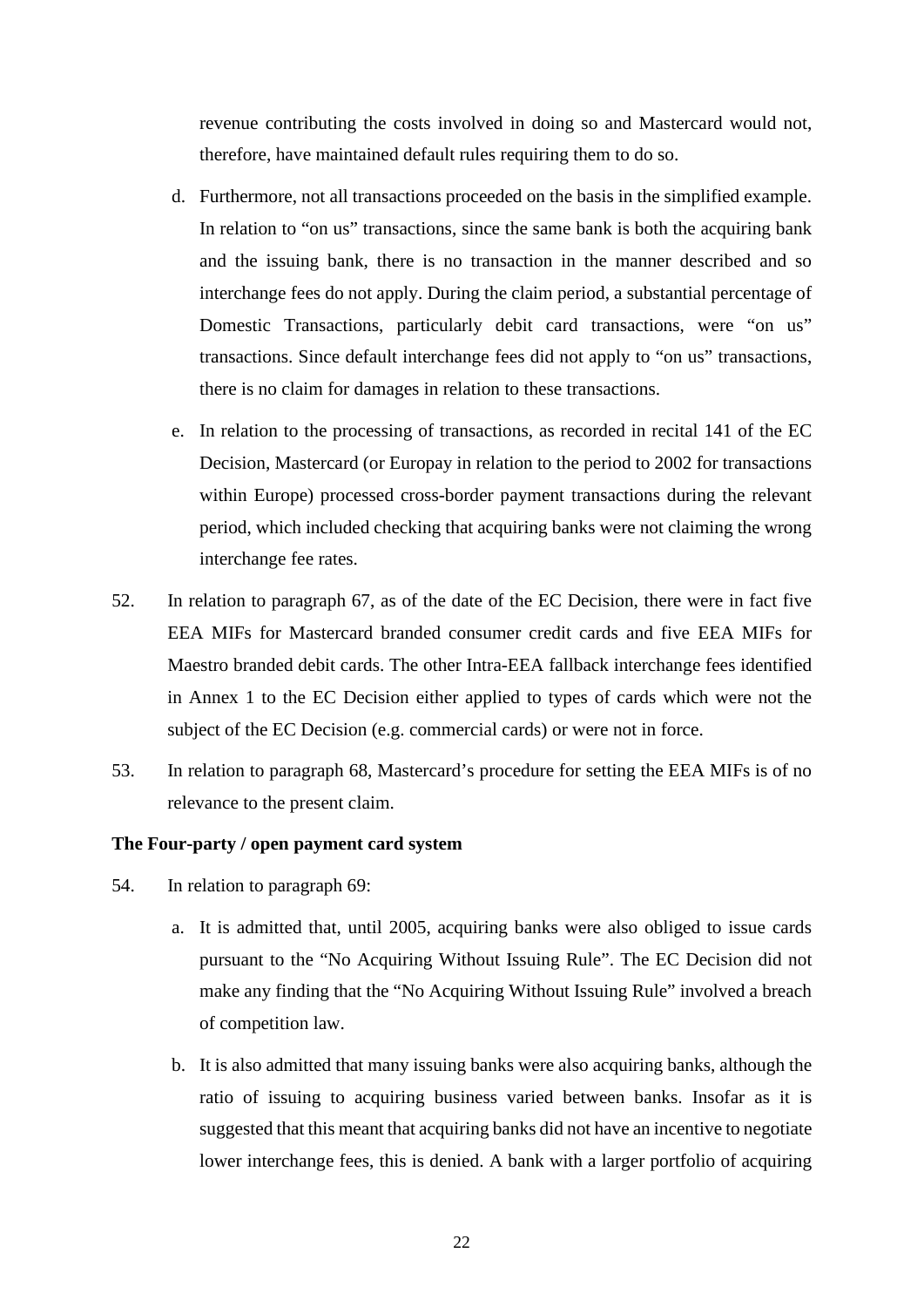business than issuing business would have the same or a similar incentive to act in the best interests of its acquiring business as an acquiring bank without an issuing business. In particular, such an acquiring bank would have the same incentive to attempt to negotiate a lower interchange fee from the default fee, in order to reduce its own input costs, particularly since this would allow it to undercut other acquiring banks and increase the size of its acquiring business.

- c. As set out above, the effect of many issuing banks also being acquiring banks was that, during the relevant period, a substantial percentage of Domestic Transactions, particularly debit card transactions, were "on us" transactions and were not, therefore, capable of being subject to any MIF.
- 55. In relation to paragraph 70 and MSCs:
	- a. Consistent with recital 247 to the EC Decision, in the UK during the relevant period, MSCs were typically a percentage of the transaction value for credit and charge card transactions and a fixed fee for debit card transactions.
	- b. In relation to debit card transactions, Mastercard notes that during the relevant period both interchange fees and MSCs were typically a fixed fee for debit card Domestic Transactions in the UK even though the EEA MIFs were a percentage of the transaction value and that the weighted average interchange fees for UK debit card transactions were substantially lower than the weighted average EEA MIFs. This confirms that the EEA MIFs were not a floor which guaranteed a minimum interchange fee for debit card Domestic Transactions in the UK during the relevant period.
	- c. In relation to recital 248 of the EC Decision:
		- i. It is denied that Mastercard or the Tribunal is bound by the generalisation in the EC Decision that because acquiring banks take interchange fees "into consideration" in setting MSCs this means that all acquiring banks always took all interchange fees into consideration in setting MSCs.
		- ii. Alternatively, the Commission made no finding that acquiring banks gave the same level of consideration to all types of interchange fee. It is denied that UK acquiring banks gave any significant consideration to Mastercard's EEA MIFs since those interchange fees were only applicable to a small percentage of transactions (the EEA MIFs, on average, represented only 5%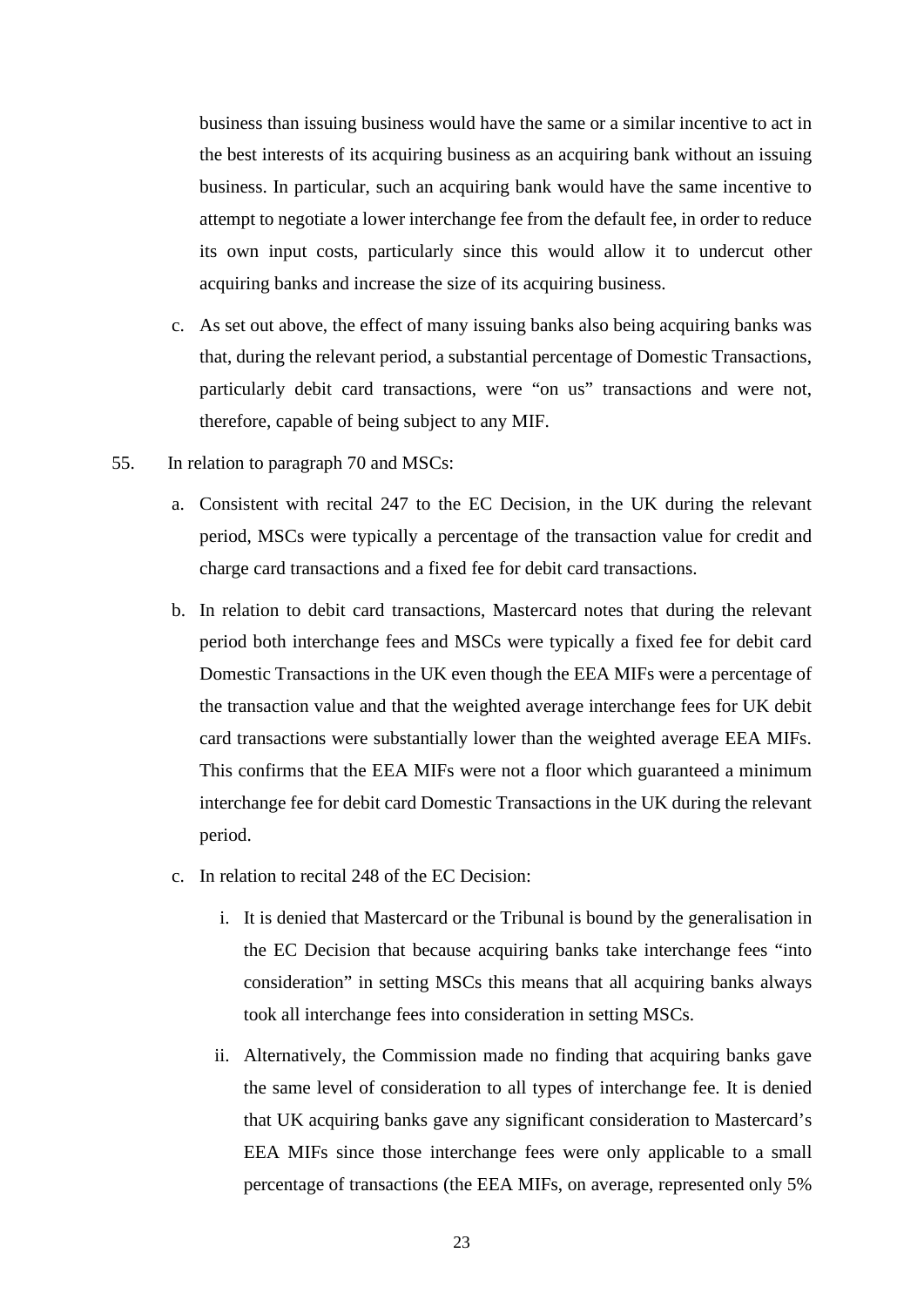of Mastercard transaction volumes in the UK in 2000). This is particularly in circumstances where acquiring banks were often setting a single blended MSC for Mastercard and Visa where the importance of Mastercard's interchange fees would be further reduced (since Visa had the majority of both the credit card and debit card markets in the UK during the relevant period) and particularly in setting MSCs for small and medium sized merchants where the MSC would be a multiple of any applicable interchange fee.

- iii. Furthermore, it is denied, if it be alleged, that acquiring banks taking interchange fees "into consideration" meant that MSCs would have correspondingly reduced if some Mastercard interchange fees had been set at a lower level.
- iv. It is admitted that MSCs are normally set by acquiring banks at a higher level than interchange fees. However, it is denied that this is sufficient to constitute "passing on" in legal terms. In order for there to be "passing on" in legal terms, there must be an increase in price which is casually connected with the overcharge – see paragraph 484 of *Sainsbury v Mastercard* [2016] CAT 11 as clarified by the Court of Appeal in *Sainsbury v Mastercard* [2018] EWCA Civ 1536. For the avoidance of doubt, it does not follow from the finding in Article 1 of the EC Decision (as referred to in footnote 26) that EEA MIFs in effect set a minimum price merchants must pay to their acquiring banks that all MSCs would necessarily have been lower in the counterfactual, still less the amount of any such decrease.
- d. Consistent with recital 249 of the EC Decision, in the UK during the relevant period, acquiring banks generally charged one single blended MSC which applied to all types of credit and charge card transactions (both domestic and cross-border) on both Visa and Mastercard (and also to the UK domestic credit card scheme, Access) and one single blended MSC which applied to all types of debit card transaction (both domestic and cross-border) on both Visa Debit and Maestro (and also to the UK domestic debit card scheme Switch). A survey conducted by the Office of Fair Trading of UK acquiring banks in 2004 showed that at that time the main UK acquiring banks charged at least 98% (and in the case of some acquiring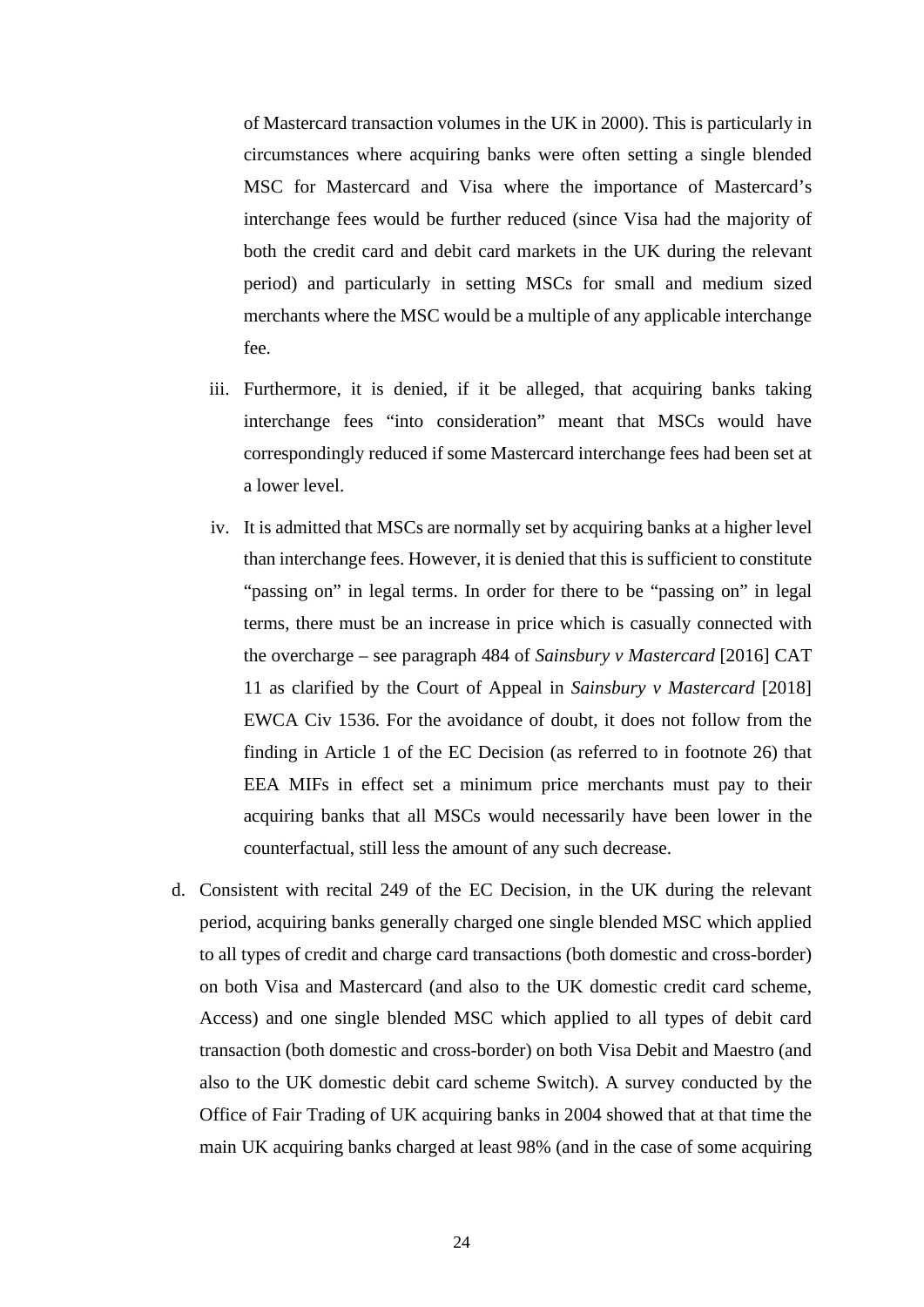banks 100%) of merchants a blended MSC for Visa and Mastercard<sup>3</sup>. Since the volume and value of payment card transactions in the UK grew substantially between 1992 and 2004, merchants had a greater incentive to negotiate unblended MSCs in 2004 than would have been the case in earlier years and it is likely that blended MSCs were even more ubiquitous in that part of the relevant period prior to 2004.

## <span id="page-24-0"></span>**Relevant Market(s)**

- 56. In relation to paragraph 72:
	- a. The statement in recital 408 of the EC Decision that the EEA MIFs restricted competition was limited to the effect of the EEA MIFs on competition in the markets for acquiring payment cards (as defined by the Commission).
	- b. It is denied that the fact that the restriction finding in the EC Decision was limited in this way means that, in assessing whether the Represented Persons suffered a loss, the Tribunal is limited to looking at acquiring markets.
	- c. Acquiring markets are not the only markets relevant to these proceedings. Interchange fees also have a direct effect on: (a) issuing markets (i.e. the markets for transactions on payment cards as between cardholders and issuing banks); and (b) inter-scheme markets for the business of issuing banks. If interchange fees were not set at a competitive level, then issuing banks and/or cardholders would migrate to other card schemes or use other payment methods to a greater extent.
	- d. It is admitted that each market is national in scope. Consequently, the markets principally relevant to these proceedings are the national markets in the UK.
- 57. In relation to paragraph 73:
	- a. The information and evidence provided by the IATA referred to in recital 464 of the EC Decision related to the migration by issuing banks of consumer cards to commercial cards in order to benefit from the higher interchange fees available on commercial cards. However, the findings in the EC Decision were ultimately

<sup>&</sup>lt;sup>3</sup> While a survey conducted by the Commission in 2004 of merchants showed a lower figure of 60% of the 218 merchants surveyed paying a single blended MSC for Visa and Mastercard, this survey is unlikely accurately to reflect the position in the UK at the relevant time, since the Commission's survey covered multiple countries, rather than just the UK and, as the Commission itself accepted, its merchant survey *"over represents large companies" "with a relatively high degree of market power vis-à-vis acquiring banks that small and medium merchants usually not have"* (sic) (see Annex 2 of the EC Decision).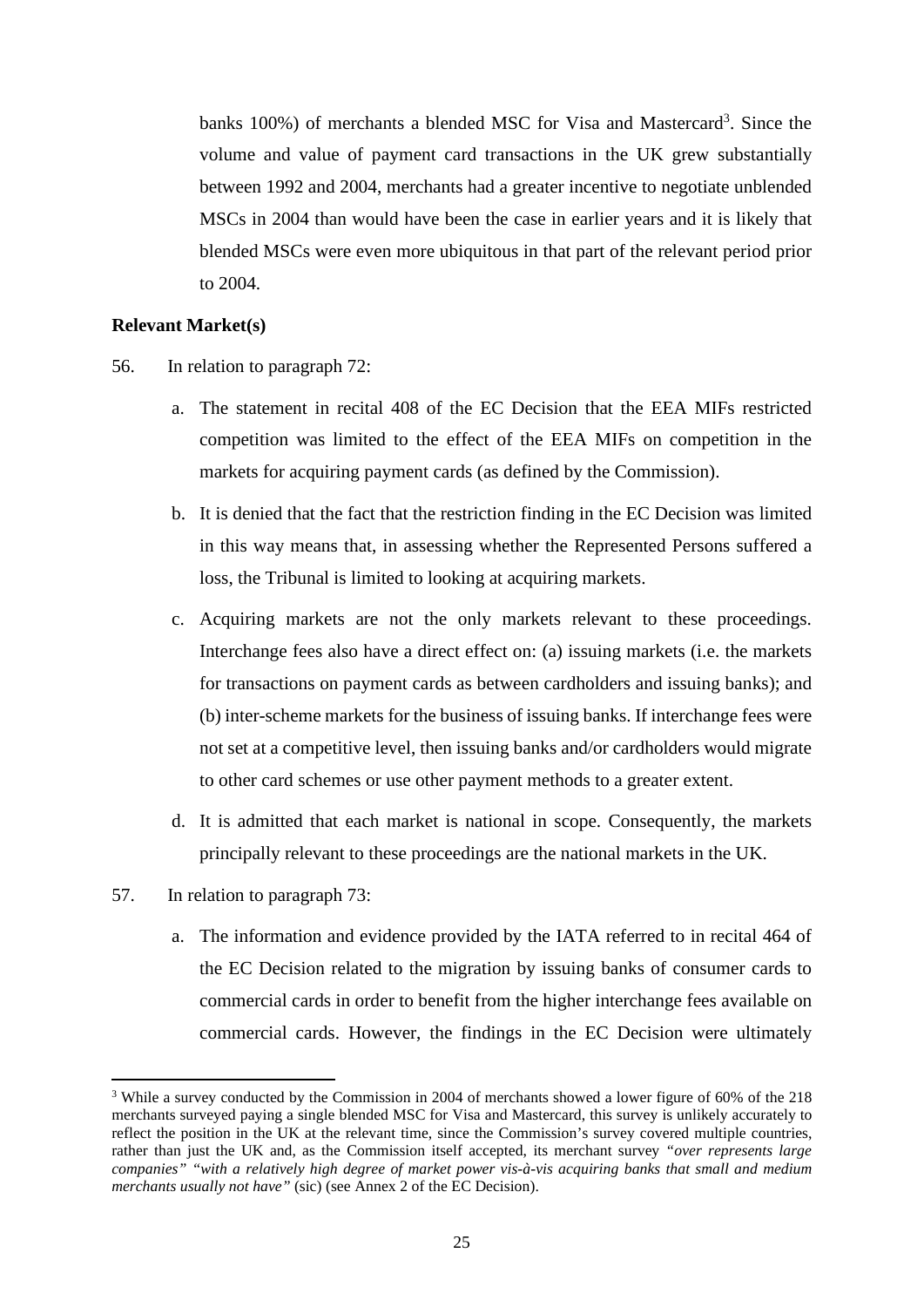limited to the EEA MIFs for *consumer* cards and, therefore, the information and evidence referred to in recital 464 is not part of the essential basis for the operative part of the EC Decision.

- b. There were no consumer cards in the UK during the relevant period which had a zero or relatively low MIF. There was, therefore, no scope for migration from zero or low MIF cards to Mastercard in the UK during the relevant period.
- c. However, it is admitted and averred that issuing banks have an incentive to promote types of cards and card brands which yield higher total revenues and that higher interchange fees will be an important factor in that analysis. As set out below, this is an important consideration in relation to the Class Representative's contention that Mastercard domestic interchange fees would have been set at a lower level if alternative EEA MIFs had been set at a lower level (or zero).

## <span id="page-25-0"></span>**Decision by an association of undertakings**

- 58. In relation to paragraph 74:
	- a. Mastercard accepts it is bound by the finding in the EC Decision that it remained an association of undertakings in Europe in relation to the period from May 2006 to 19 December 2007 and does not dispute that, since there was no relevant change of circumstances, the same analysis applies in relation to the period from 19 December 2007 to 12 June 2008 during which the same EEA MIFs applied, i.e. the remaining part of the relevant period.
	- b. Mastercard also accepts it is bound by the finding in the EC Decision that the EEA MIFs were the product of a decision of an association of undertakings within the meaning of Article 101(1) until December 2007 and does not dispute that, since there was no relevant change of circumstances, the same analysis applies in relation to the period from 19 December 2007 to 12 June 2008, i.e. the remaining part of the relevant period.
	- c. In this light of these admissions, Mastercard does not plead to the detail of paragraph 74.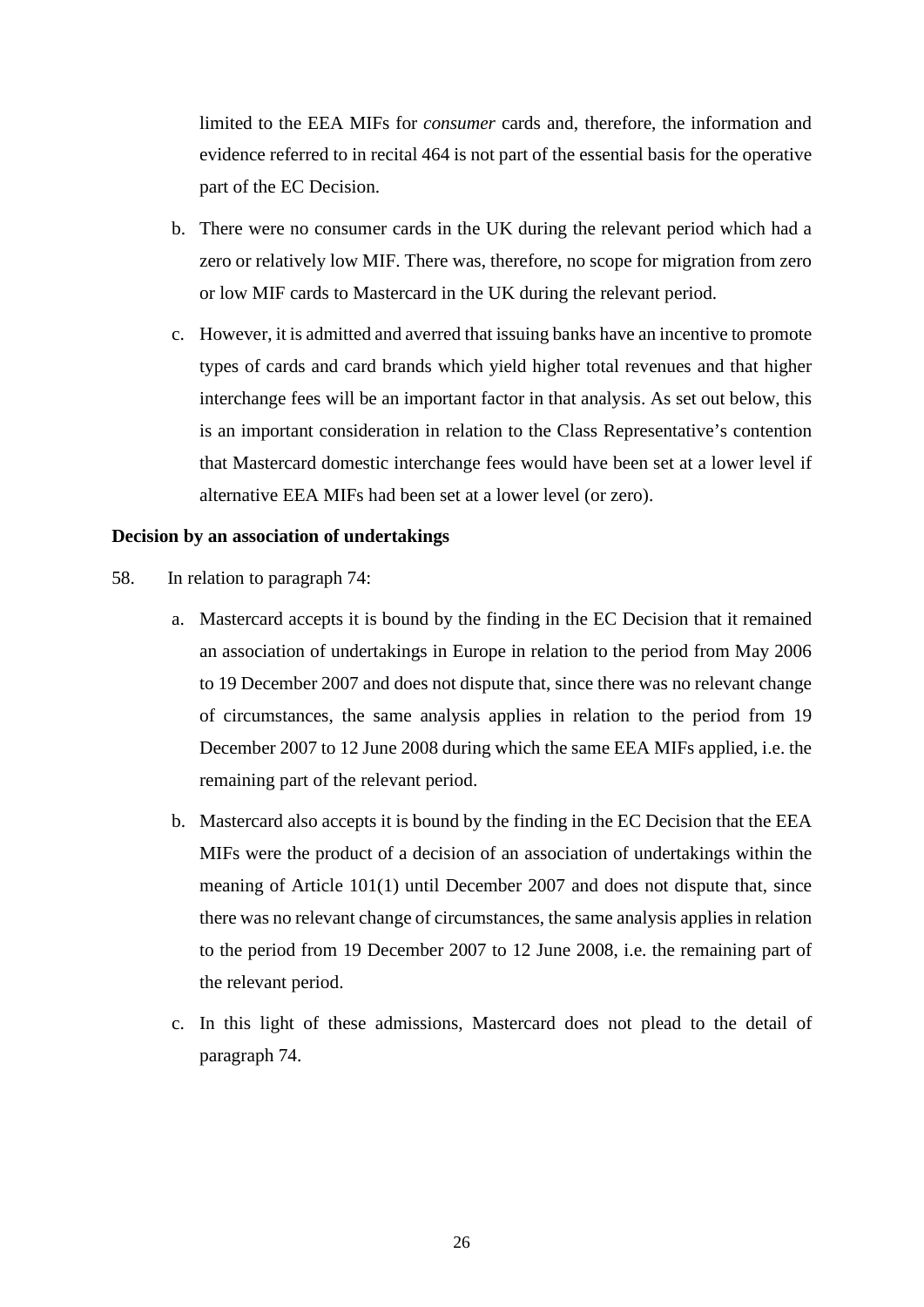#### <span id="page-26-0"></span>**Restriction of competition**

59. As to paragraph 75, it is admitted that the Commission found that the EEA MIFs in relation to the period 22 May 1992 to 19 December 2007 constituted a restriction of competition by effect and that this finding is binding on Mastercard and the Tribunal.

## <span id="page-26-1"></span>**EC Decision: "7.2.1 The object of the MIF"**

- 60. In relation to paragraph 76, since the Commission did not make any finding that the EEA MIFs were a restriction by object, it is denied that any part of the Commission's consideration of this issue at recitals 401 - 407 of the EC Decision is binding on Mastercard or the Tribunal.
- 61. In any event, in relation to recital 404, the issue that the Commission was considering was whether the EEA MIFs act as a floor under MSCs. All that Mastercard accepted, in the context of the operation of the payment card market in 2006, was that interchange fees "may sometimes" function as such a floor, while noting examples of countries where this had not been the case due to merchants' bargaining power, that it is reasonable to assume that interchange fees affect MSCs "to some degree" and that it can be "supposed" that the MSC "typically" reflects interchange fees as well as the acquiring bank's other costs. This does not assist the Class Representative in showing that if interchange fees had been set at a lower level in the UK throughout the relevant period, the full extent of any reduction in interchange fees would have been passed-on by all acquiring banks to all merchants through correspondingly lower MSCs. For the reasons set out at paragraphs 103 - 123 below, it is denied that this is the case.
- 62. In relation to recital 405:
	- a. The Commission did not make any finding that the EEA MIFs applied to Domestic Transactions in the UK.
	- b. In relation to whether the EEA MIFs acted as a minimum price recommendation, the Commission only stated that in agreeing on specific interchange fees bilaterally or multilaterally members banks "may" take the EEA MIFs into account as a minimum starting point. The Commission did not conclude that this in fact occurred in the UK throughout the period 1992 to 2007 (or at any time) or that any such "taking into account" would in any event have had a material effect on UK domestic interchange fees (or the extent of any such effect).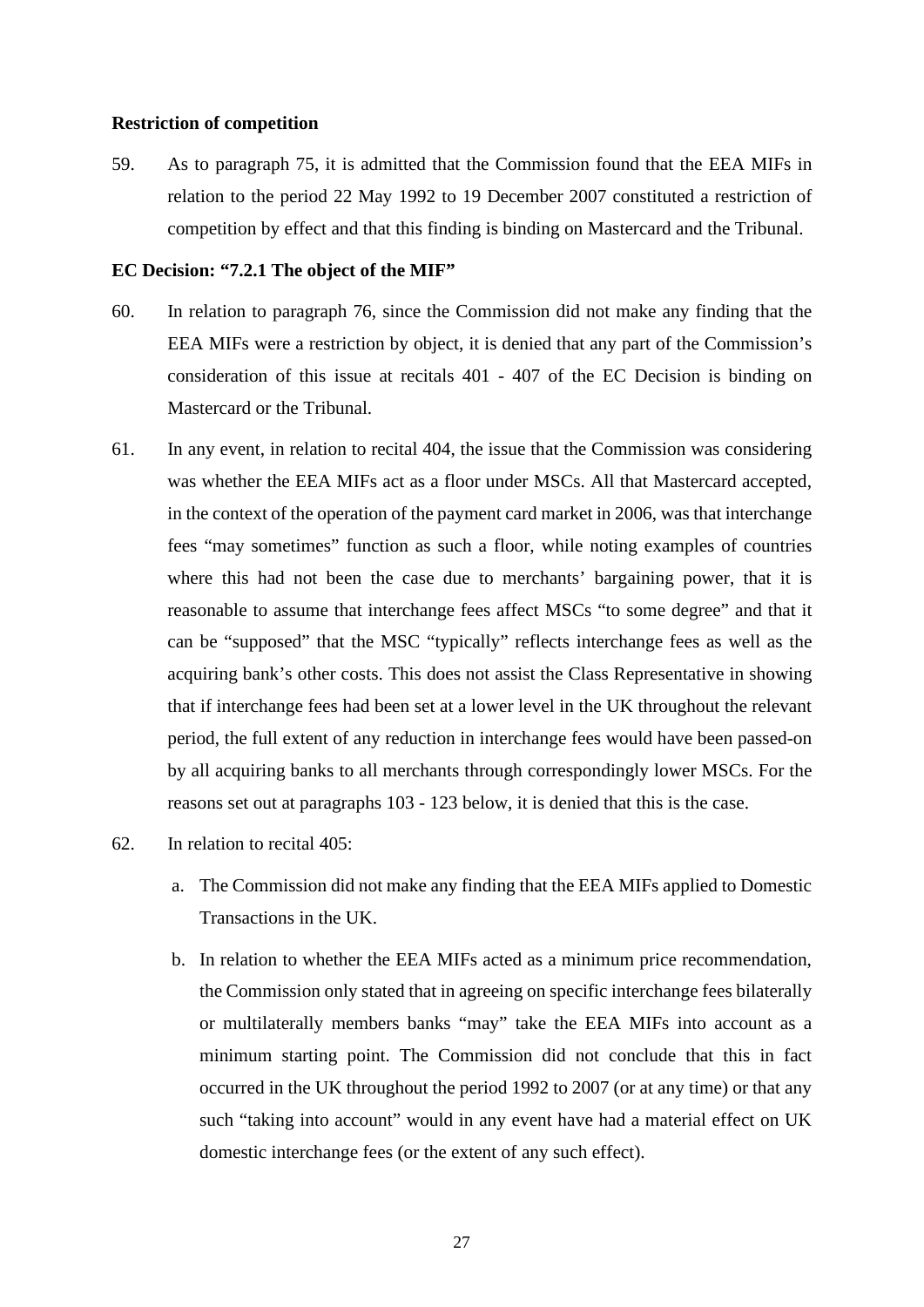c. Mastercard will rely on the fact that this was not the case in relation to the operation of the Maestro scheme in the UK, which had average domestic interchange fees that were significantly below the Maestro EEA MIFs.

## <span id="page-27-0"></span>**EC Decision: "7.2.2. The effects of the MIF"**

- 63. In relation to paragraph 77:
	- a. In relation to recital 408 of the EC Decision, this is a conclusion arising from the detailed analysis in recitals 410 - 460 and cannot, therefore, be read in isolation.
	- b. Subject to the above, it is admitted that the Commission's finding in recital 408 that the EEA MIFs restricted competition in acquiring markets is binding on Mastercard and the Tribunal.
	- c. However, while the Commission found that prices set by acquiring banks would be lower in the absence of the EEA MIFs, the Commission made no findings in relation to which prices set by acquiring banks would be lower in the absence of the EEA MIFs or the extent of any such reduction(s). Recital 408 does not, therefore, assist the Class Representative in establishing whether, and if so, the extent to which UK MSCs (or, for the purpose of the claim referred to in paragraph 23(b)(ii), the MSCs in the other 29 countries which were Member States of the European Union or within the EEA at the relevant time) were higher than they would otherwise have been during the 16-year claim period.

# <span id="page-27-1"></span>**EC Decision: "7.2.3. Restriction of competition in the acquiring markets and effects in the issuing markets"**

- 64. In relation to paragraph 78:
	- a. It is admitted that recitals 410 and 411 of the EC Decision are in the terms quoted.
	- b. In relation to recital 410 of the EC Decision, this largely replicates the summary in recital 408, as to which see paragraph 63 above.
	- c. In relation to recital 411, it is denied that this recital is binding on Mastercard or the Tribunal, since it is not part of the essential basis for the operative part of the EC Decision.
	- d. In any event, recital 411 only concludes that customers are "likely" to have to bear "some part" of the cost of the EEA MIFs and makes clear that this "may" occur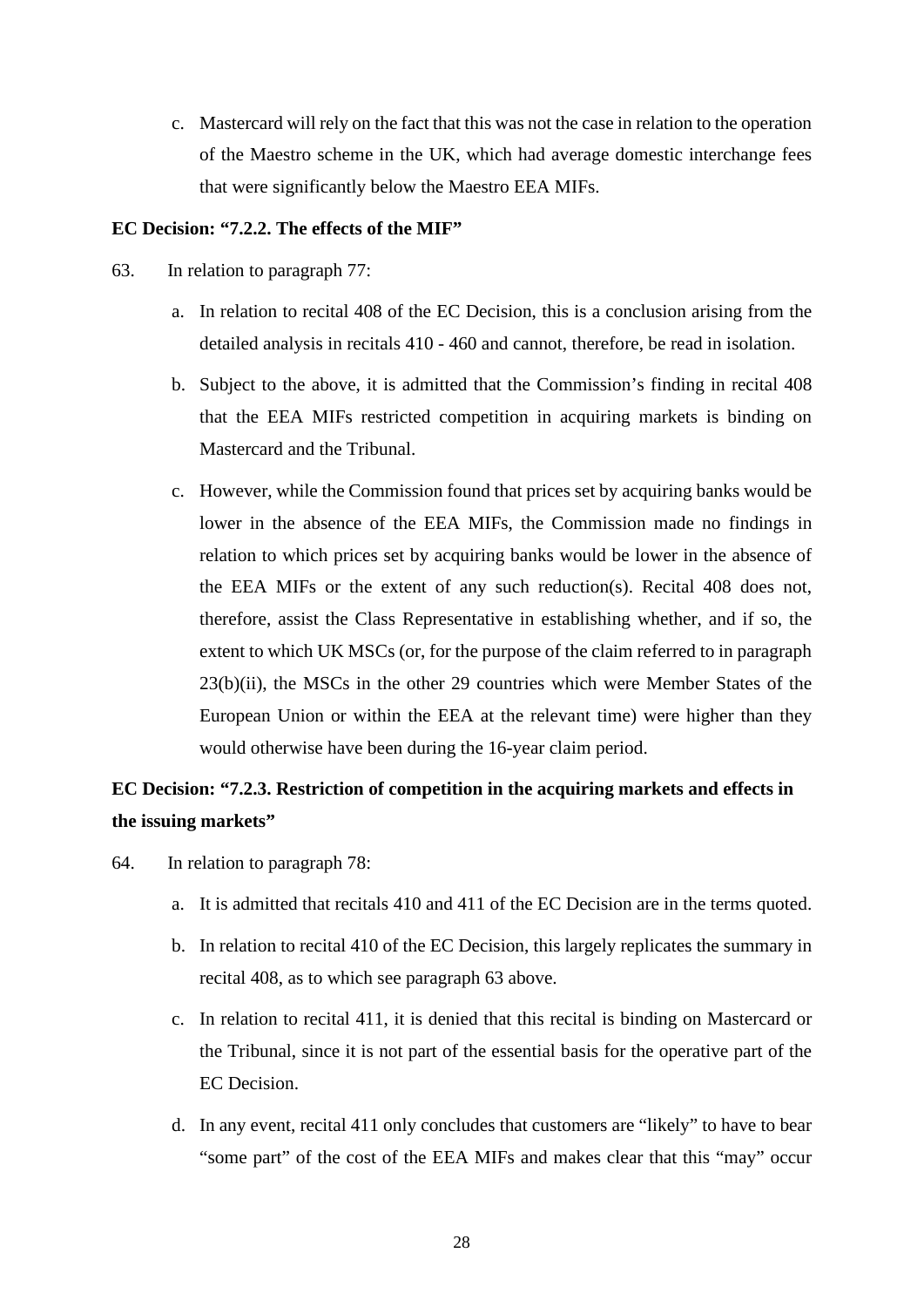depending on the competitive situation. Recital 411 does not, therefore, assist the Class Representative in establishing that UK MSCs or UK retail prices (or MSCs or retail prices in any of the other 29 countries potentially relevant to the Claim under paragraph  $23(b)(ii)$ ) were higher than they would otherwise have been or the extent of any such differential(s) during the 16-year claim period.

- e. Nothing in the sections of the GC Judgment quoted in footnote 39 alters those matters set out above.
- 65. In relation to paragraph 80, it is admitted that the Commission concluded that the EEA MIFs restricted competition in relation to the acquiring of cross-border payments on the basis set out in the passage quoted from recital 412 and that this finding is binding on Mastercard and the Tribunal. However, the Commission made no findings in relation to whether, and if so which, prices set by acquiring banks for acquiring cross-border transactions would have been lower in the absence of the EEA MIFs or the extent of any such reduction(s). The finding made by the Commission does not, therefore, assist the Class Representative in establishing that the Represented Persons have suffered loss or the amount of that loss.
- 66. In relation to paragraph 81:
	- a. It is admitted that the Commission found that the EEA MIF had effects on crossborder acquisition of domestic payments in relation to certain countries identified in recitals 413 and 415. Since the UK is not one of the countries listed, this conclusion is of no relevance to the present Claim.
	- b. It is also admitted that the Commission found (see recitals 416 420 of the EC Decision) that the EEA MIF had effects on domestic acquisition of domestic payments in certain specific countries where local members neither agreed on bilateral interchange fees nor on a Domestic MIF. Since the UK is not one of the countries listed, this conclusion is of no relevance to the present Claim. The arrangements for the domestic acquiring of domestic payments in the UK are addressed below.
	- c. In relation to the final sentence of recital 416, this is a summary of the detailed analysis in recitals 421 - 424 and must, therefore, be read in the context of those recitals.
- 67. In relation to paragraph 82: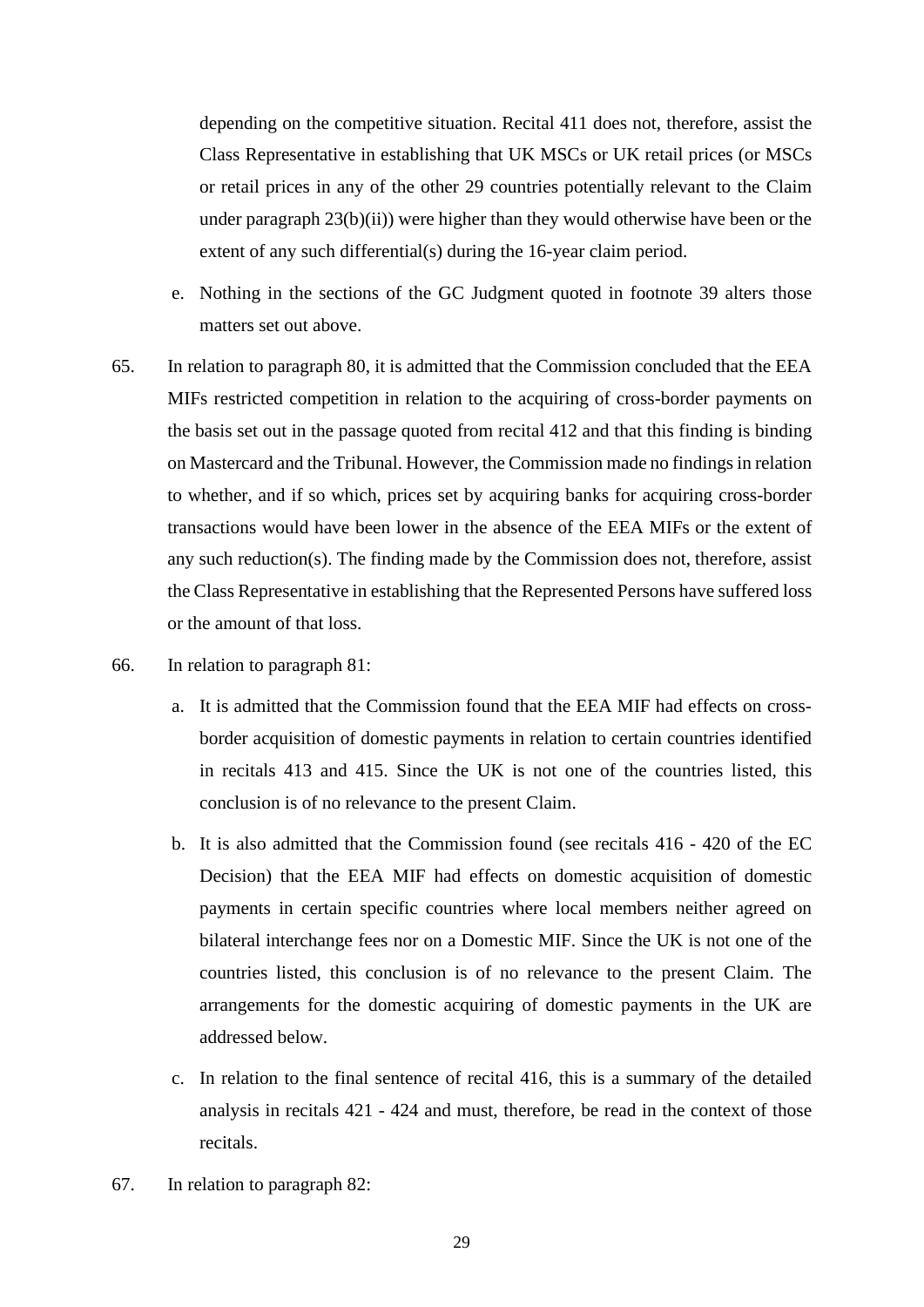- a. In relation to whether the EEA MIFs acted as a benchmark for setting Domestic MIFs, it is denied that recitals 421 - 424 (or alternatively recital 421) are binding on Mastercard or the Tribunal, since they are not part of the essential basis for the operative part of the EC Decision. In any event:
	- i. The EC Decision only concludes at recital 421 that *"some"* of Mastercard's member banks view EEA MIFs *de facto* as a minimum starting point and that, as a result, the EEA MIFs *"may act"* as a minimum benchmark for setting the level of domestic interchange fees.
	- ii. The Commission then made specific statements in relation to the EEA MIFs acting as a minimum benchmark for domestic bilateral interchange fees (incorrectly described as MIFs in recital 422) in relation to a single Member State, which was not the UK.
	- iii. The Commission's analysis does not, therefore, assist the Class Representative in establishing that Mastercard's UK member banks viewed the EEA MIFs *de facto* as a minimum starting point for Domestic MIFs or bilaterally agreed domestic interchange fees (either generally or at any particular time during the 16-year claim period) in the UK or, even if this had been the case, that this resulted in domestic interchange fees being set at a higher level than would otherwise have been the case.
	- iv. Whether the EEA MIFs applied as a fallback for Domestic Transactions in a particular country at a particular time and whether issuing banks could be certain that the EEA MIFs would automatically apply if they did not consent to a Domestic MIF depended on the relevant network rules and the extent to which there was clarity about their application in practice, which varied across the relevant period and between different countries. In relation to the position in the UK, see paragraphs 93 - 100 below.
	- v. In any event, the argument that the EEA MIF provides "certainty" to domestic banks cannot apply where a Domestic MIF has been set, since once a Domestic MIF is set, the Domestic MIF then becomes the default for Domestic Transactions going forward in the absence of agreement on a different Domestic MIF.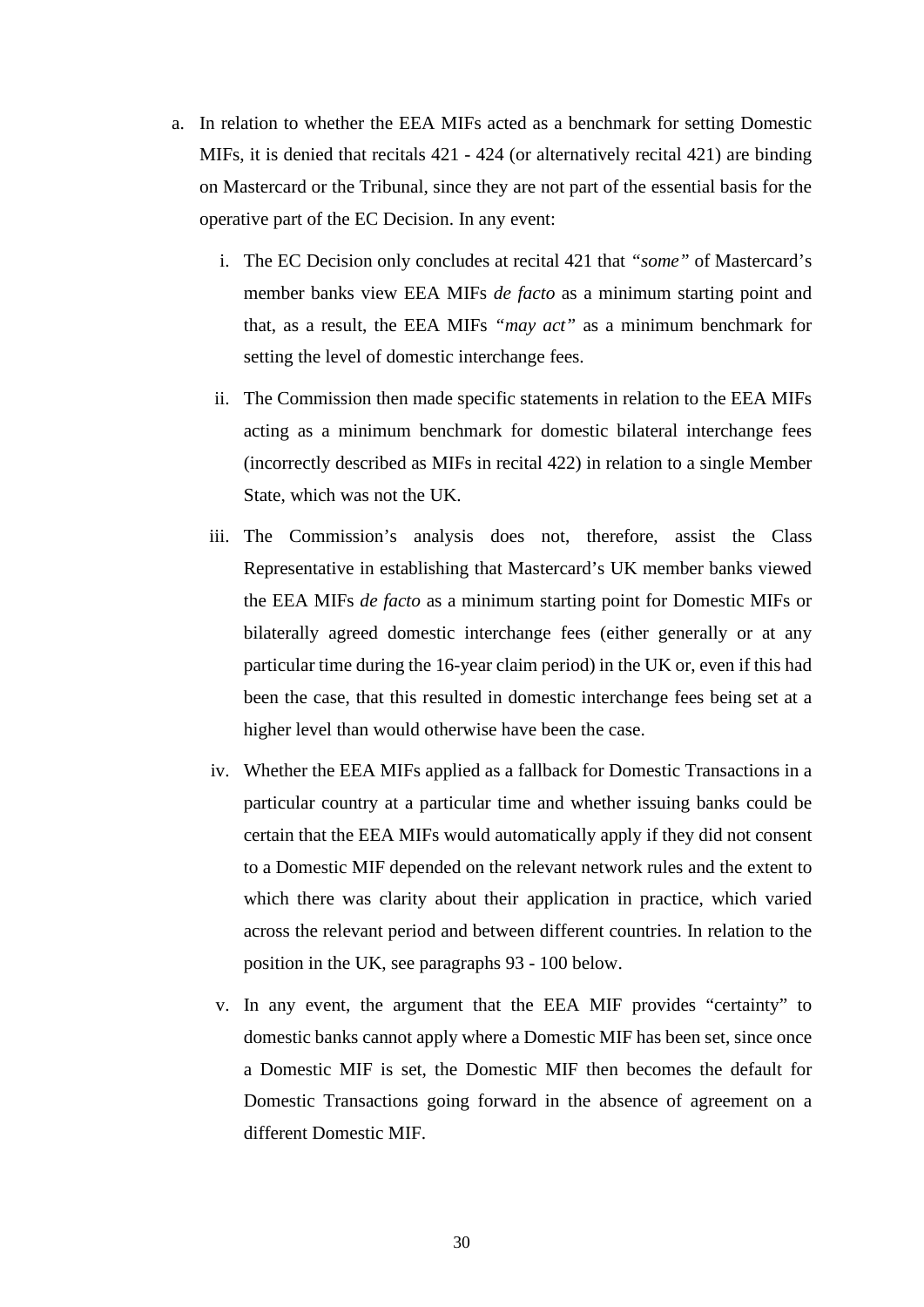- vi. It is denied that UK issuing banks had no incentive during the relevant period to agree a UK MIF below the rate of the EEA MIF. The incentives of UK issuing banks in agreeing domestic interchange fees depended on a number of factors including:
	- 1. The extent to which the main issuing banks were also acquiring banks and the relative size of their issuing and acquiring businesses. In the UK, the main Mastercard issuing banks were also the main Mastercard acquiring banks for all (or almost all) of the relevant period. For example, in 1998, the main high street banks (NatWest, HSBC, Barclays, Lloyds TSB, RBS, BoS), all of which were Mastercard acquiring banks, together represented over 87% of Mastercard transactions by value. As to the incentives of such banks, see paragraph 54b above.
	- 2. Market conditions, since the incentive for both issuing banks and acquiring banks in setting a Domestic MIF (regardless of its relative level compared to the EEA MIF) is to set a Domestic MIF which allows the Mastercard scheme to operate successfully in that country, particularly in the light of the competition faced from other card networks (in particular Visa, American Express and any relevant domestic scheme) and other payment methods. If the Domestic MIF is set too high, merchants will refuse to accept the card (or discourage its use) and the Mastercard scheme would be likely to operate at a substantially reduced scale and may even collapse. An issuing bank may, therefore, prefer a lower interchange fee to a higher interchange fee which will make the scheme uncompetitive, since this will result in higher total revenues as a result of the lower fee applying to a larger number of transactions. Similarly, if the Domestic MIF is set too low, issuing banks will be incentivised to issue other schemes' cards instead and cardholders will be incentivised to adopt and use other payment methods, including competing card schemes.
- vii. In any event, the EC Decision does not address the position where the Domestic MIF was set by Mastercard (as opposed to member banks), which was the position in relation to the UK MIF for Mastercard credit cards from November 2004 onwards (see paragraphs 98ee - ff below).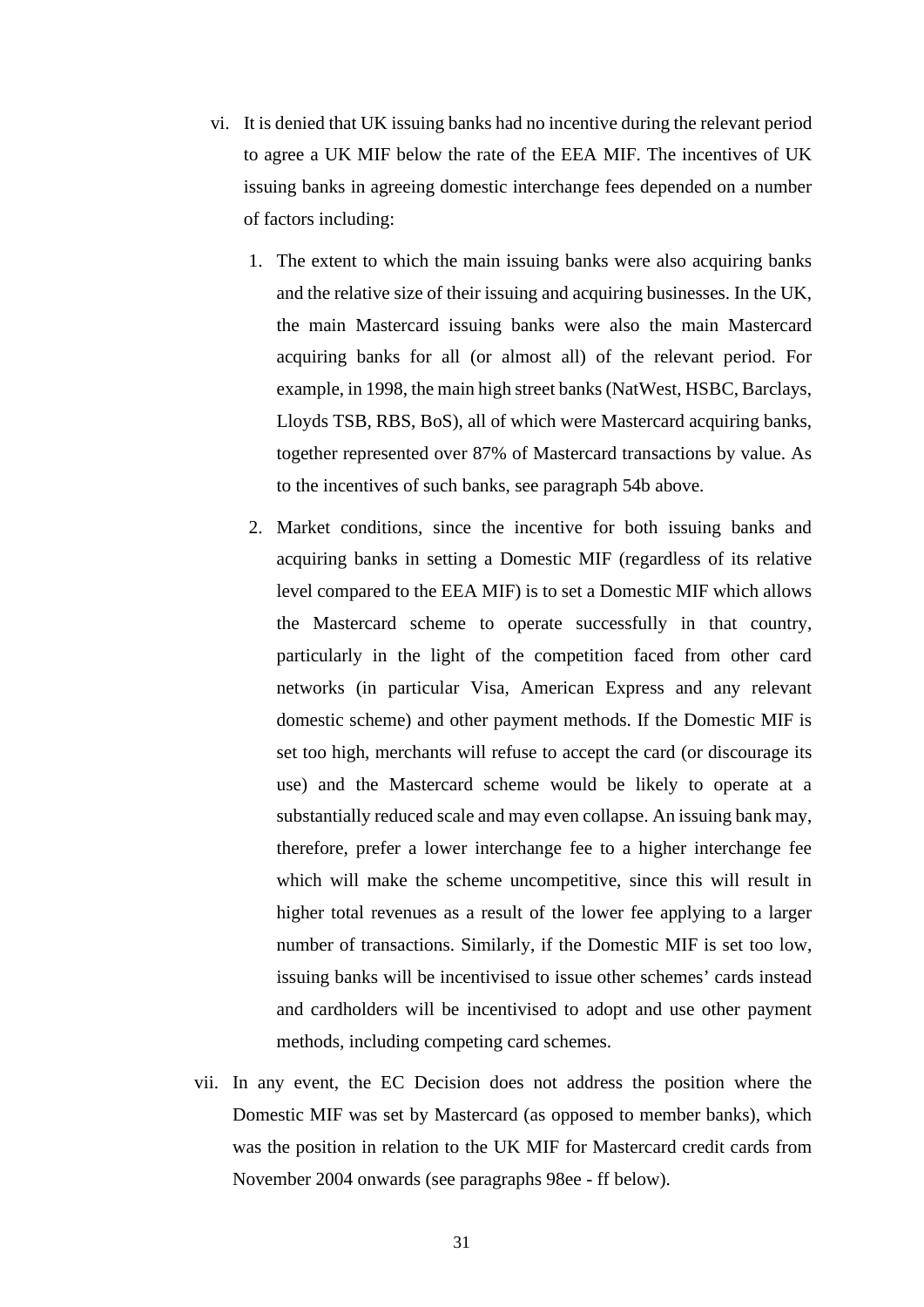- viii. Furthermore, even if the EEA MIFs operated as a minimum benchmark for the UK domestic interchange fees for some periods (which is denied), it is denied that it follows from this that UK domestic interchange fees would have been set at a lower level if alternative EEA MIFs had been set at a lower level or zero. The same competitive considerations would have resulted in the same or similar domestic interchange fees in any event.
- 68. In relation to paragraph 83:
	- a. It is denied that any of the recitals referred to are part of the essential basis for the EC Decision and, therefore, binding.
	- b. In relation to paragraph 83(a), it is admitted that the Commission carried out two quantitative analyses in order to evaluate whether the EEA MIFs set a floor under MSCs.
	- c. In relation to the first analysis:
		- i. This was conducted in relation to certain Member States (none of which was the UK) where the EEA MIFs also applied to all Domestic Transactions based on data from acquiring banks for 2000 to 2002, 2001 to 2003 and 2002 to 2004 respectively.
		- ii. The Commission compared the average MSCs in each of these countries to the weighted average EEA MIFs and concluded that the average MSCs were substantially higher.
		- iii. The Commission concluded that this showed that the EEA MIFs set a floor under MSCs.
		- iv. However, the Commission did not obtain any information about the other costs incurred by the acquiring banks in these Member States or reach any conclusion about what average MSCs (or MSCs for different categories of merchants) would have been in these countries if the EEA MIFs had been set substantially lower or at zero.
	- d. In relation to the second analysis:
		- i. This was conducted based on 2002 data obtained from the Commission from 17 acquiring banks in 15 Member States. Since the data in the EC Decision is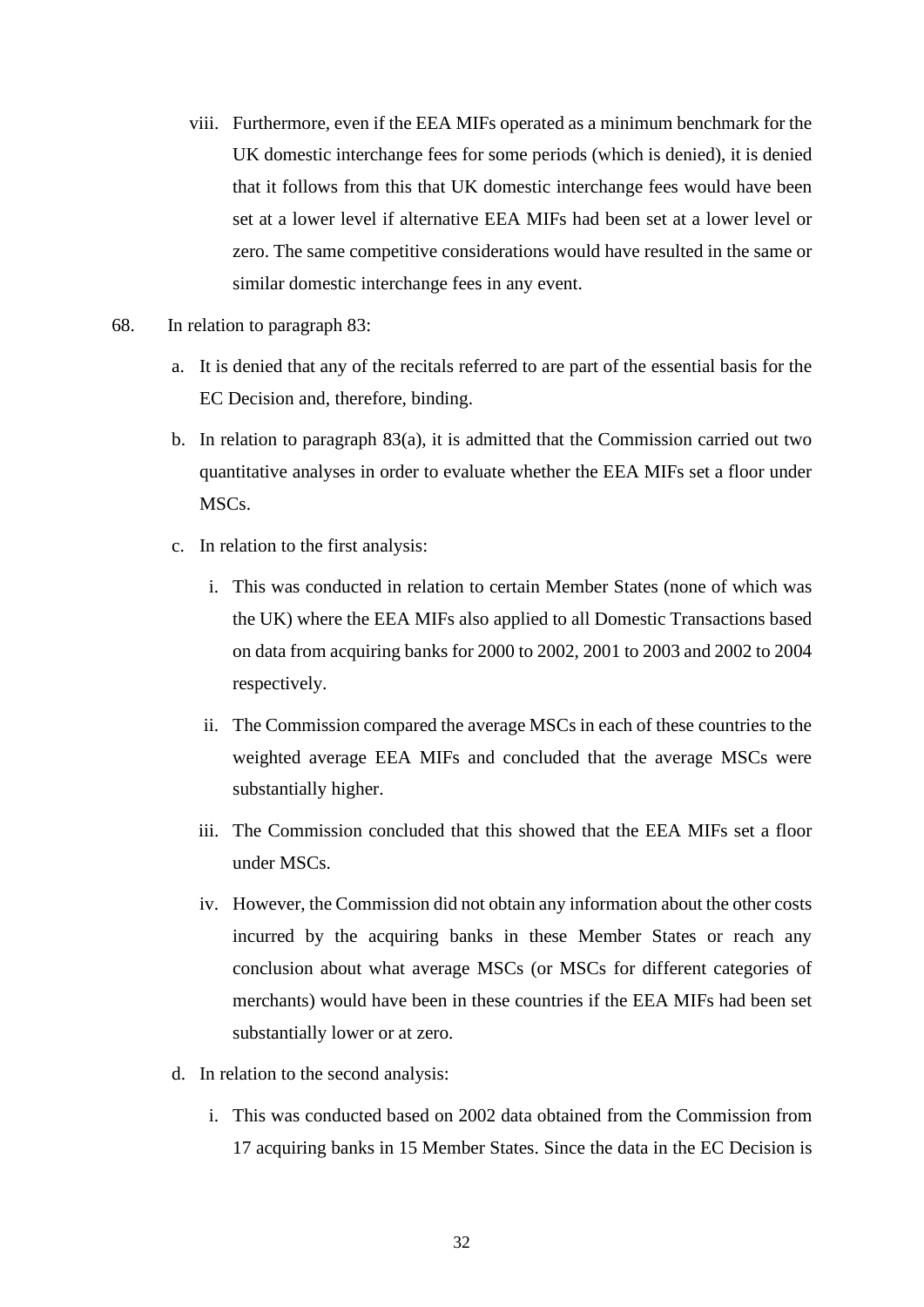anonymised, it is not possible to tell which, if any, of these Banks were in the UK.

- ii. The Commission compared the weighted average EEA MIFs to the weighted average MSCs of the top and bottom decile of each acquiring bank's respective client base. The Commission concluded that this showed that all 17 acquiring banks charged small merchants MSCs above the weighted EEA MIFs (with the EEA MIF representing an average 45.97% of the MSC, although the data showed that this fell to as low as approximately 30% for some acquiring banks) and that 12 acquiring banks charged large merchants MSCs above the weighted EEA MIFs.
- iii. Therefore, the data indicated that five of the 17 acquiring banks charged MSCs for large merchants which were lower than the weighted EEA MIFs. The Commission concluded that one possible explanation for this might be that these acquiring banks had absorbed some of the interchange fee cost.
- iv. The Commission acknowledged, however, that the results of the analysis had to be "qualified" because the Commission used the EEA MIFs as a proxy for interchange fees in these Member States, including countries (which would include the UK) where Domestic MIF rates diverged from the EEA MIFs.
- v. The Commission concluded that this showed that the EEA MIFs set a floor under MSCs "typically" even for large merchants.
- vi. The Commission again did not obtain any information about the other costs incurred by these acquiring banks or reach any conclusion about what MSCs would have been either generally or for the bottom and top decile of merchants if the EEA MIFs had been set substantially lower or at zero.
- e. Neither of these analyses, therefore, assists the Class Representative in establishing that the Represented Persons have suffered loss or the amount of that loss.
- f. In relation to the "further evidence from merchants" referred to in paragraph 83(b):
	- i. This was limited to evidence from a 2004 survey which merchants knew was being carried out by the Commission for the purpose of investigating and potentially limiting interchange fees.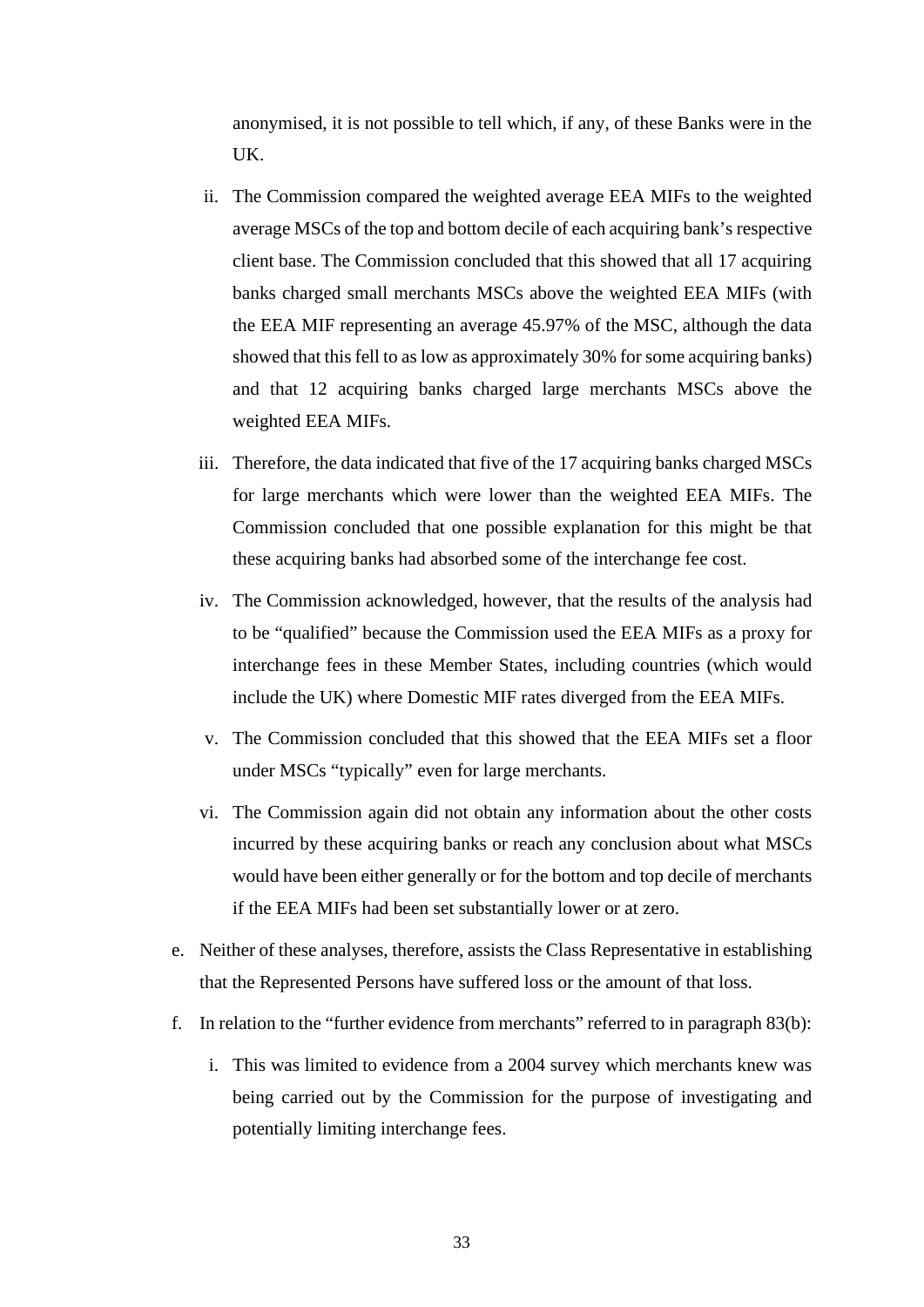- ii. The only conclusion which the Commission reached from this survey was that Mastercard's interchange fees determined a floor for MSCs in relation to "particularly large merchants".
- g. In relation to the Commission's response to Mastercard's arguments referred to in paragraph 83(b), the Commission did not make any findings in relation to the extent to which prices paid by merchants and subsequent customers would have been lower in the absence of the EEA MIFs. The Commission's findings do not, therefore, assist the Class Representative in establishing that the Represented Persons have suffered loss or the amount of that loss.
- 69. In relation to paragraph 84 and recitals 467 496 and 497 521 of the EC Decision:
	- a. It is denied that any of the recitals referred to are part of the essential basis for the EC Decision and, therefore, binding.
	- b. In relation to MSCs, the Commission did not reach any conclusions in relation to the extent to which prices paid by merchants would have been lower in the absence of the EEA MIFs.
	- c. In relation to retail prices, the Commission only concluded that merchants "may" pass the cost of the interchange fee on to their customers by raising the final price.
	- d. The Commission's analysis in these recitals does not, therefore, assist the Class Representative in establishing that the Represented Persons have suffered loss or the amount of that loss.
- 70. In relation to paragraph 85, see paragraph 37 above, in respect of surcharging in the UK.
- 71. In relation to paragraph 86:
	- a. Footnote 60 to paragraph 86 incorrectly refers to recital 587 of the EC Decision; paragraph 86 in fact quotes recital 522. In respect of recital 522, this repeats the Commission's conclusion that the EEA MIFs put a floor under MSCs.
	- b. Again, the Commission did not make any findings in relation to the extent to which prices paid by merchants (and in particular prices paid by UK merchants) would have been lower in the absence of the EEA MIFs.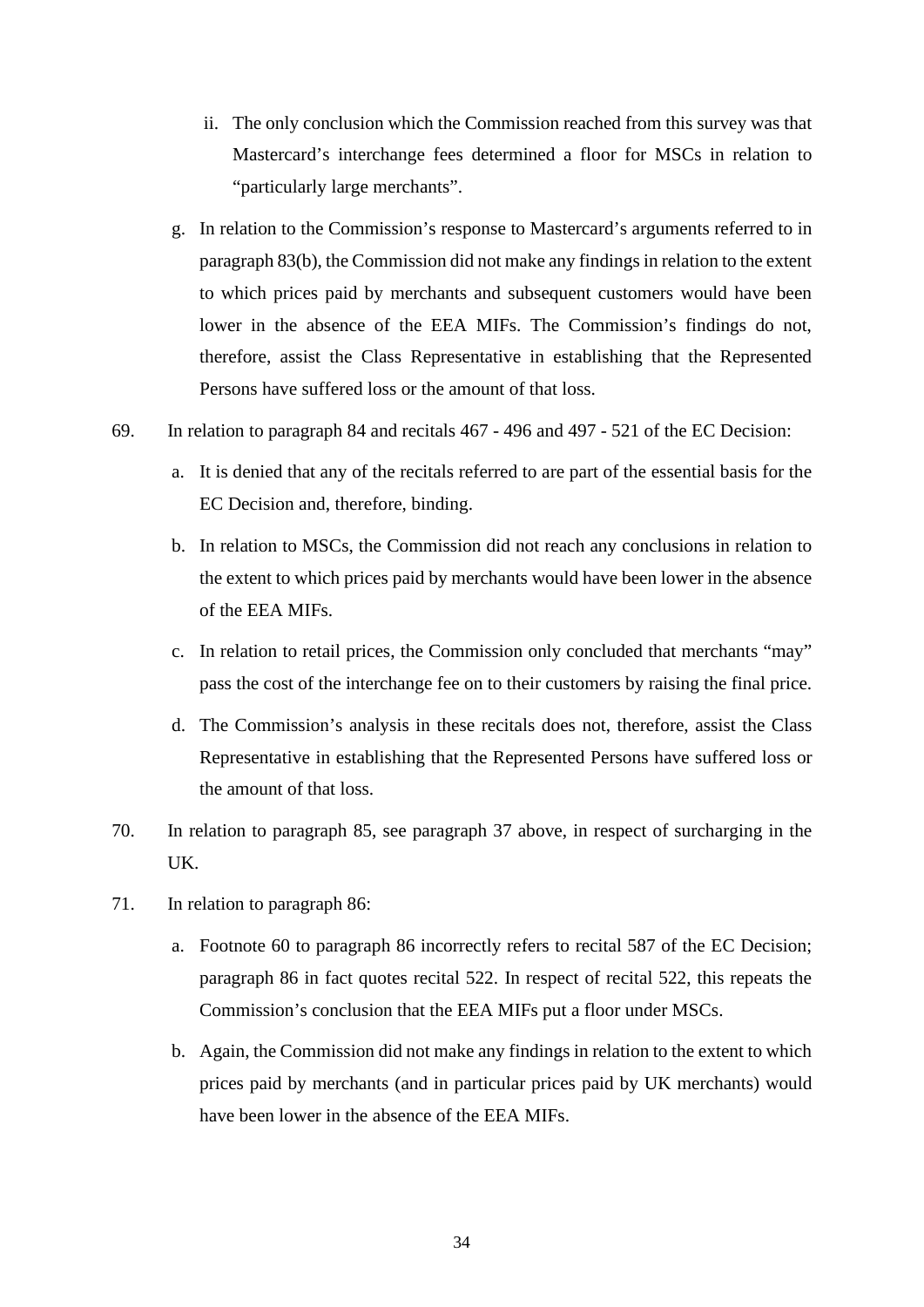## <span id="page-34-0"></span>**The MIF does not fall outside the Scope of Article 101 TFEU**

72. In relation to paragraph 87, it is admitted that Mastercard and the Tribunal are bound by the finding that the EEA MIFs were not objectively necessary for the operation of the Mastercard scheme.

# <span id="page-34-1"></span>**Appreciable effect**

73. In relation to paragraph 88, it is admitted that Mastercard and the Tribunal are bound by the finding that the EEA MIFs had an appreciable effect on competition in "most EEA Member States". The Commission did not, however, identify the specific EEA Member States in question. As a result, the EC Decision does not make any binding findings in relation to the actual effect of the EEA MIFs on the UK acquiring market either generally or in relation to any part of the 16-year claim period.

# <span id="page-34-2"></span>**Effect on trade between Member States**

74. In relation to paragraph 89, it is admitted that Mastercard and the Tribunal are bound by the finding that the EEA MIFs affected trade between Member States.

# <span id="page-34-3"></span>**Conclusion on Article 101(1)**

- 75. In relation to paragraph 90:
	- a. It is admitted that Mastercard and the Tribunal are bound by the finding that the EEA MIFs restricted competition contrary to Article 101(1).
	- b. The Commission did not make any findings in relation to whether and, if so, the extent to which prices paid by UK merchants or their customers would have been lower in the absence of the EEA MIFs.
	- c. The Commission's findings do not, therefore, assist the Class Representative in establishing that the Represented Persons have suffered loss or the amount of that loss.

## <span id="page-34-4"></span>**Article 101(3) TFEU**

- 76. In relation to paragraph 91:
	- a. It is admitted that the Commission concluded in the EC Decision that Mastercard had failed to establish with appropriate evidence that the first three conditions of Article 101(3) were met in relation to the EEA MIFs then in force, including for the reasons quoted.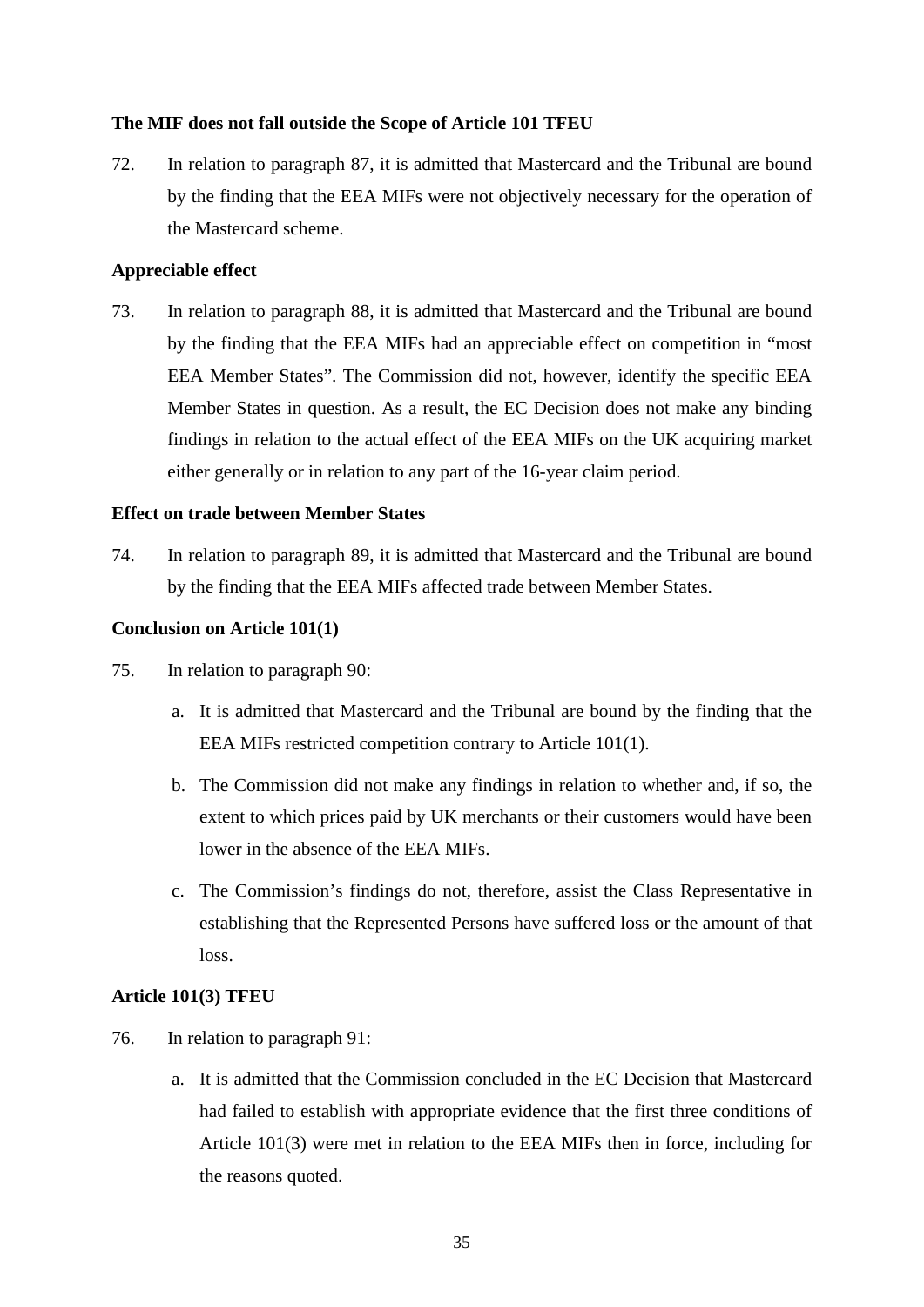- b. However, the Commission did not conclude that positive consumer EEA MIFs could not satisfy the conditions for exemption under Article 101(3) in relation to this period, but only that Mastercard had not produced sufficient evidence to show that the conditions were met in relation to the EEA MIFs then in force during this period.
- c. Furthermore, while the Commission ordered Mastercard to repeal the EEA MIFs in force within 6 months, recital 13 to the EC Decision expressly stated that the requirement to repeal the EEA MIFs did not prevent Mastercard from adopting alternative EEA MIFs at a level which met the conditions for exemption.

## <span id="page-35-0"></span>**Breach of statutory duty**

- 77. In relation to paragraphs 92 and 95:
	- a. In relation to proper law, see paragraphs 22 24 above.
	- b. Insofar as the claims are governed by English law (and insofar as the Class Representative wishes to pursue claims in relation to transactions in Northern Ireland under Northern Irish law and/or transactions in Scotland under Scots law) it is admitted that, if (which is denied for the reasons set out below) the Represented Persons have suffered loss as a result of the Infringement, they would have directly effective claims for breach of statutory duty subject to the other matters raised in this Defence, including in particular limitation.
	- c. Insofar as any part of the claim is governed by foreign law, the Class Representative is put to strict proof of the relevant principles of each such foreign law.
- 78. Save that the Infringement is limited to the EEA MIFs for consumer cards, paragraph 93 is admitted.
- 79. In relation to paragraph 94, as set out above, although the Infringement found in the EC Decision is limited to the period 22 May 1992 to 19 December 2007, since Mastercard did not repeal the EEA MIFs until 21 June 2008 and there was no relevant change of circumstances in relation to the period 19 December 1997 to 21 June 2008, Mastercard accepts that a claim can also be made in relation to the EEA MIFs in force during this period and consequently, subject to the other matters raised in this Defence, including in particular limitation, that the period relevant to this claim is 22 May 1992 to 21 June 2008 (the "relevant period").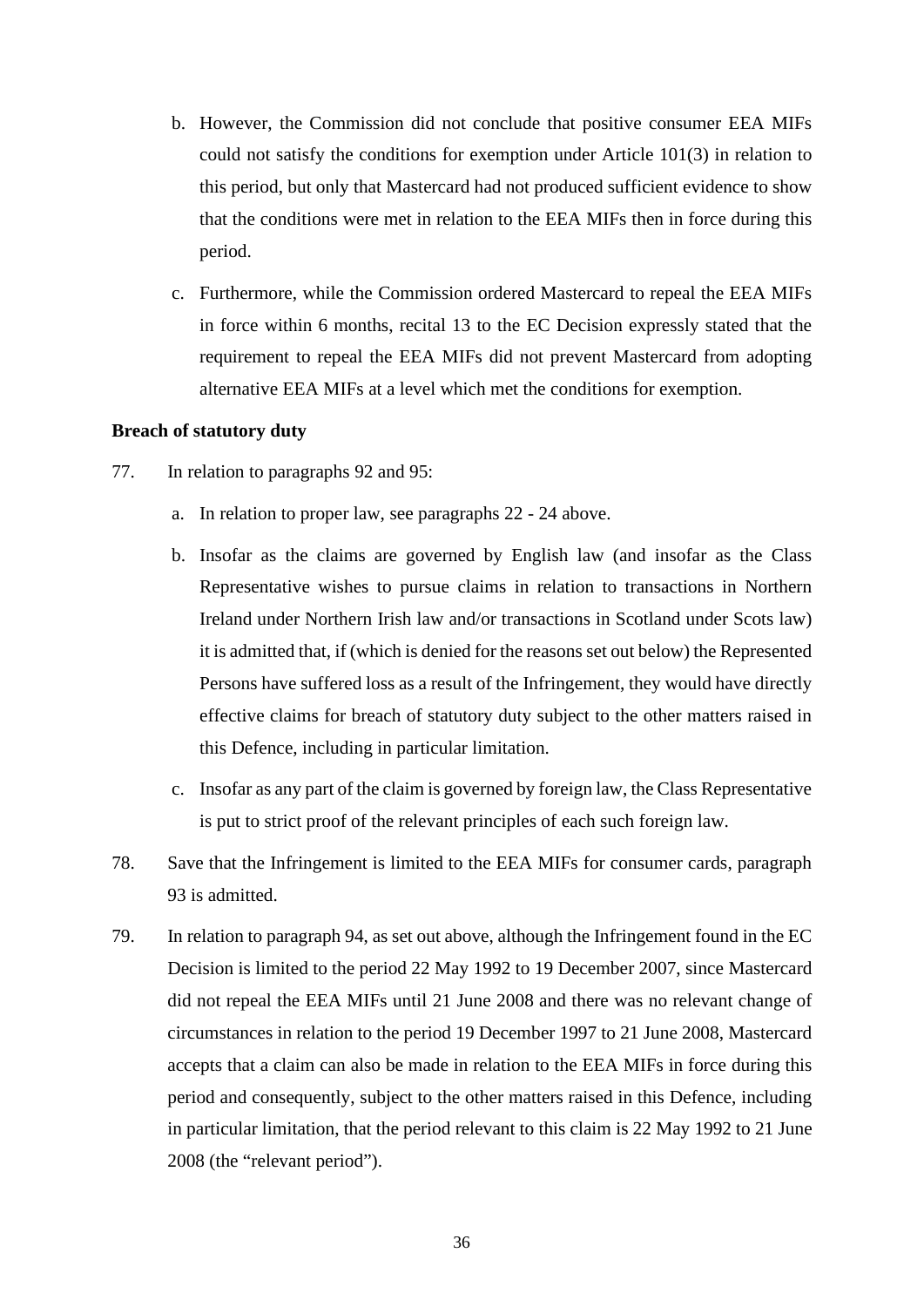#### **Joint and several liability**

80. In relation to paragraph 96, insofar as the claims are governed by English law (and/or Northern Irish and/or Scots law), if (which is denied for the reasons set out below) the Represented Persons have suffered any loss as a result of the Infringement, it is admitted that the Defendants would be jointly and severally liable for such loss, subject to the other matters raised in this Defence, including in particular limitation.

# **Causation and loss**

- 81. In relation to paragraph 97:
	- a. For the reasons set out below, it is denied that the Represented Persons have suffered any loss as a result of the Infringement or have any claim for damages either in the sums alleged or at all.
	- b. Without prejudice to the foregoing:
		- i. Although the EC Decision held that the EEA MIFs breached Article 101 in relation to the period 1992 to 2007, the EC Decision did not conclude that positive consumer EEA MIFs could not satisfy the conditions for exemption under Article 101(3) in relation to this period, but only that Mastercard had not produced sufficient evidence to show that the conditions were met in relation to the EEA MIFs actually in force during this period. On the contrary, the European Commission expressly accepted that Mastercard could charge positive consumer Intra-EEA MIFs if they met the criteria for exemption and has permitted Mastercard to charge alternative EEA MIFs which are higher than zero since July 2009 expressly on the basis that they were set in accordance with a reasonable benchmark for assessing a level of MIF which met the conditions for exemption.
		- ii. It, therefore, remains open to Mastercard to demonstrate through appropriate evidence that the conditions of Article 101(3) would have been met in relation to alternative EEA MIFs set at a different level. As to that exemptible level, see paragraphs 82 - 89 below.
		- iii. If the lawful alternative EEA MIFs were higher than the EEA MIFs actually set, the Represented Persons will not have a claim for damages.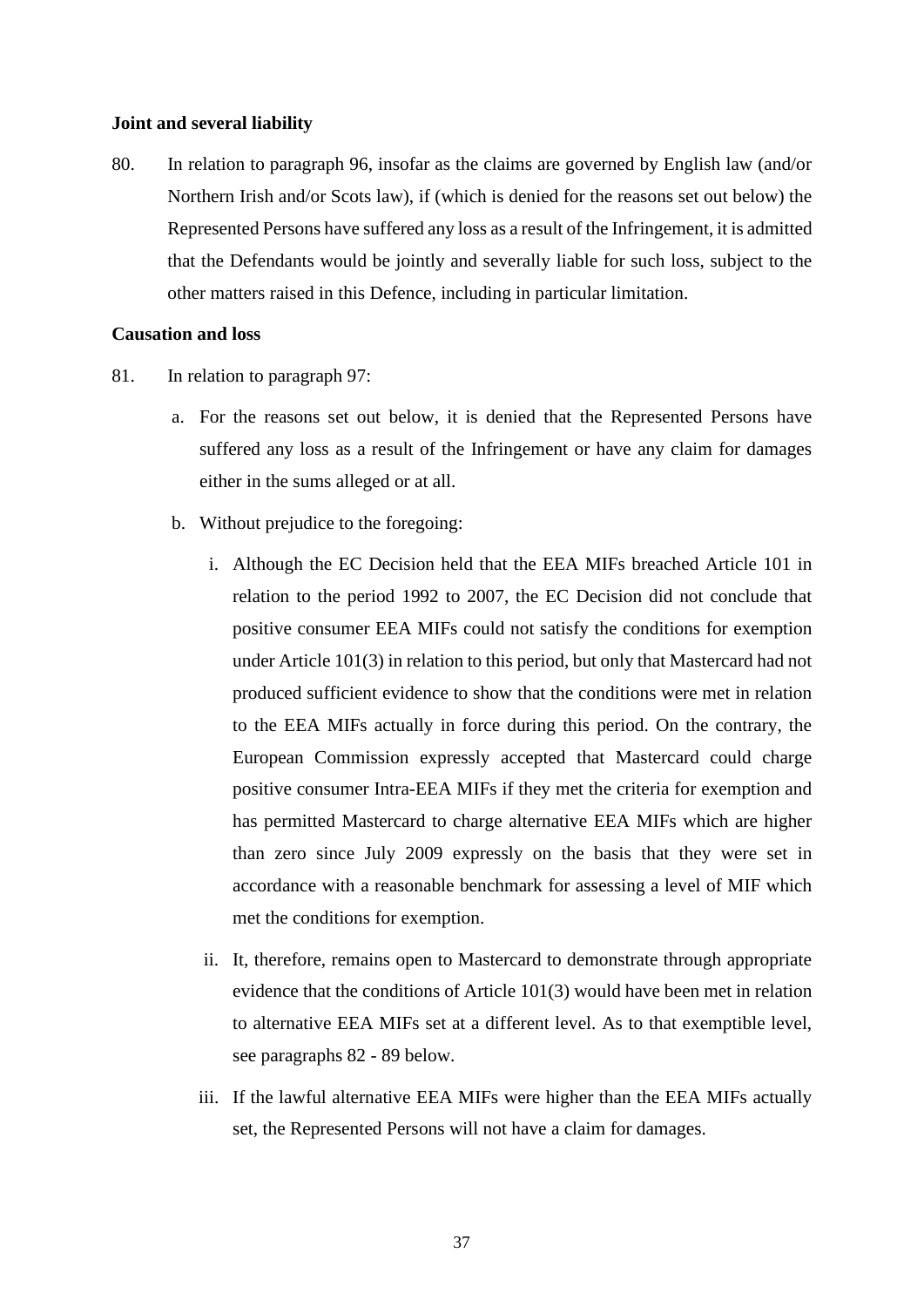iv. Alternatively, the Represented Persons' claim for damages is limited to the loss caused (if any) by the difference between the EEA MIFs actually set and the alternative EEA MIFs which could lawfully have been set (as to which see paragraphs 82 - 89 below). Furthermore, any consideration of whether any such loss was suffered (and, if so, the amount thereof) must give credit for benefits received by Represented Persons as a result of the EEA MIFs being set higher than the lawful level: see paragraphs 82 - 89 below.

### **Exemption**

- 82. Mastercard will contend that, in respect of the period prior to 31 December 2007 (which is the date of expiry of the 2002 exemption decision in relation to the interchange fee charged by Visa Europe), for the same reasons set out in that decision, the Mastercard scheme could have lawfully adopted alternative EEA MIFs based on:
	- a. The cost of processing transactions.
	- b. The cost of the free funding period for cardholders, i.e. for debit cards, the period between payment to the acquiring bank and the debiting of funds from the cardholder's current account and for credit/charge cards the period between payment to the acquiring bank and when payment must be made by the cardholder or the balance of the credit card bill rolled over into the extended credit facility.
	- c. The cost of providing the "payment guarantee". While the Visa Europe exemption decision does not include a definition of the "payment guarantee", Mastercard will contend that this is properly to be understood as including the guarantee against fraud and cardholder default.
- 83. Mastercard will also contend, by analogy to the reasoning in the Visa Europe exemption decision, that the Mastercard scheme could have lawfully adopted alternative EEA MIFs based on the same categories of costs for the rest of the relevant period after 31 December 2007.
- 84. Alternatively, Mastercard will contend that it could have lawfully adopted alternative EEA MIFs based on these categories of costs subject to the caps in the Visa Europe exemption decision, i.e.:
	- a. in and prior to 2002, weighted EEA MIFs at levels similar to Mastercard's EEA MIFs in force;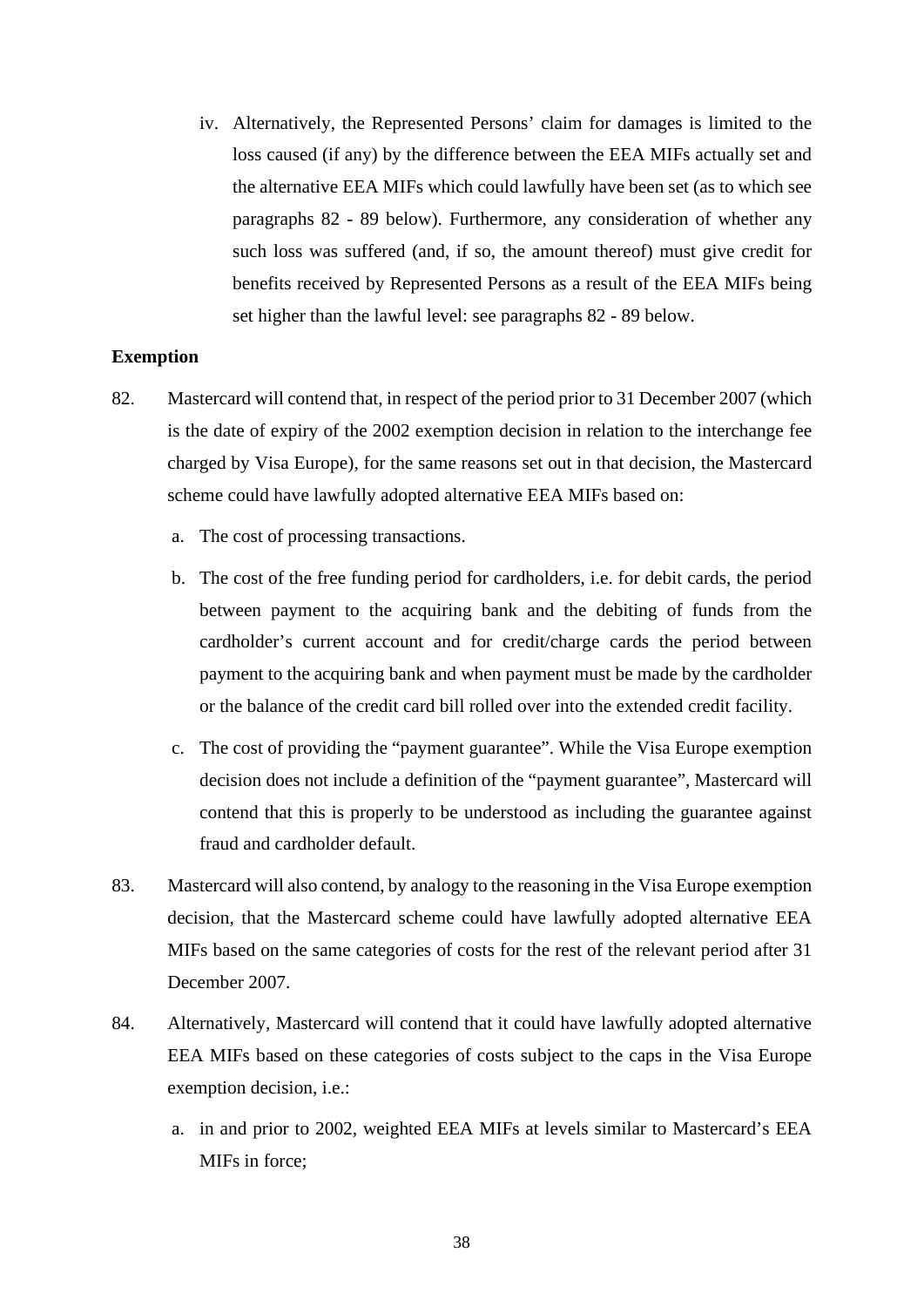- b. for the period 2003 to 2007, alternative EEA MIFs which reduced on a straightline basis over this period down to a weighted average of 0.7%; and
- c. for debit cards, alternative EEA MIFs with a weighted average not exceeding EUR0.28.
- 85. Mastercard will rely on the fact that under the Visa Europe exemption decision Visa was lawfully entitled to operate and did operate on this basis of default consumer Intra-EEA MIFs set on this basis and that if Mastercard had not been able to operate with alternative EEA MIFs which were competitive with those set by Visa, Mastercard would have been unable to compete effectively with Visa in many national markets across Europe, resulting in reduced competition and choice for consumers.
- 86. Further or alternatively, Mastercard will contend that the Mastercard scheme could, in any event, in respect of the full relevant period, have lawfully adopted alternative EEA MIFs which were based on:
	- a. the costs avoided by merchants as a result of accepting Mastercard/Maestro credit/debit cards as compared to more expensive means of payment such as cash, cheques and American Express. Alternatively, the costs avoided as compared to accepting cash; and
	- b. the benefits which merchants received as a result of accepting Mastercard/Maestro credit/debit cards.
- 87. In relation to the benefits which merchants receive as a result of accepting Mastercard/Maestro credit/debit cards, Mastercard will contend that a proper account of these benefits should include the value of those features of the Mastercard scheme which would not have existed if the EEA MIFs had not been set at the levels in place during the relevant period (as to which see paragraphs 109 - 113 below).
- 88. Further or alternatively, Mastercard will contend that the Mastercard scheme could, in any event, in respect of the full relevant period, have lawfully adopted alternative EEA MIFs which were based on the costs avoided by merchants as a result of accepting Mastercard/Maestro credit/debit cards as compared to more expensive means of payment such as cash, cheques and American Express. Alternatively, the costs avoided as compared to accepting cash. In particular, Mastercard will rely upon the Commission's press-release of 1 April 2009 and/or its letter of the same date notifying Mastercard of the Commission's acceptance of Mastercard's undertakings in which the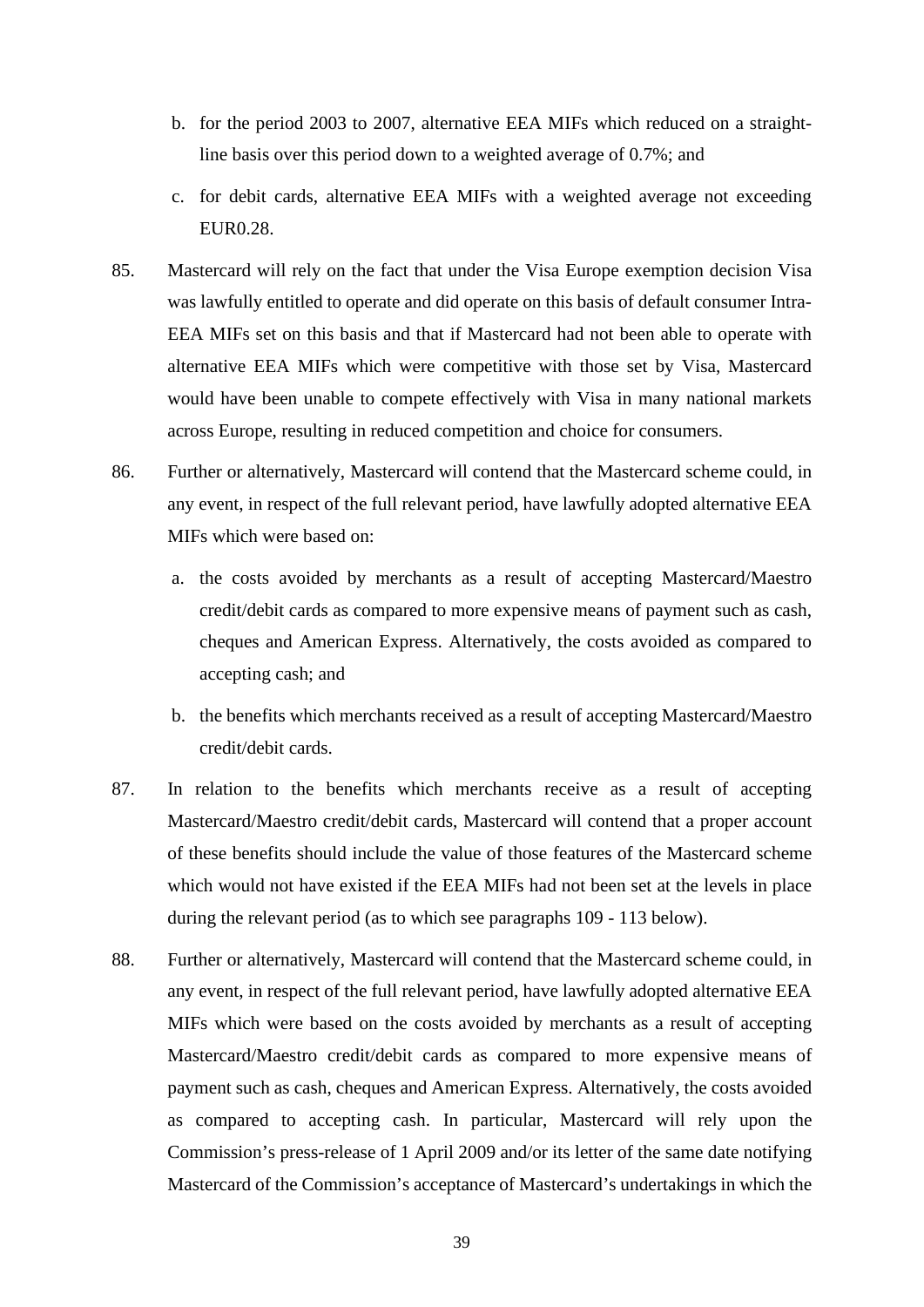Commission accepted that Mastercard's proposed new EEA MIFs (subsequently introduced from July 2009) which were set at 0.3% for credit card and 0.2% for debit cards (being lower than the additional cost of cash to merchants) were set in accordance with a reasonable benchmark for assessing a level of MIF which met the conditions for exemption.

89. Mastercard will seek permission to call expert evidence to quantify each of these categories of costs/benefits in relation to the 16-year claim period. Particulars of the relevant levels of interchange fee will be provided once permission for expert evidence is obtained and the expert has carried out their analysis. Mastercard expects expert evidence to show that the lawful alternative EEA MIFs were higher than the EEA MIFs actually set (or alternatively were close to the level actually set).

# **Particulars of causation**

90. In relation to the summary of the case on causation at paragraphs 98 and 99, Mastercard refers to paragraphs 91 - 132 below. It is denied that the Represented Persons have suffered loss as alleged or at all.

# **Cross Border Transactions**

- 91. In relation to paragraph 100:
	- a. It is admitted that the EEA MIFs applied by default to Cross-Border Transactions and that they applied directly to virtually all Cross-Border Transactions without bilateral agreements being agreed in their place. In those circumstances, Mastercard does not plead to paragraph 100(c) since it does not arise.
	- b. As to the effect of this on the charges paid by Mastercard member banks, see paragraphs 102 - 123 above.
	- c. In relation to footnote 74A, paragraphs 42 44 of the Supreme Court judgment in *Sainsbury's v Visa* [2020] 4 All ER 807 do not address the factual question of whether bilateral agreements did exist in the UK market during the period relevant to those proceedings (i.e. 2006 to 2015), but rather than hypothetical question of whether bilateral agreements would have existed during this period in a counterfactual world with a default MIF of zero. The Supreme Court did not endorse the findings of Popplewell J and Phillips J in this regard, but merely recorded that they were common ground. In relation whether bilateral agreements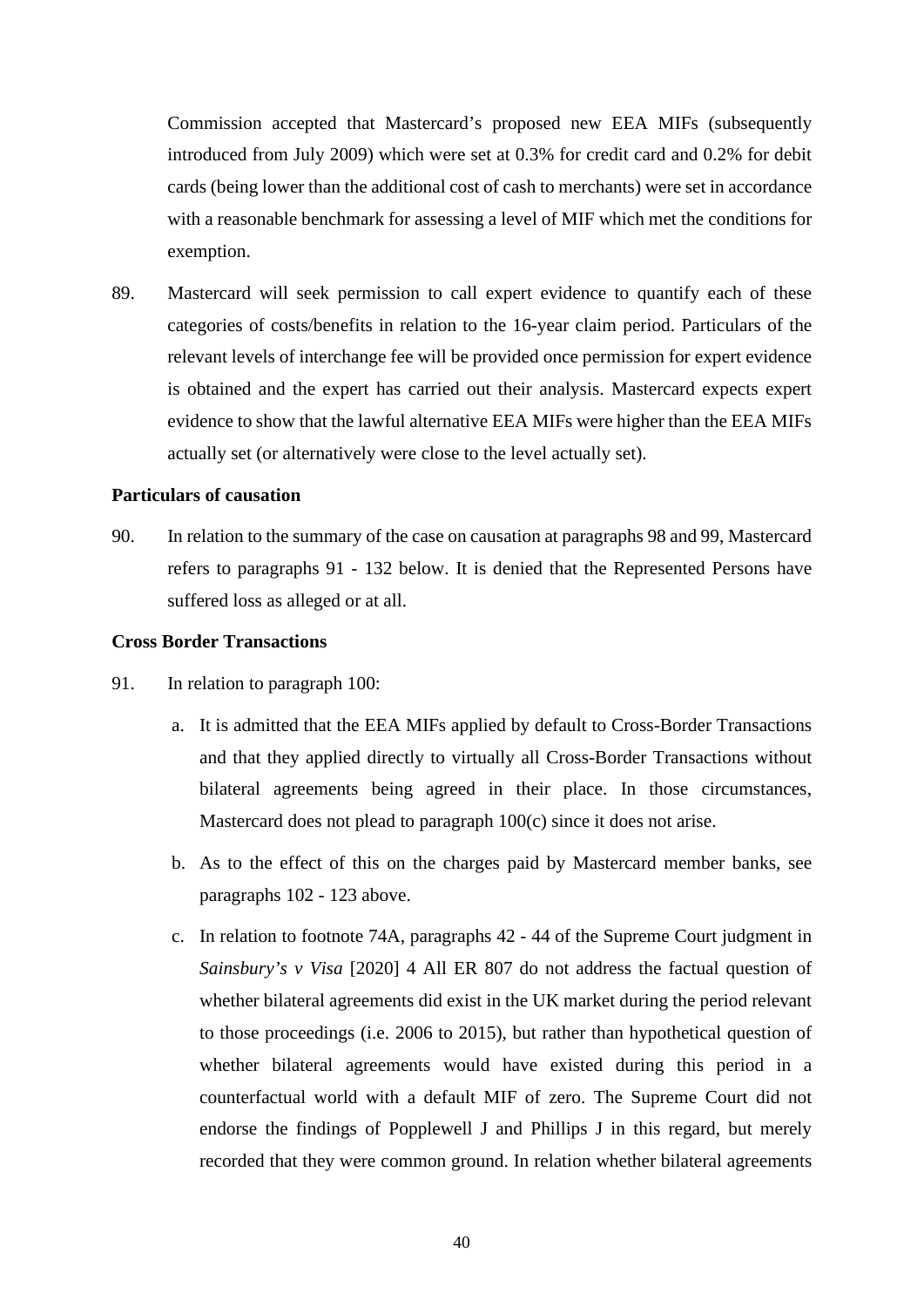did exist for Domestic Transactions during the relevant period, see paragraphs 95 - 100 below.

- 92. In relation to paragraphs 101 and 102:
	- a. It is denied that damages are to be assessed on the basis that there would have been no interchange fees payable by acquiring banks in relation to Cross-Border Transactions. Paragraph 93(iv) of the Supreme Court judgment and recital 410 of the EC Decision concern the appropriate counterfactual for assessing whether there is a restriction of competition contrary to Article 101(1). Nothing in this analysis prohibits Mastercard from establishing that alternative EEAs MIF would have met the criteria for exemption under Article 101(3): see paragraphs 82 - 89 above.
	- b. Furthermore, as accepted by the Tribunal in *AAM v Mastercard* [2021] CAT 16 as paragraphs 39 - 55, it is open to Mastercard to demonstrate, in the context of the counterfactual for damages, that if the EEA MIFs had been set at lower levels or at zero, other changes to the default scheme rules would have been made which offset some or all of the reduction in the interchange fee: see paragraphs 109 - 113 below.

# **Domestic Transactions**

- 93. As set out above, the EC Decision only relates to the EEA MIFs and expressly records that it did not make any findings in relation to bilateral interchange fees or domestic interchange fees.
- 94. In relation to Domestic Transactions, it is necessary to address debit cards and credit cards separately.
- 95. In relation to Maestro debit cards:
	- c. Prior to 15 August 2002, there was no Mastercard domestic debit card scheme in the UK.
	- d. The predecessor to Mastercard's debit card scheme in the UK was the Switch domestic debit card scheme. The Switch scheme was introduced in 1988 and was owned and controlled (through a subsidiary, S2 Card Services Limited ("S2")) by a number of UK banks. From around 1997, the Switch scheme introduced a secondary product – the Solo debit card – which provided limited functionality and were issued to minors and people with poor credit history. Mastercard had no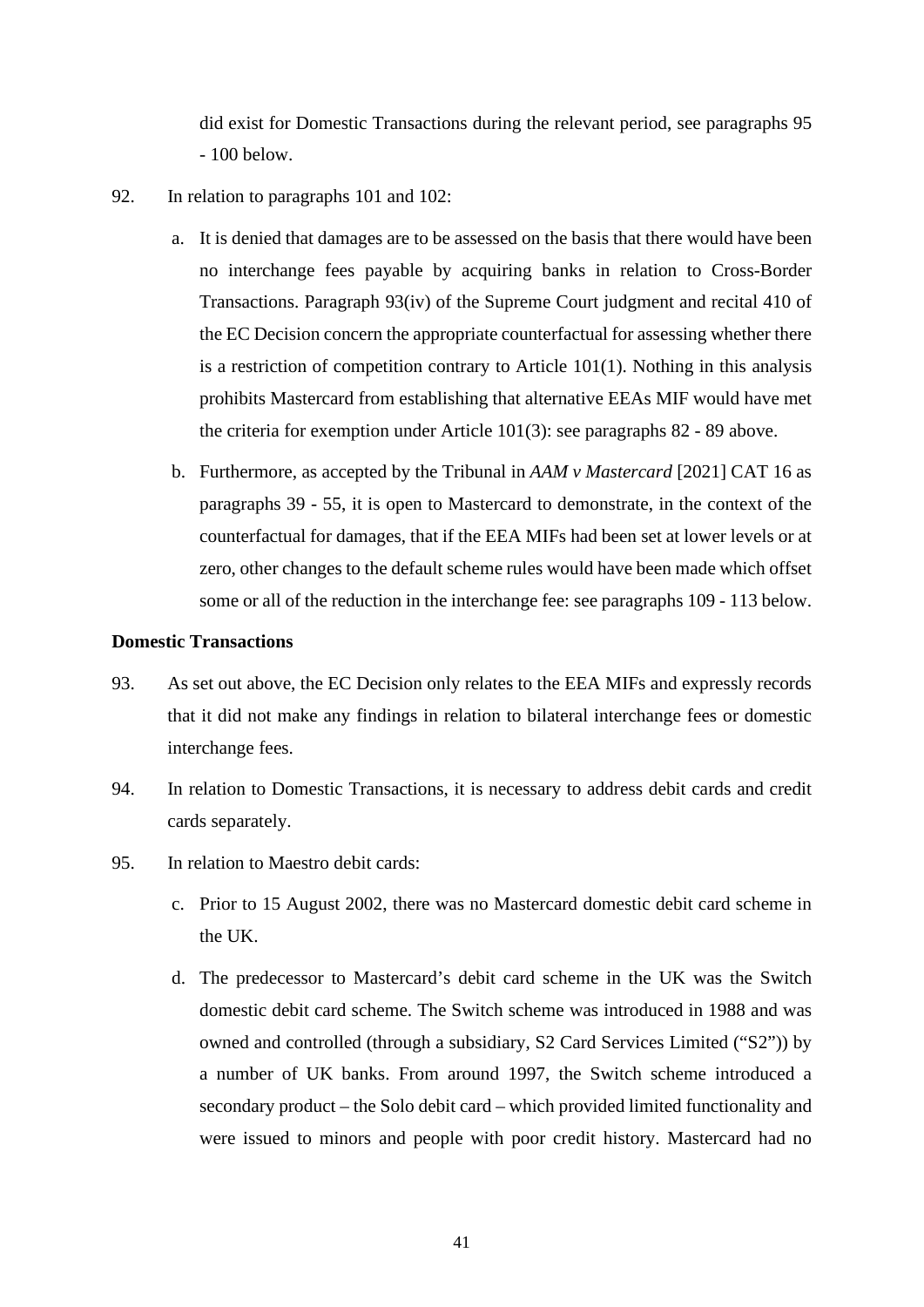involvement in the UK operations of the Switch scheme (including Solo) and it did not operate domestically under Mastercard's interchange network rules.

- e. Subsequent to Mastercard's introduction of Maestro as an international debit card scheme in 1992, issuers of Switch (and Solo) cards could obtain licences from Maestro Inc permitting them to co-brand Switch (and Solo) cards as Maestro, in order to allow them to be used outside the UK by making use of the Maestro network for cross-border transactions. Mastercard's involvement (through Maestro Inc) was limited to cross-border transactions on the limited proportion of Switch cards which were co-branded Maestro.
- f. Between 15 August 2002 and at least the end of 2004, the members of the Switch scheme migrated many of their cards to the Maestro brand by issuing new Maestro cards to their Switch cardholders ("Maestro UK"). However, Mastercard continued to have no involvement in the domestic part of Maestro UK until July 2009. S2 (as the representative of the Maestro UK licensees) set the domestic rules for Maestro UK during this period – the Maestro UK Domestic Rules.
- g. After August 2002, the Switch scheme continued to operate as a domestic debit card scheme for those Switch cards which had not yet been migrated to Maestro and for Solo cards, with its operations becoming increasingly limited to Solo cards as the migration of Switch cards to Maestro UK took place. The limited functionality of Solo cards meant they were generally not for use outside the UK, although some Solo cards were co-badged with Maestro. However, co-badged Solo cards only participated in the Maestro scheme in relation to Cross-Border Transactions. Domestic Transactions could only take place through the Switch scheme (and not Maestro UK).
- h. From August 2002 until the end of the relevant period, under the Maestro UK Domestic Rules set by S2 (as the representative of the Maestro UK licensees) all Maestro UK licensees were required to agree domestic interchange fees bilaterally. In the event two licensees were unable to do so, the dispute was to be referred to arbitration, with a temporary domestic default interchange fee applying pending the arbitration. That temporary domestic default interchange fee was set by S2 based on analysis and calculations carried out by an independent third party. Mastercard had no involvement in the setting of this temporary fee. Save for this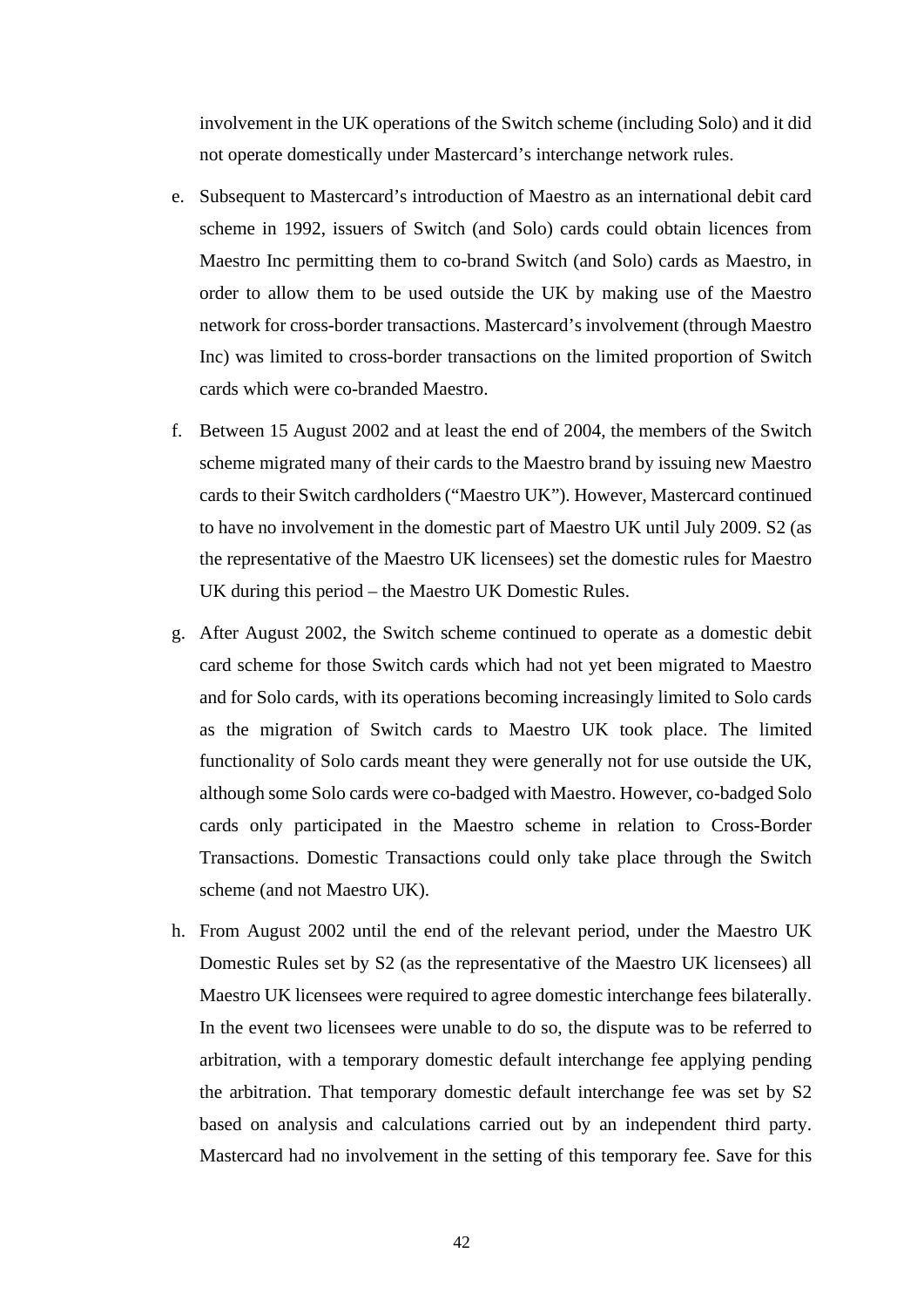temporary fee, no default fallback interchange fee was set in relation to Maestro UK during the relevant period.

- i. So far as Mastercard is aware, these interchange fee arrangements and the methodology used by S2 for setting the temporary domestic default interchange fee were adopted directly from the Switch scheme prior to 2002 and S2 continued to apply the same arrangements, methodology and temporary fees to the residual Switch scheme, including Solo cards.
- j. In accordance with the Maestro UK Domestic Rules, from August 2002 until the end of the relevant period each issuing bank-acquiring bank pair in the Maestro UK scheme agreed domestic interchange fees bilaterally, without needing to resort to arbitration. Consequently, the temporary domestic default interchange fee did not in fact apply to any transactions. So far as Mastercard is aware, this was also the case for the Switch (and Solo) debit card scheme both before and after 2002.
- k. Those bilaterally agreed domestic interchange fees (and the temporary domestic default interchange fee) were charged on an entirely different basis from the Maestro EEA MIFs (i.e. a fixed fee per transaction, rather than an ad valorem charge).
- l. Furthermore, the average interchange fee on Maestro UK Domestic Transactions from 2002 until the end of the relevant period was significantly lower than the average Maestro EEA MIF for the same period. So far as Mastercard is aware, this was also the case for the Switch (and Solo) debit card scheme both before and after 2002.
- 96. In relation to Debit Mastercard:
	- a. In July 2006, Mastercard announced it was introducing Debit Mastercard in the UK and set a UK MIF which would apply in default of bilateral agreements.
	- b. This UK MIF for Debit Mastercard was not set by reference to the EEA MIF, but to the competitive conditions in the UK market, in particular the need for Debit Mastercard to be competitive with Visa Debit.
	- c. The UK MIF set by Mastercard for Debit Mastercard was set on an entirely different basis from the Maestro EEA MIF – a part ad valorem and part fixed fee per transaction, rather than a pure ad valorem charge.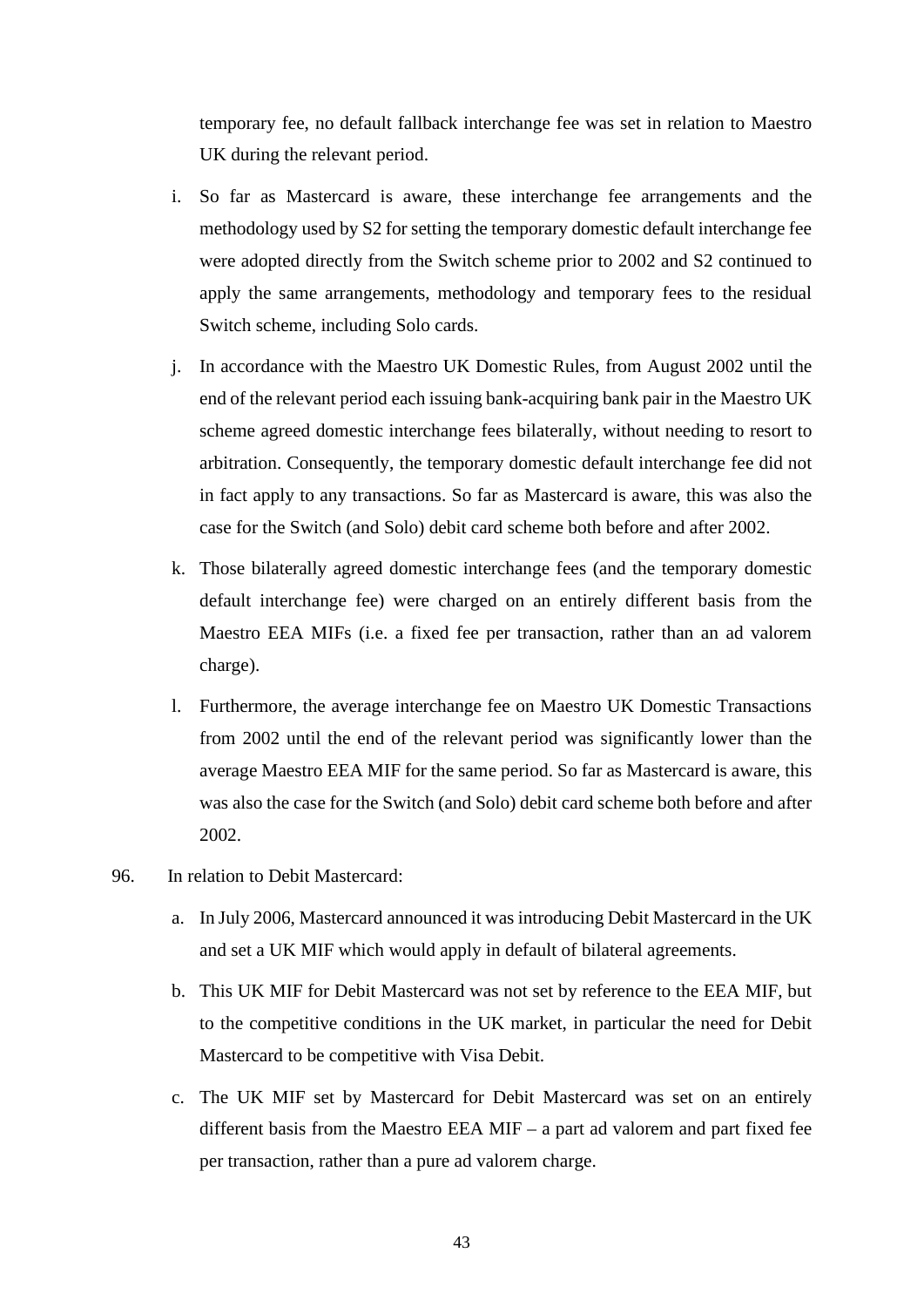- d. Mastercard then subsequently changed the UK MIF for Debit Mastercard in 2007 so it was solely charged on a fixed fee basis, since the ad valorem element of the previous MIF was not acceptable to merchants, resulting in merchants refusing to accept Debit Mastercard.
- e. The first Debit Mastercards were issued in the UK in 2008. There was no material volume of Debit Mastercard transactions prior to the end of the relevant period.
- f. If any material volume of Debit Mastercard transactions had taken place in the UK prior to the end of the relevant period, the average interchange fee on Domestic Transactions for Debit Mastercard would have been significantly lower than the average Maestro EEA MIF for the same period.
- 97. Therefore, insofar as paragraphs 103 105 relate to debit cards:
	- a. No relevant UK Domestic Transactions on debit cards took place pursuant to a UK MIF at any point during the relevant period.
	- b. There was no scope for any issuing bank or acquiring bank to default to the Maestro EEA MIF in relation to UK Domestic Transactions on debit cards at any point during the relevant period.
	- c. The EEA MIFs did not act as a floor and/or guidance and/or a benchmark and/or a minimum price recommendation and/or a minimum starting point and/or a minimum level for domestic interchange fees in relation to the Maestro UK scheme (or in relation to the Switch (and Solo) debit card scheme) or the Debit Mastercard scheme.
	- d. Furthermore, Mastercard will refer to and rely upon the operation of the Maestro UK scheme and the Debit Mastercard scheme in the UK as showing that the Class Representative is wrong to contend that the EEA MIFs acted as a floor or as a benchmark for domestic interchange fees generally.
	- e. Consequently, there is no scope for a claim in relation to UK Domestic Transactions on debit cards.
- 98. In relation to Mastercard credit cards:
	- a. Until approximately 1989, there was no domestic Mastercard credit card scheme in the UK.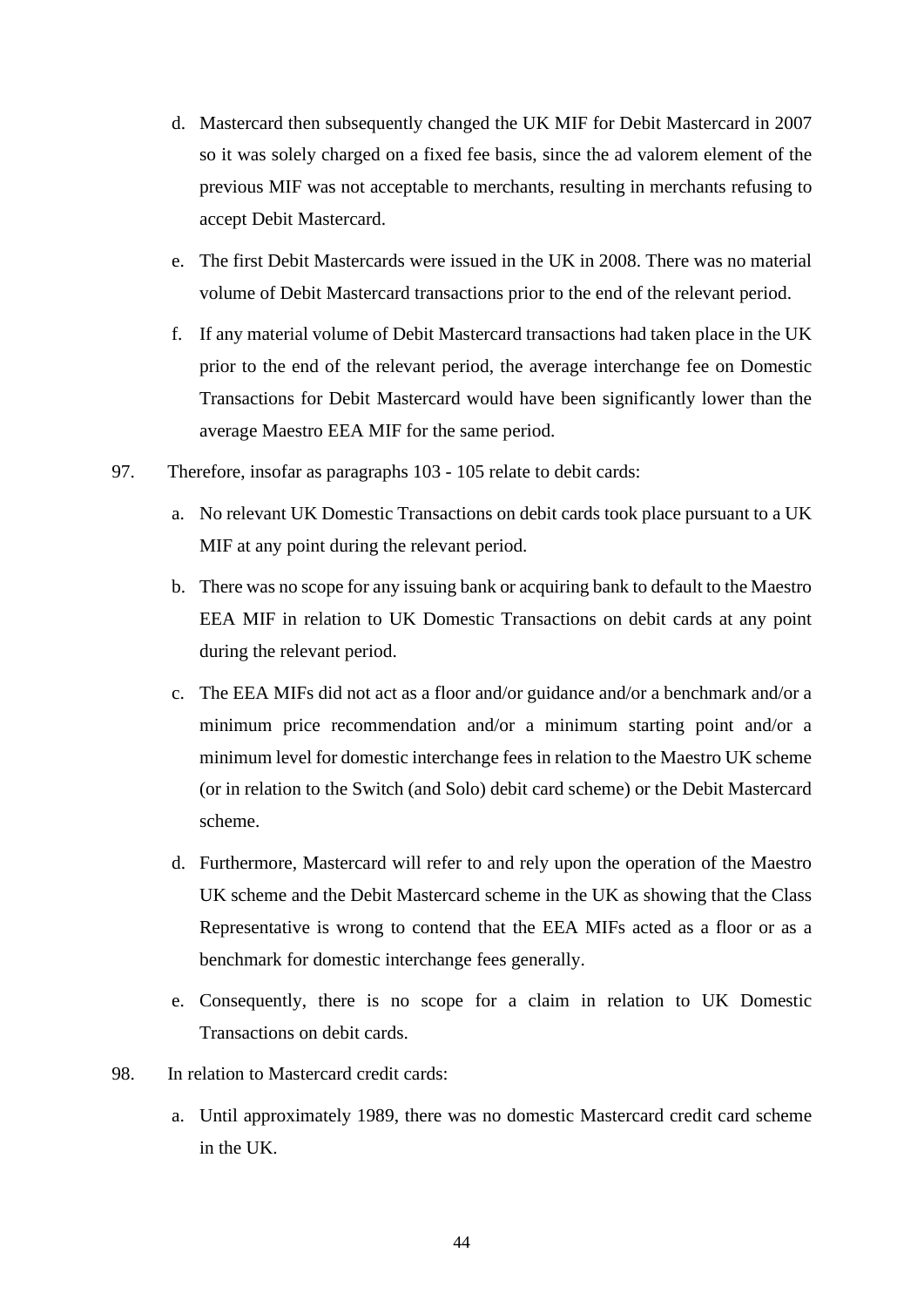- b. The predecessor to the Mastercard credit card scheme in the UK was the Access domestic credit card scheme. This scheme was introduced in 1972 and was owned by The Joint Credit Card Company Limited (which was in turn owned by Lloyds Bank, Midland Bank, National Westminster Bank and Williams & Glyn Bank). Mastercard had no involvement in the UK operations of this scheme.
- c. In order to allow Access cards to be used outside the UK by making use of the Mastercard network for cross-border transactions outside Europe and the combined Mastercard/Eurocard network for cross-border transactions within Europe, issuers of Access cards obtained licences from MCII and MCE respectively permitting them to co-brand Access cards as Mastercards and/or Eurocards. Mastercard's involvement was limited to cross-border transactions on those Access cards which were co-branded.
- d. Between approximately 1989 and approximately 1996, the members of the Access scheme migrated their Access cards to Mastercard by issuing new Mastercard cards to cardholders.
- e. Mastercard & Eurocard Members (UK and Republic of Ireland) Forum Limited was established in 1989 by Mastercard's main UK (and Irish) licensees as a forum for addressing issues relating to Eurocard/Mastercard in the UK and the Republic of Ireland, including the setting of UK domestic rules, including rules in relation to interchange. In 1992, the name was changed to MasterCard Europay UK Limited ("MEPUK") and it relinquished responsibility for the Republic of Ireland.
- f. From before the commencement of the claim period in May 1992, and thereafter (until a UK MIF was introduced as an automatic fallback in 1999 as described below), the combined effect of the MCII and Eurocard rules that applied to the UK (and from 1996 the UK Domestic Rules) was that UK issuing banks and acquiring banks were required to agree domestic interchange fees bilaterally. In the event that two licensees were unable to do so, the dispute was to be referred to arbitration.
- g. The separate dispute resolution provisions in the MCII and Eurocard scheme rules provided for resolution of disputes between banks who failed to agree a bilateral rate, and as to the rate that would apply pending arbitration. At the beginning of the claim period (in May 1992):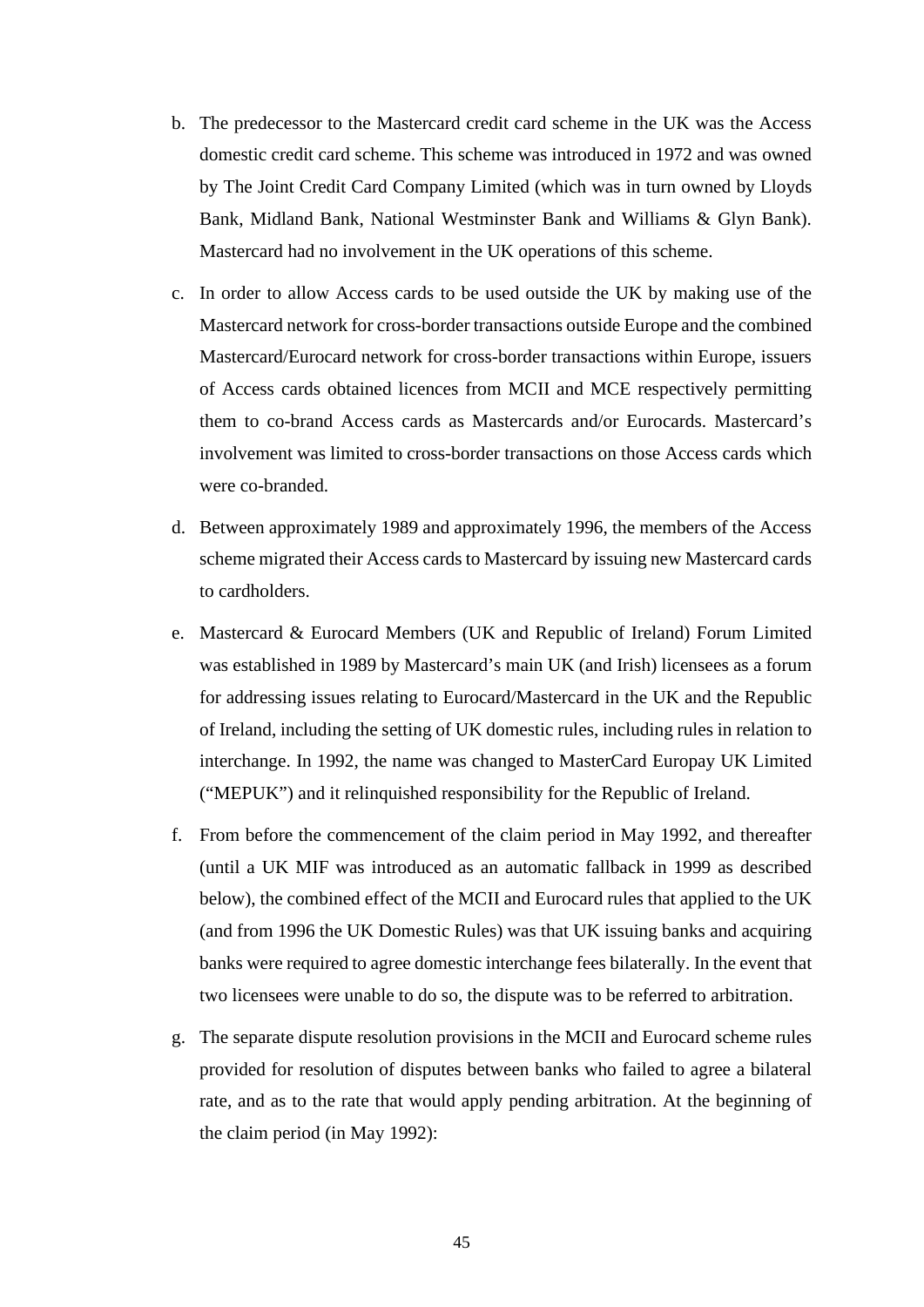- i. Eurocard's rules provided that where two member banks failed to agree intra-country interchange fees bilaterally (as required by the rules), the dispute was to be notified to Eurocard. Eurocard was to arbitrate the dispute according to the outcome of a cost study. The "international fee" (i.e. the inter-regional rate set by MCII) was to apply temporarily following the notification of the dispute.
- ii. MCII's rules provided that a dispute between members having at least 10% of the total (issuer and acquirer) volume for a country was to be submitted to the International Advisory Committee of the Board of Directors of MCII. In the period before any arbitration, *"the then effective intracountry interchange fee*" was to apply. MCII's rules also provided that, absent disagreement between members having at least 10% of the total UK Mastercard volume, "*the intracountry interchange fee in effect*" should apply.
- h. MEPUK sought clarification from MCII in 1992 as to how any dispute would be resolved, including what interchange fee would apply in the interim period pending an arbitration decision. In June 1992, MCII advised that the then effective intracountry rate would apply pending arbitration, and that any arbitration would be handled as quickly as possible.
- i. In December 1993, the MCII rules were revised. The December 1993 MCII rules provided that where members were unable to agree on interchange fees, the disagreement would be submitted to the regional Mastercard organisation (in this case, MCE) for determination in the first instance. Where the dispute was between members with more than 10% of volumes, the dispute could be appealed to the Executive Committee of the board of MCII. Mastercard could order the preparation of cost studies for use in determining any dispute. Pending a decision on a dispute, "*the then effective intracountry interchange fee applicable to all members*" was to apply, or if there was no such fee, the international interchange fee applicable to transactions for that region was to apply.
- j. In order to inform the negotiation of bilateral agreements and any arbitration if required, from 1991 onwards, periodic costs studies were carried out for the UK by an independent third-party engaged by MCII (on the request of MEPUK), Edgar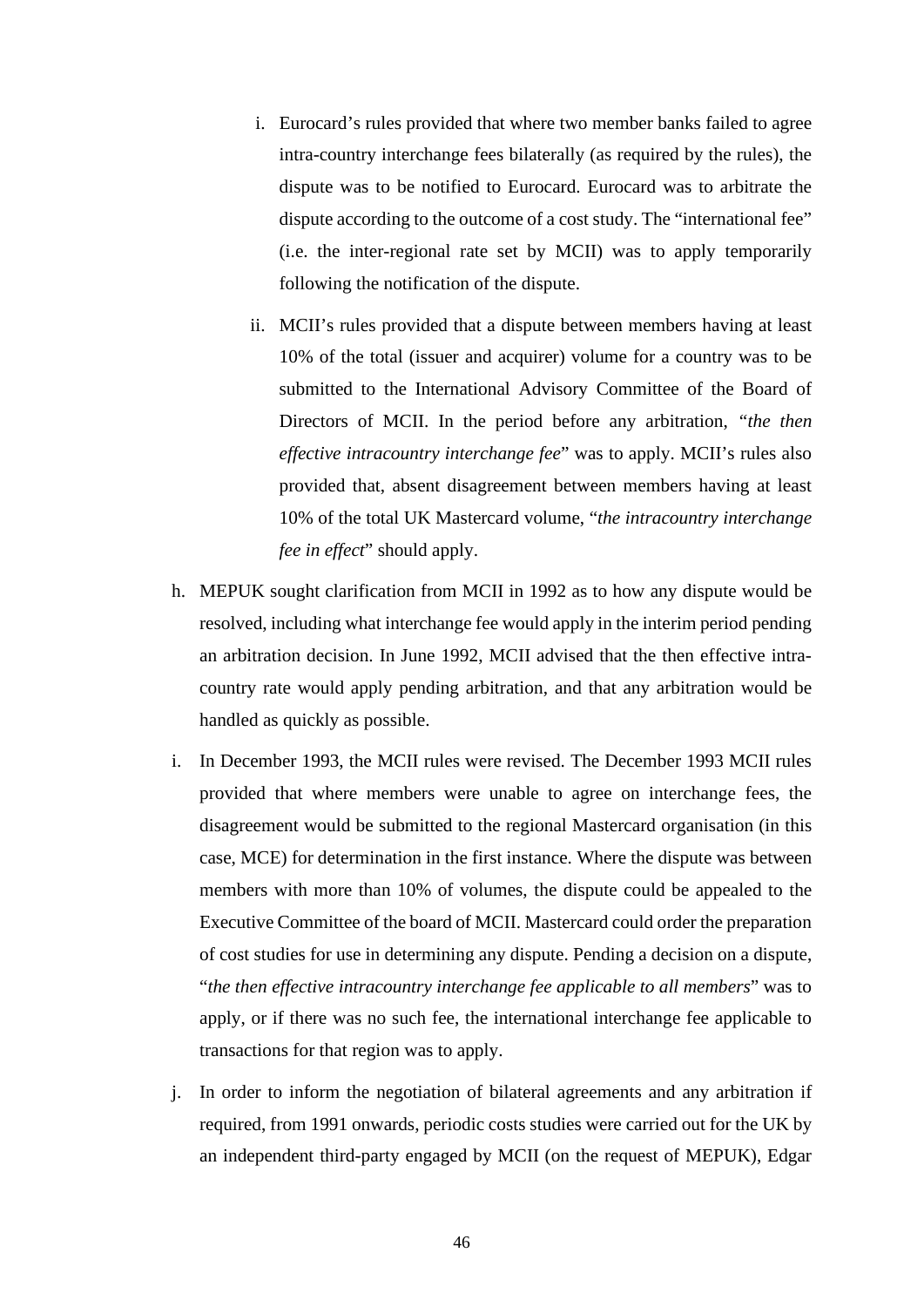Dunn & Co. ("EDC"). EDC collated costs information from each UK member bank, which it kept confidential, and measured the member banks' overall costs for different types of transactions (e.g. standard or electronic), taking into account various different categories of costs, such as: processing; the interest-free period; the cost of fraud; and the cost of cardholder default. The purpose of these UK specific cost studies was to provide information which would allow bilateral negotiations to take place and inform any arbitration decision on interchange fees in the event arbitration was required to resolve a dispute. Between 1992 and 1997, MEPUK's board would consider and take note of the finalised UK cost study rates, which were also circulated to the members.

- k. So far as Mastercard is aware, prior to May 1992, as required under the rules applicable to the UK, all Mastercard licensees had bilateral interchange arrangements and interchange fees were on average higher than the EEA MIF in place at the time.
- l. Following the completion of the first EDC UK cost study for 1991 (and periodically thereafter) Mastercard's licensees negotiated bilateral agreements (in the knowledge that they could arbitrate in the event of a dispute) using the UK cost study rates as a key point of reference. Mastercard understands that at least some banks would also take account of competitive and commercial considerations in negotiating bilateral agreements; for example, ensuring Mastercard's rates were competitive with Visa so as to increase levels of acceptance of Mastercard by merchants.
- m. UK cost studies were carried out using data for 1991, 1992, and then every two years from and including 1993. The total costs calculated by these UK costs studies were higher than the EEA MIF in force at the time. For example, the 1993 UK cost study calculated costs of 1.44% standard and 1.20% electronic. These costs were higher than the EEA MIF then in force of 1% for all transactions.
- n. Throughout this period, UK domestic interchange fees were agreed on a bilateral basis at rates which were on average higher than the EEA MIFs in place at the time. By (at the latest) June 1994, the majority of Domestic Transactions took place pursuant to bilateral agreements with rates of 1.3% (standard) and 1.0% (electronic).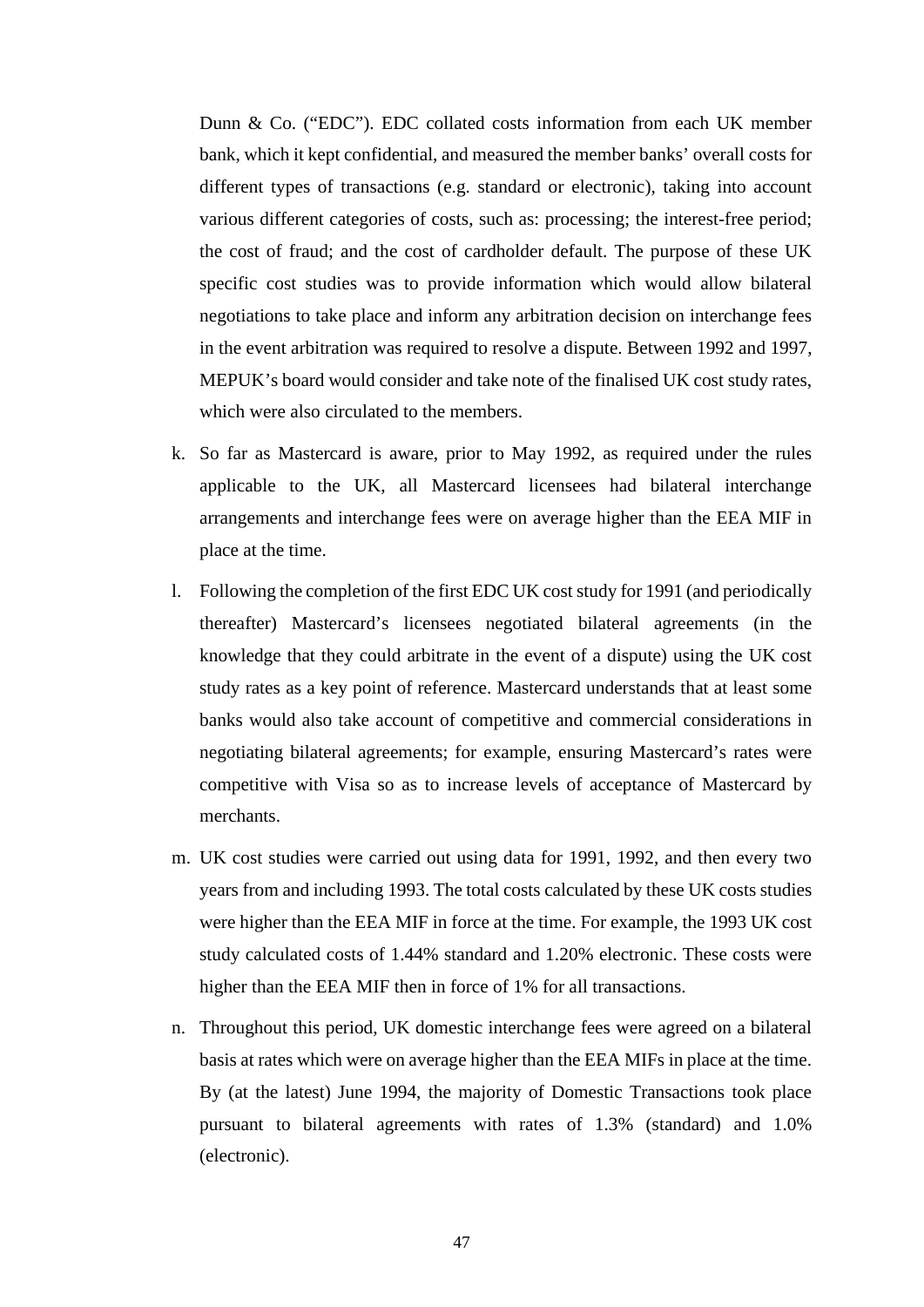- o. In December 1994, the Director General of Fair Trading informed MEPUK that he did not intend to take any action against fallback interchange fee arrangements, since he considered them to be *"unavoidable to avoid disruption of the running of the card markets"*.
- p. In around November 1996, a UK domestic rule book was adopted (and approved by MCE). This required UK issuing banks and acquiring banks to agree domestic interchange fees bilaterally. In the event that two licensees were unable to do so, the dispute was to be referred to arbitration. The initial version of the domestic rule book provided that the EEA MIF was to apply as a temporary default pending arbitration.
- q. However, MEPUK wished to ensure that the result of any arbitration would take effect from the point at which a dispute between any members was submitted for arbitration. In or around June 1997, MEPUK amended the new UK Domestic Rules so that any arbitration award would have retrospective effect to the date on which the request for arbitration was received, thereby ensuring that the EEA MIFs could not apply in any substantive way to Domestic Transactions in the UK.
- r. In practice, to Mastercard's knowledge, UK licensees continued to apply existing bilateral agreements and/or agree new bilateral agreements with domestic interchange fees predominantly at rates of 1.3% (standard) and 1.0% (electronic).
- s. In October 1997, MEPUK concluded that these existing UK rates should be adopted as the temporary default pending arbitration, although the arbitration award would then be back-dated.
- t. In or around 1999, MEPUK amended the UK Domestic Rules so that these rates (1.30% standard and 1.00% electronic) would apply automatically in the absence of bilateral agreement. This was the first time a default MIF was formally adopted for UK Domestic Transactions.
- u. The UK MIF adopted in 1999 reflected the bilateral rates which had been applied by the main UK Mastercard licensees for a number of years, as well as the 1997 UK cost study rates which were 1.3% standard and 1.0% electronic.
- v. It is denied that the EEA MIFs acted as a floor, starting point or benchmark for bilateral interchange fees or the UK MIF. The setting of the rates took account of, *inter alia*, the UK cost studies, and competitive considerations. The rates adopted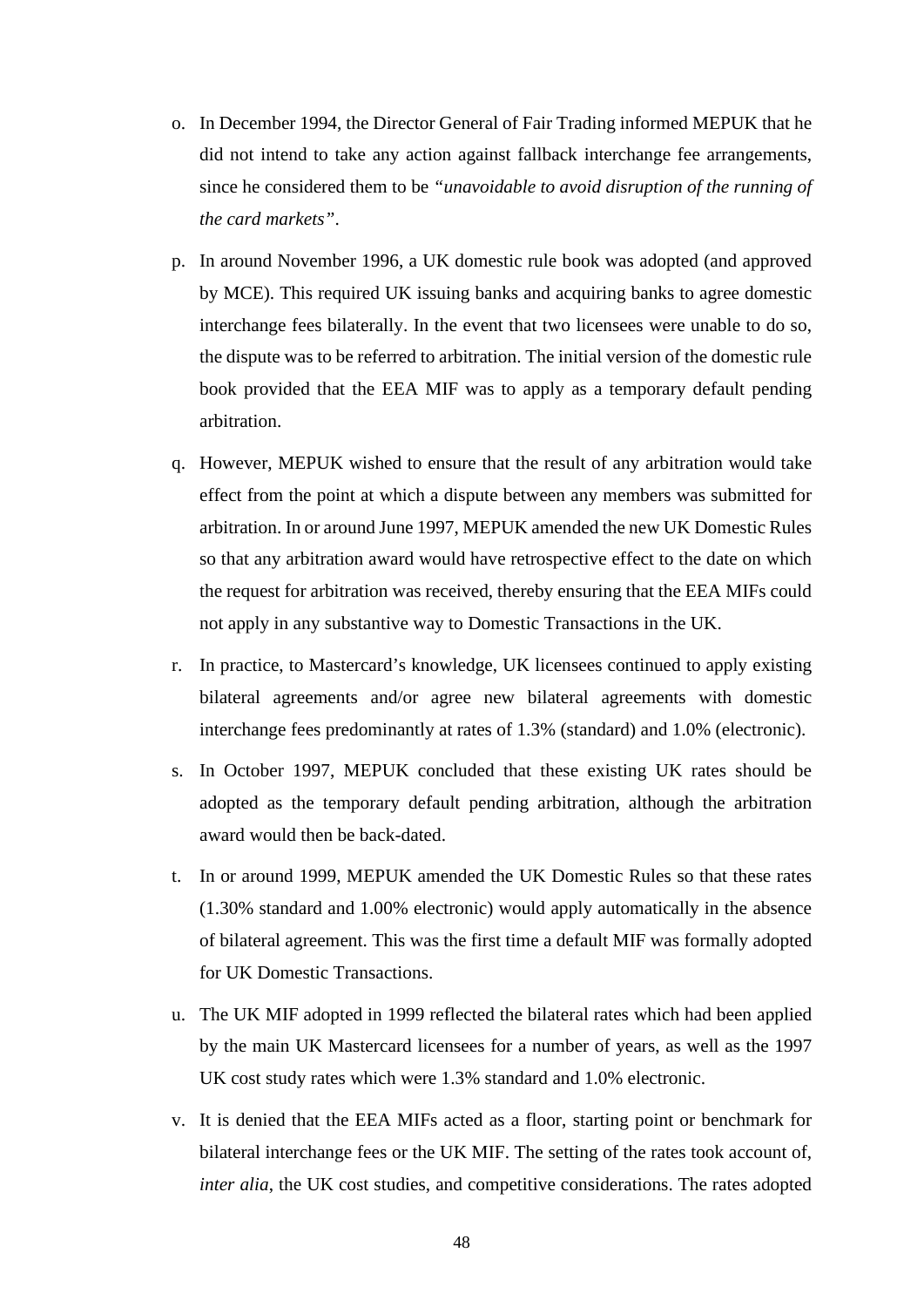were the same or similar to those applicable under the Visa scheme in the UK. The UK MIFs (of 1.3% standard and 1% electronic) were higher than the EEA MIFs then in force (1.15% standard, 0.9% electronic and 0.75% secured electronic).

- w. Thereafter, the UK MIFs in the UK Domestic Rules were determined by MEPUK's board by reference to the rates calculated by the UK cost studies and also taking into account the MEPUK board's views of competitive conditions in the market.
- x. So far as Mastercard is aware, following the introduction of the UK MIFs as the automatic fallback in or around 1999, Mastercard's UK licensees chose to transact at these default rates rather than continuing to agree bilateral agreements (which had in any event already largely applied the same rates for several years), although the UK Domestic Rules continued to provide for arbitration in default of agreement and for the UK MIFs to apply as the temporary fallback rate pending arbitration. As a result, by 1999 and onwards there was no material volume of transactions pursuant to bilateral agreements.
- y. In April 1999, MEPUK introduced four new categories of UK MIF (with rates between 1.1% and 1.3%), alongside the existing UK MIFs in the UK Domestic Rules. These rates were identical to those offered by Visa in the UK. Each of the UK MIFs remained higher than the equivalent EEA MIFs then in force (which were between 0.75% and 1.15%).
- z. In October 2001, MEPUK introduced a further new UK MIF for Chip transactions of 0.95% less a discount of 0.05% (which was intended to be temporary but was never repealed), giving an effective rate of 0.9%. Visa adopted a similar new rate at around the same time.
- aa. Despite subsequent increases to the EEA MIFs in 2002 and 2003, the UK MIFs remained unchanged and higher than the EEA MIFs.
- bb. In June 2002, the corporate entity which represented the UK banks changed from MEPUK to MasterCard UK Members Forum Limited ("MMF*")*. This did not alter the UK Domestic Rules or the UK MIFs.
- cc. In October 2003, Visa reduced its UK MIFs.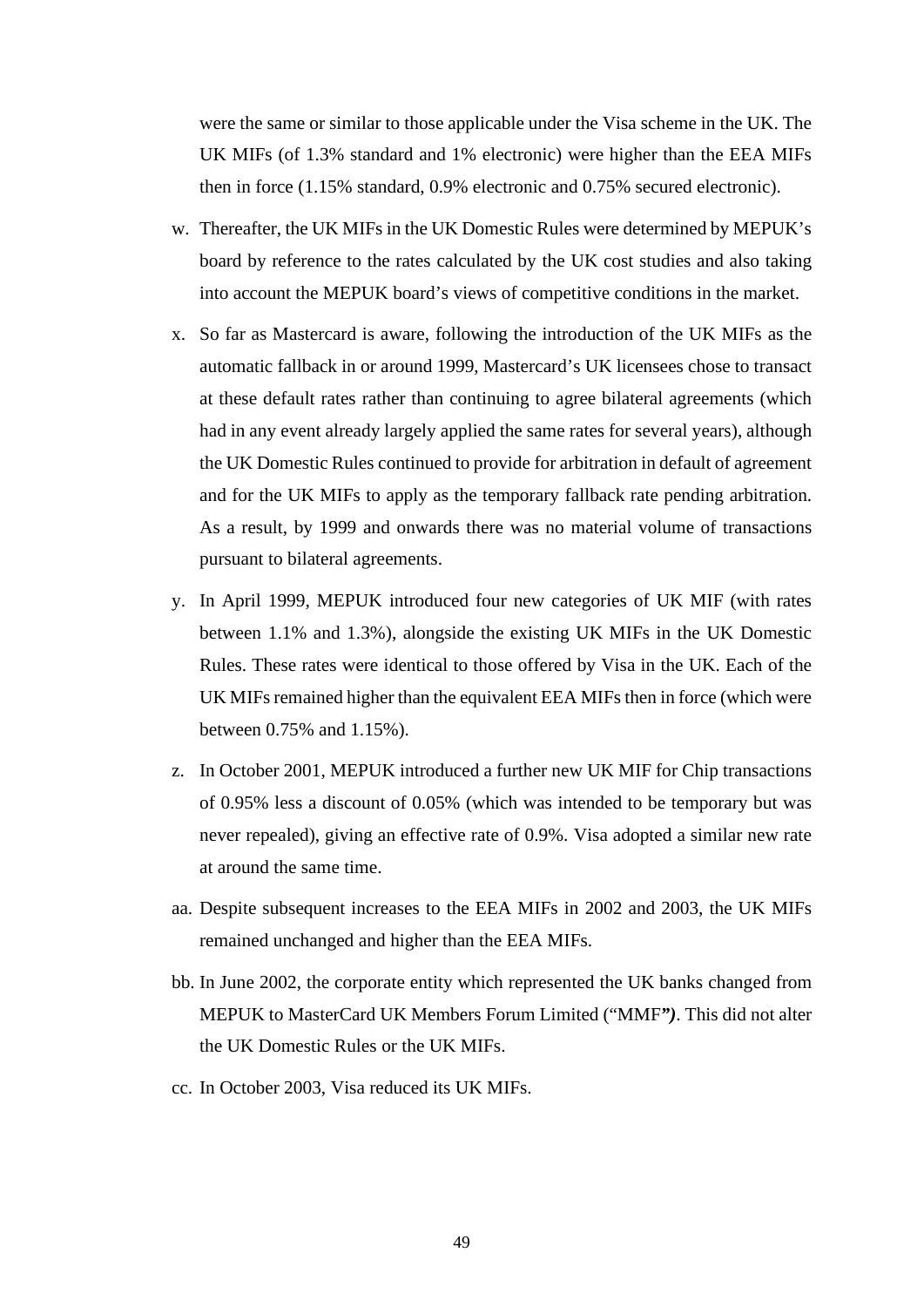- dd. With effect from 1 October 2004, MMF introduced new UK MIFs, which largely mirrored the reductions implemented by Visa the previous year. This included MIFs which were below the level of the equivalent EEA MIFs.
- ee. On 18 November 2004, Mastercard revoked the entitlement of UK licensee banks to set the UK MIF and began setting the UK MIF itself. Mastercard continued to set the UK MIF by reference to the UK cost study and Mastercard's view of market considerations.
- ff. In April 2006, Mastercard first made substantive changes to the UK MIFs withdrawing a number of categories, modifying other rates and also introducing higher UK MIFs for premium cards. Again, this included MIFs which were below the level of the equivalent EEA MIFs.
- 99. Consequently:
	- a. From prior to 1992 until 1999, interchange fees were agreed bilaterally between licensees in the knowledge that, in default of agreement, rates would be determined by arbitration and were likely to be based on the rates from the UK cost studies. In practice, these interchange fees were the same as or similar to the interchange fees in the Visa scheme. The EEA MIFs were materially lower and had no impact on UK domestic interchange fees.
	- b. Between 1999 and 2004, there was a UK MIF set by the UK licensee banks through their wholly owned subsidiaries. This was originally set in line with the levels at which domestic bilateral agreements had primarily been agreed over the previous years and was in line with the 1997 cost study. The UK MIF was subsequently amended to reflect updates on UK costs resulting from UK cost studies and the MEPUK board's views of market considerations, including changes made by Visa (which had a substantially larger share of the UK credit card market than Mastercard) to its UK MIFs. The EEA MIFs were materially lower until October 2004 (when new UK MIFs were set, some of which were below the EEA MIFs) and had no impact on these UK MIFs.
	- c. From November 2004, the UK MIFs were set by Mastercard. Mastercard set rates based on UK cost studies and competitive conditions in the UK market. The EEA MIFs had no impact on these rates.
- 100. Therefore, insofar as paragraphs 103 105 relate to credit cards: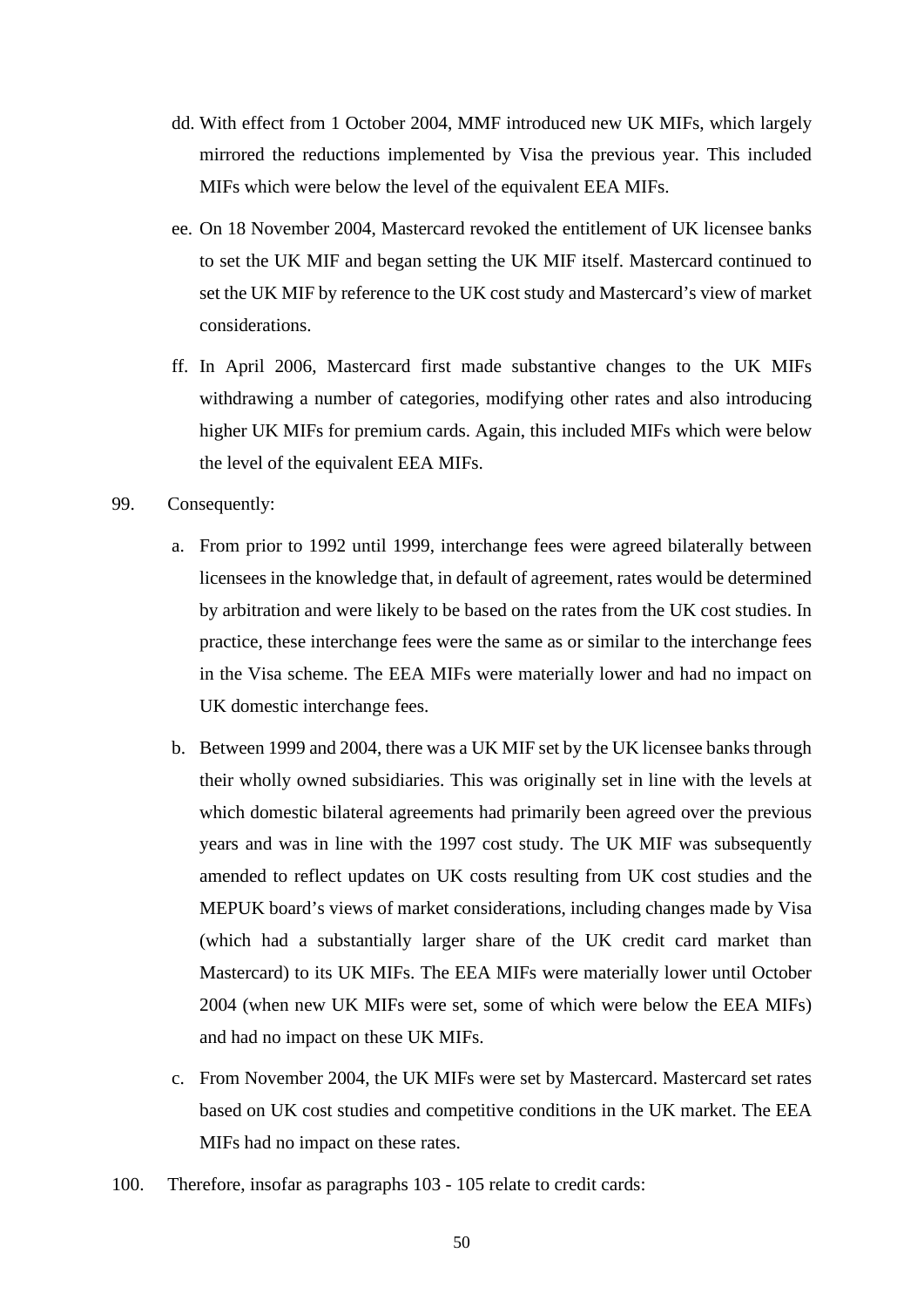- a. As set out above, UK Domestic Transactions on Mastercard credit cards only took place pursuant to a UK MIF from 1999 onwards. The first sentence of paragraph 103 is accordingly denied.
- b. As to the allegation in paragraph 103(a) that the scheme rules provided for the EEA MIF to apply by default, the operation of the scheme rules in the UK is addressed at paragraph 98 above. Save as set out therein, paragraph 103(a) is denied.
- c. The EEA MIFs did not act as a floor and/or guidance and/or a benchmark and/or a minimum price recommendation and/or a minimum starting point and/or a minimum level for the setting of either bilateral domestic interchange fees (alternatively the vast majority of bilateral domestic interchange fees) or the UK MIF, as particularly confirmed by the Maestro UK scheme and the Debit Mastercard scheme in the UK. The factors which were relevant to the level at which bilateral UK interchange fees were agreed and the UK MIFs were set are set out at paragraph 98 above. In relation to recitals 405, 416 and 421 of the EC Decision, see paragraphs 62, 66 and 67 above. Save as aforesaid, paragraph 103(b) is denied.
- d. The allegation in paragraph 103(c) as to weighted voting in MEPUK or MMF is too vague to plead to and no admissions are made. The roles of MEPUK and then MMF in the setting of UK domestic interchange fees and the matters which they took account in doing so are addressed above. Neither had any role in the setting of UK MIFs from November 2004 onwards. In any event, even if the weighted voting had been in favour of the issuing banks, this would contradict the contention that domestic interchange fees would have been agreed at a lower level absent the EEA MIFs, since there would have been no reason for the issuing banks to agree to this.
- e. In relation to the incentives of Mastercard's UK issuing banks, see paragraphs 54(b) and 67 above. Save as aforesaid, paragraph 103(c) is denied.
- f. In the premises, paragraph 103(d) is denied. Further and in any event, even if the EEA MIFs had operated as a floor and/or guidance and/or a benchmark and/or a minimum price recommendation and/or a minimum starting point and/or a minimum level for UK domestic interchange fees for credit cards, it is denied that UK domestic interchange fees (including the UK MIFs once set) would have been agreed/set at a lower level if the EEA MIFs had been set at a lower level: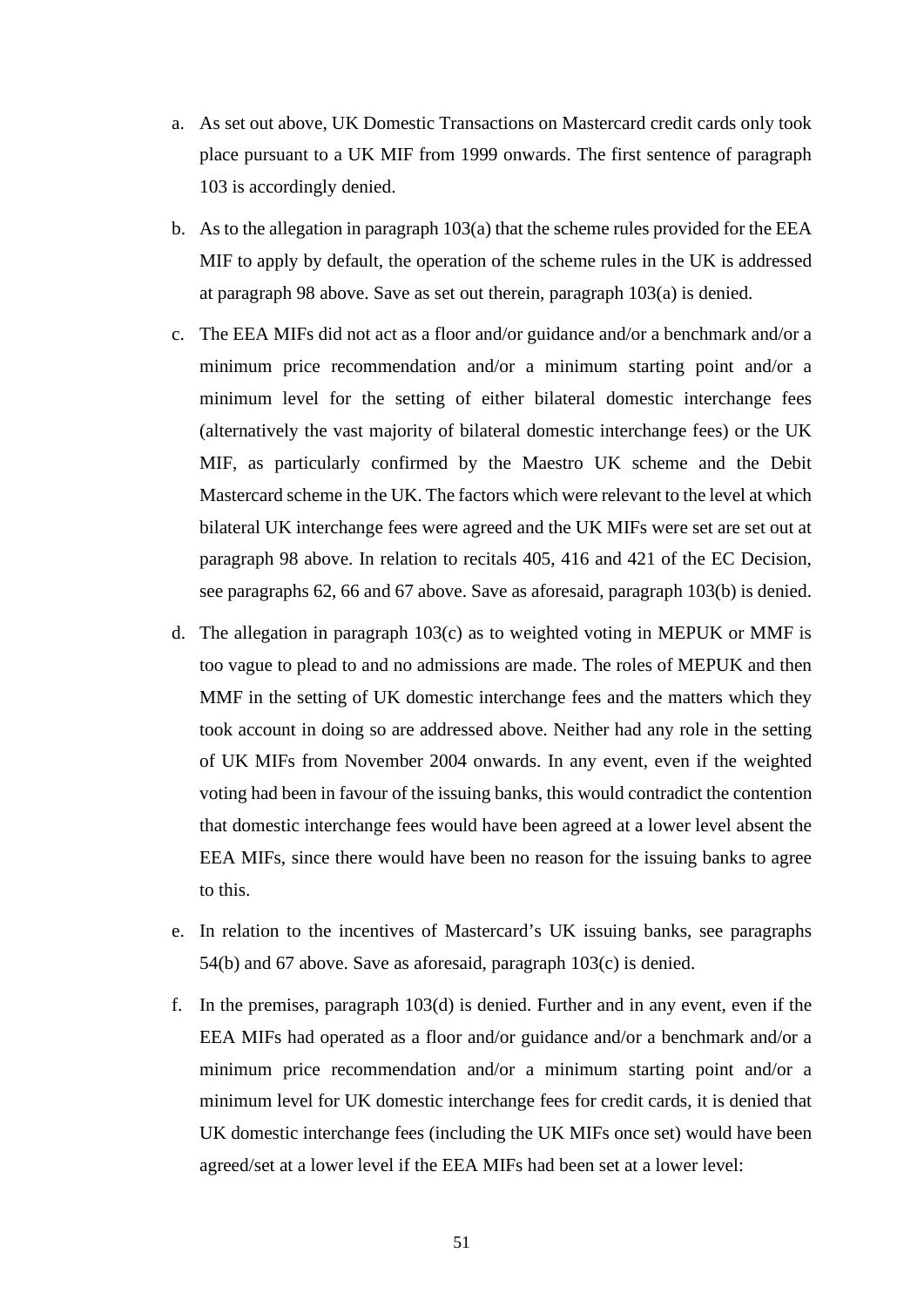- i. In relation to the period prior to 2004 (when Mastercard took over setting the UK MIFs for Mastercard credit cards), domestic interchange fees were set/agreed taking account of UK domestic costs and the competitive conditions in the UK market, including in particular the comparable domestic interchange fees for Visa and Access (the UK domestic credit card scheme) and the competitive threat posed by Visa Debit, Switch/Solo (the UK domestic debit card scheme), Amex, store cards and other payment methods. The same factors would have applied even if alternative EEA MIFs had been set at a lower level and the same interchange fees would have been agreed/set by reference to these factors.
- ii. In relation to the period after 2004, Mastercard continued to set the UK MIF by reference to UK domestic costs and competitive conditions in the UK market. The setting of alternative EEA MIFs at a lower level or zero would not have altered Mastercard's analysis of the UK MIFs required to be competitive in the UK market and consequently the UK MIFs set.
- iii. Mastercard refers to paragraphs 114 123 below in relation to the effect on transaction volumes of Mastercard's UK domestic interchange fees being set at a materially reduced level. This demonstrates why UK domestic interchange fees would not have been set/agreed at a materially reduced level, since this would have led to issuing banks migrating to card payment schemes other than Mastercard (or remaining with competing schemes including Access and Switch) and the potential collapse of the Mastercard scheme in the UK.
- iv. Mastercard will also refer to and rely upon the fact that UK domestic interchange fees did not fall after June 2008 despite the EEA MIFs being reduced to zero between 12 June 2008 and July 2009 and then being set at a substantially reduced level from July 2009 to date.
- v. Furthermore, MIFs only apply in the absence of a bilateral agreement between an issuing bank-acquiring bank pair. However, if a much lower or a zero UK MIF had been in place, it is likely that some or all issuing bank-acquiring bank pairs would have entered into bilateral agreements on interchange fees rather than applying a low or zero default interchange fees. The negotiation of bilaterals would have been incentivised by the fact that the alternative was for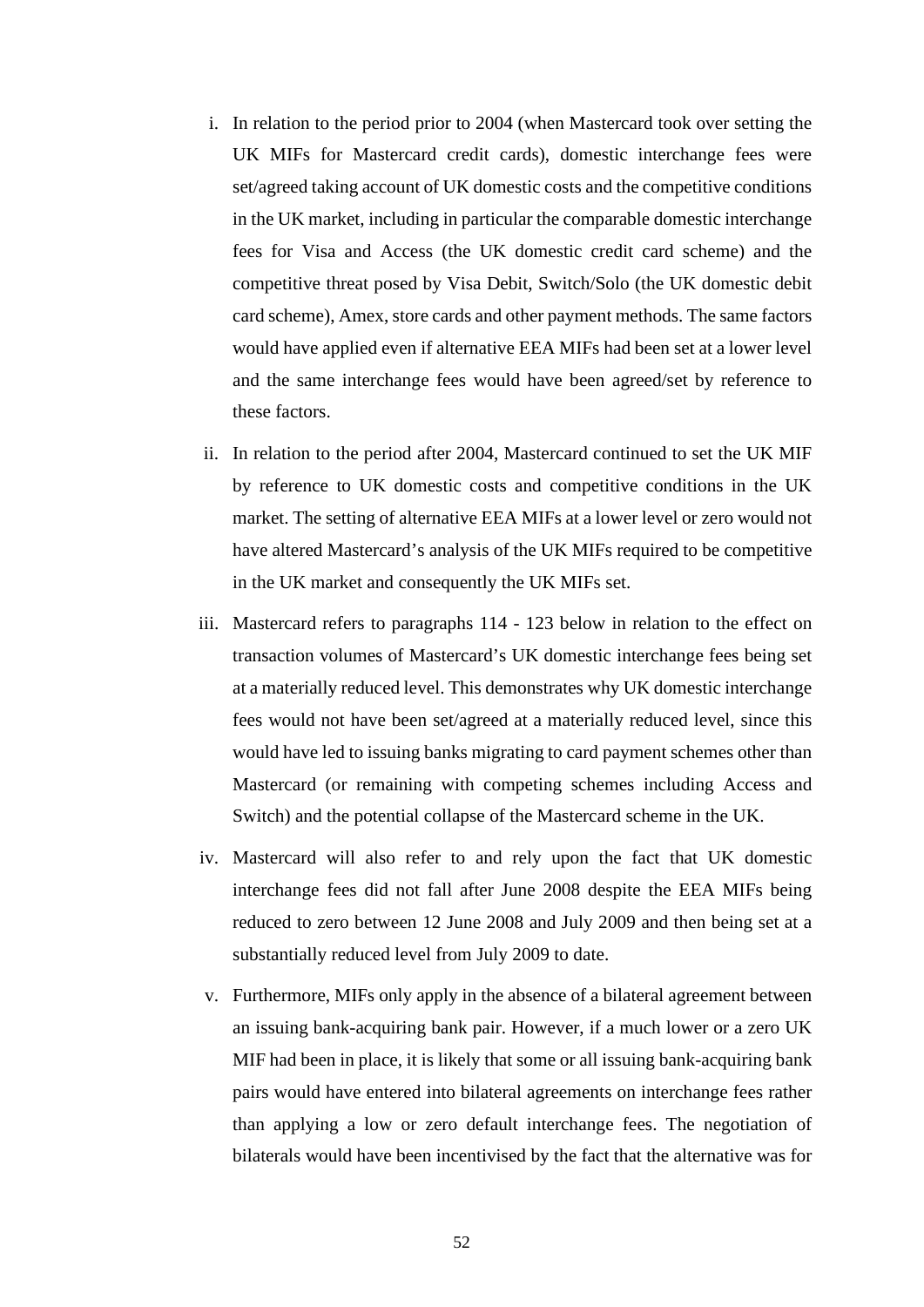issuing banks to issue Visa, Access or American Express cards instead which would have resulted in the same or higher charges to acquiring banks (or their customers) in any event.

- vi. As set out above, the Mastercard scheme rules provided for arbitration in default of bilateral agreement on alternative terms of dealing between issuing banks and acquiring banks. For the avoidance of doubt, while it is accepted that bilateral agreements on interchange fees largely ceased to exist once the UK MIF was adopted as the automatic fallback in or around 1999, that was in the context of a UK MIF which was set at a competitive level, and would not have been the case with low or zero interchange fees. Mastercard will refer to and rely upon the fact that bilateral agreements were agreed by issuing banks and acquiring banks in the UK for the Mastercard scheme prior to around 1999 and for the Switch and subsequently UK Maestro debit card schemes until 2009.
- vii. Consequently, to the extent that parties were not voluntarily able to agree alternative interchange fee arrangements, a party who wished to deviate from the default interchange fee could have compelled such an outcome by applying for arbitration. The result of any such arbitration is likely to have been an interchange fee similar to the level of interchange fees which in fact applied since the interchange fees in fact adopted took account of the costs involved in providing the relevant payment card product and the competing rates available in the market and it is likely that any arbitration would have taken account of the same considerations.
- 101. There is, therefore, no scope for a claim in relation to UK Domestic Transactions in any event. Alternatively (and subject to the other matters set out below), any claim is limited to the difference between the actual UK domestic interchange fees and what UK domestic interchange fees would have been in the counterfactual and any such difference would have been minimal.

#### **Did businesses which accepted Mastercard incur higher costs**

102. Even if (which is denied) the EEA MIFs were set at a level higher than the lawful rate and even if (which is denied) this had any effect on domestic interchange fees, it is denied that the effect of the breach is properly to be measured on the assumption that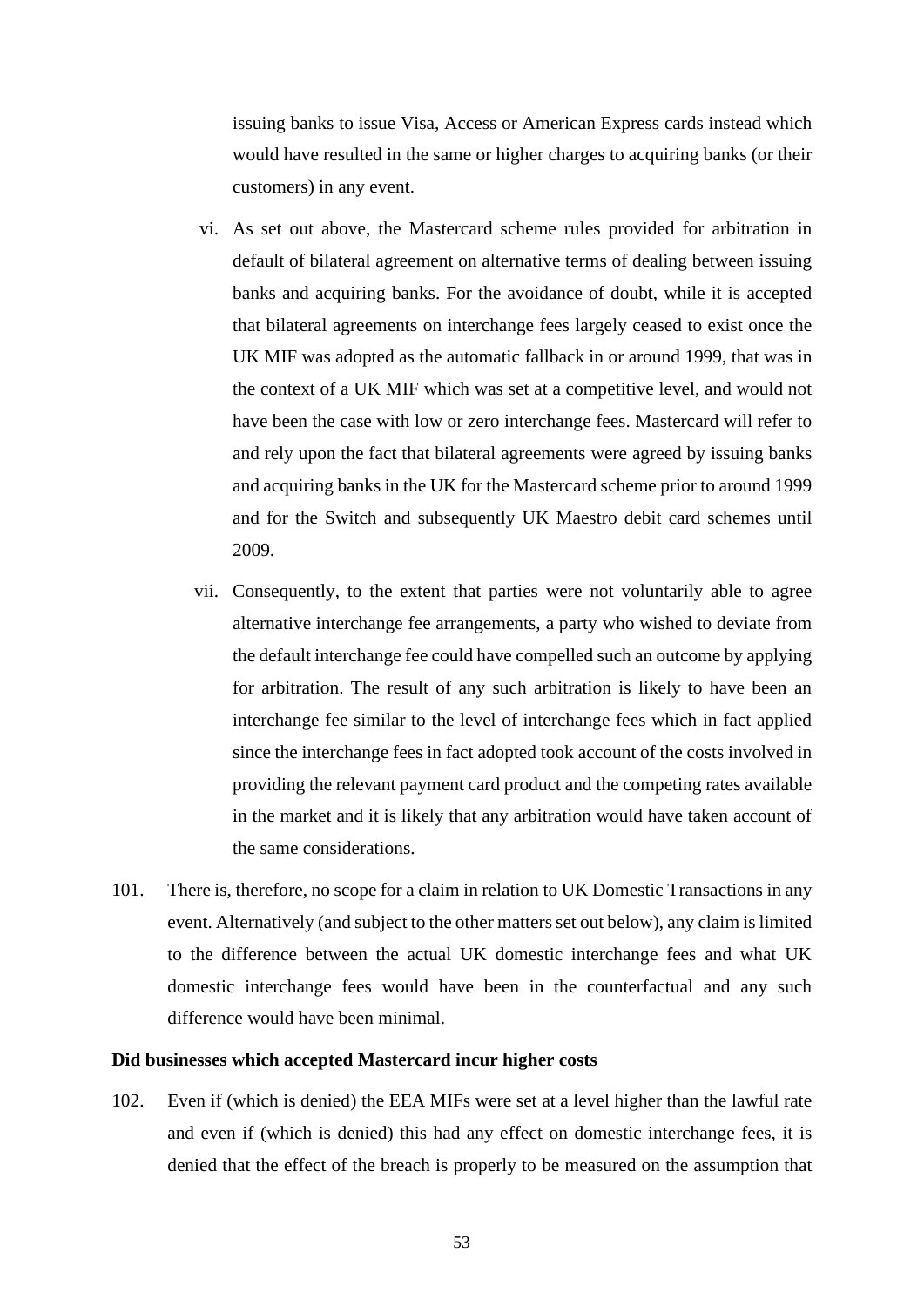merchants' costs would have been reduced by the amount of any such reduction in interchange fees since:

- a. MSCs would not have been materially lower or alternatively materially lower for the vast majority of merchants if Mastercard interchange fees had been lower;
- b. there would have been changes to the benefits received by merchants which would have offset, either in whole or part, any reduction in interchange fees; and
- c. transactions would have taken place in whole or in part through other schemes and payment methods and so merchants would have incurred the same or higher costs in any event.

### *Acquirer pass-on*

- 103. Even if UK acquiring banks did pay higher interchange fees than would otherwise have been the case (which is denied), the Class Representative needs to show that UK MSCs would have been lower if alternative EEA MIFs had been set at a lawful level and the amount of any such reduction over the course of the 16-year claim period.
- 104. Mastercard refers to the following:
	- a. The EEA MIFs only applied to a tiny percentage of transactions in the UK only 5% of Mastercard transaction volumes in the UK in 2000.
	- b. As set out at paragraph 55d above, in the UK during the relevant period, acquiring banks generally charged one single blended MSC which applied to all types of credit and charge card transactions (both domestic and cross-border) on both Visa and Mastercard (and also to the UK domestic credit card schemes Access) and one single blended MSC which applied to all types of debit card transaction (both domestic and cross-border) on both Visa and Mastercard (and also to the UK domestic debit card scheme Switch).
	- c. Visa had a much greater market share than Mastercard in the UK credit card market until at least 2005 and a much greater market share than Mastercard in the UK debit card market (rising to a market share of over 98%). Therefore, Visa's interchange fees were far more important than Mastercard's interchange fees in determining acquiring banks' costs.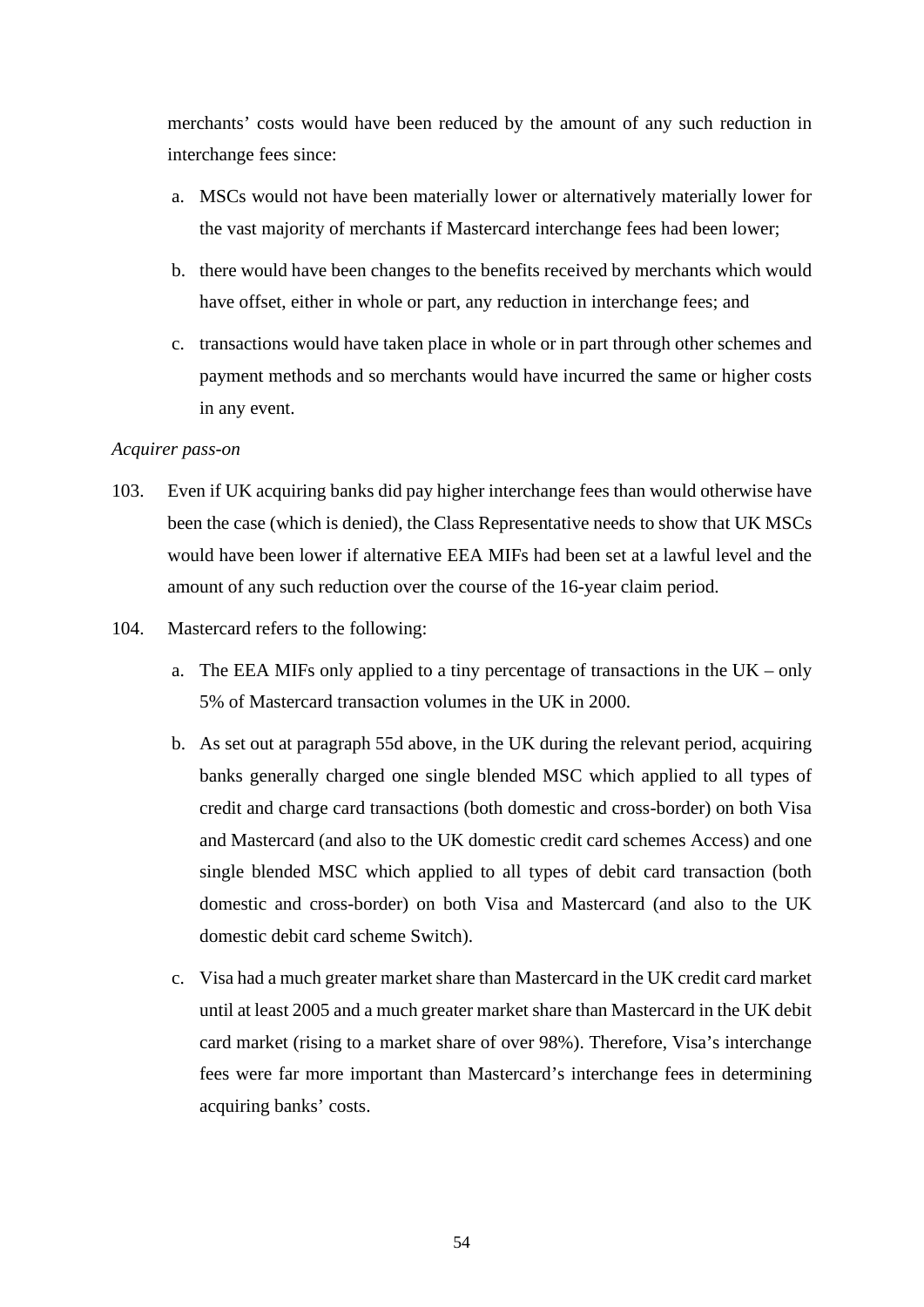- d. Due to the concentration in the UK consumer banking market and in particular the dominance of the High Street Banks, there was limited competition between acquiring banks particularly for the business of small and medium sized merchants.
- e. For small and medium sized merchants, MSCs would often be multiples of the relevant interchange fee.
- f. Information on interchange fees was not publicly available throughout the relevant period (save that the EEA MIFs were published from around 2004 onwards).
- 105. Mastercard will refer to the Payment Systems Regulator's ("PSR") November 2021 report on the UK acquiring market which concluded that there was *"little or no passthrough"* of reductions in interchange fees as a result of the Interchange Fee Regulation into lower MSCs for both small and medium merchants and large merchants with an annual card turnover below £50 million. The PSR concluded that there was only clear evidence of pass-through in relation to those very large merchants which operated based on Interchange Plus Plus arrangements. Mastercard acknowledges that the PSR Report is dealing with a later period (i.e. 2014 to 2016) than the relevant period for this claim. However, since the changes which have taken place in the acquiring market since 1992 to 2008 (including multiple new entrants, publication of interchange fee rates, the general prohibition on blended rates in the IFR, increased card usage (and so the importance of MSCs as a cost) and the growth of Interchange Plus Plus arrangements) have increased competition, they would be expected to promote passthrough of cost reductions, rather than the reverse. In addition, the IFR changes applied to both Mastercard and Visa, whereas any reduction in Mastercard's MIFs would have had a much smaller effect on acquiring banks' costs.
- 106. In those circumstances, it is denied that UK MSCs would have been materially lower or alternatively materially lower for the vast majority of merchants if interchange fees had been lower.
- 107. Alternatively, the extent of any pass-through of any reduction in interchange fees into MSCs is likely to have varied substantially between different categories and sizes of merchants, between different geographic areas and across the 16-year claim period and the Class Representative is put to strict proof of the relevant pass-on rates.
- 108. In relation to recitals 208, 404, 405 and 425 436 of the EC Decision, see paragraphs 60 - 62 and 68 above.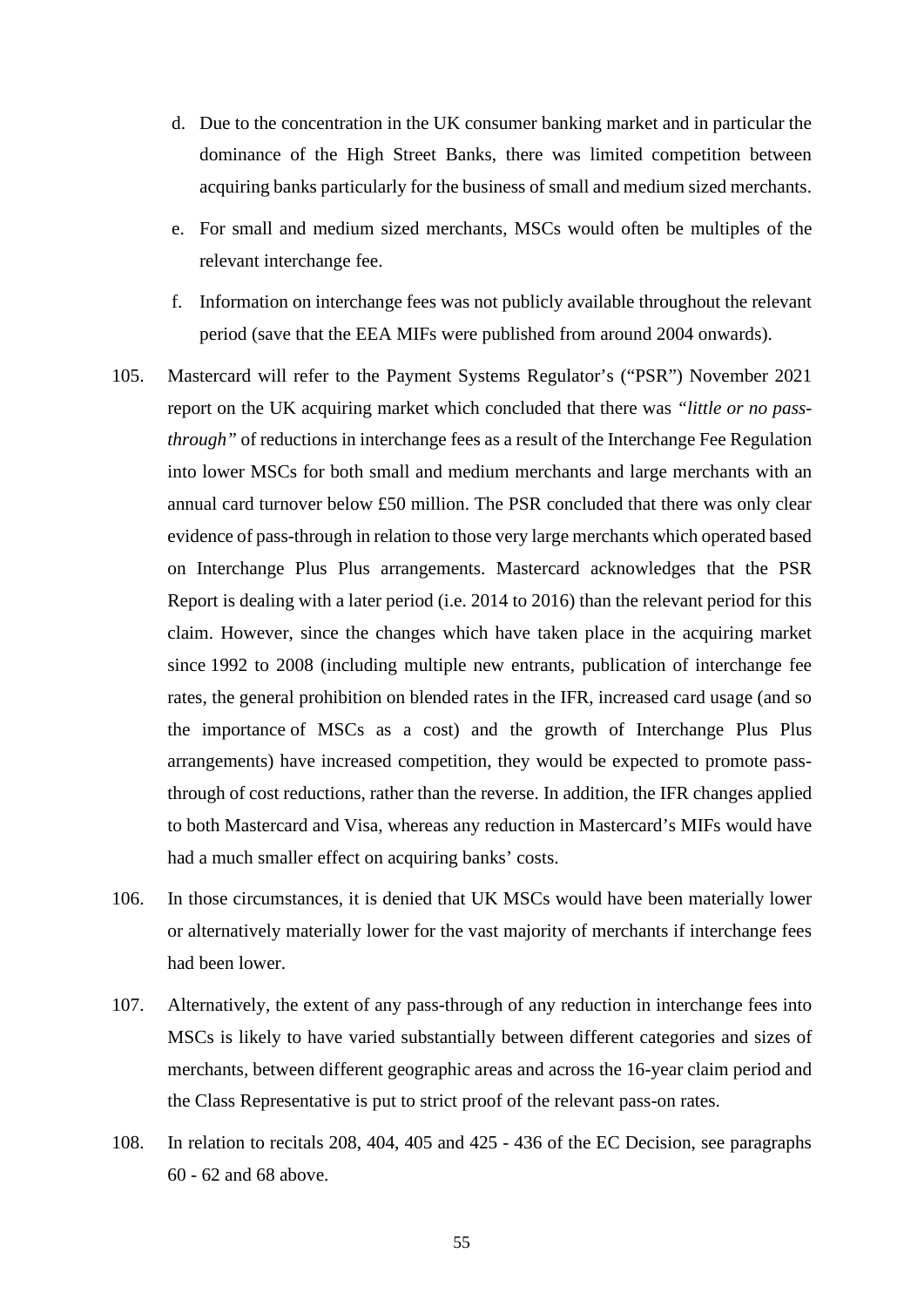#### *Changes to Merchant Benefits*

- 109. In addition to interchange, the Mastercard scheme rules included default rules (i.e. rules which apply in default of a bilateral agreement in relation to transactions where the issuing bank and acquiring bank are not the same legal entity) which determine:
	- a. when an issuing bank is required to make a payment to an acquiring bank even in respect of a fraudulent transaction;
	- b. when an issuing bank is required to make a payment to an acquiring bank even when the cardholder defaults on payment; and
	- c. when the issuing bank is required to make payment.
- 110. In summary, these default rules required issuing banks generally to make payments to acquiring banks even in respect of fraudulent transactions, to pay acquiring banks even when a cardholder defaulted and to make payment within a short period.
- 111. Both the EEA scheme rules and the UK Domestic Scheme Rules in relation to each of these issues which were in place during the relevant period were determined in the context of the EEA MIFs or the UK MIFs (or bilateral interchange fees), respectively then in force which provided a contribution to the costs which issuing banks incurred in complying with these default rules. Had the Mastercard scheme been required to operate with substantially lower (or zero) interchange fees, then the default rules in relation to these issues would have been materially different, since acquiring banks/merchants could not expect to receive the benefit of services to which they were not contributing and it would not be commercially viable for issuing banks to provide these services to merchants without any contribution to the costs of doing so from acquiring banks/merchants.
- 112. The extent of any changes which would have taken place depends upon the level of interchange fees that would have applied. However, Mastercard will contend that the effect of any changes made would have been to transfer additional costs to acquiring banks to an extent which would have offset (either in whole or part) the reduction in the interchange fee.
- 113. Any consideration of the impact of lower interchange fees on UK merchants must, therefore, take account of the value of these benefits which merchants would not have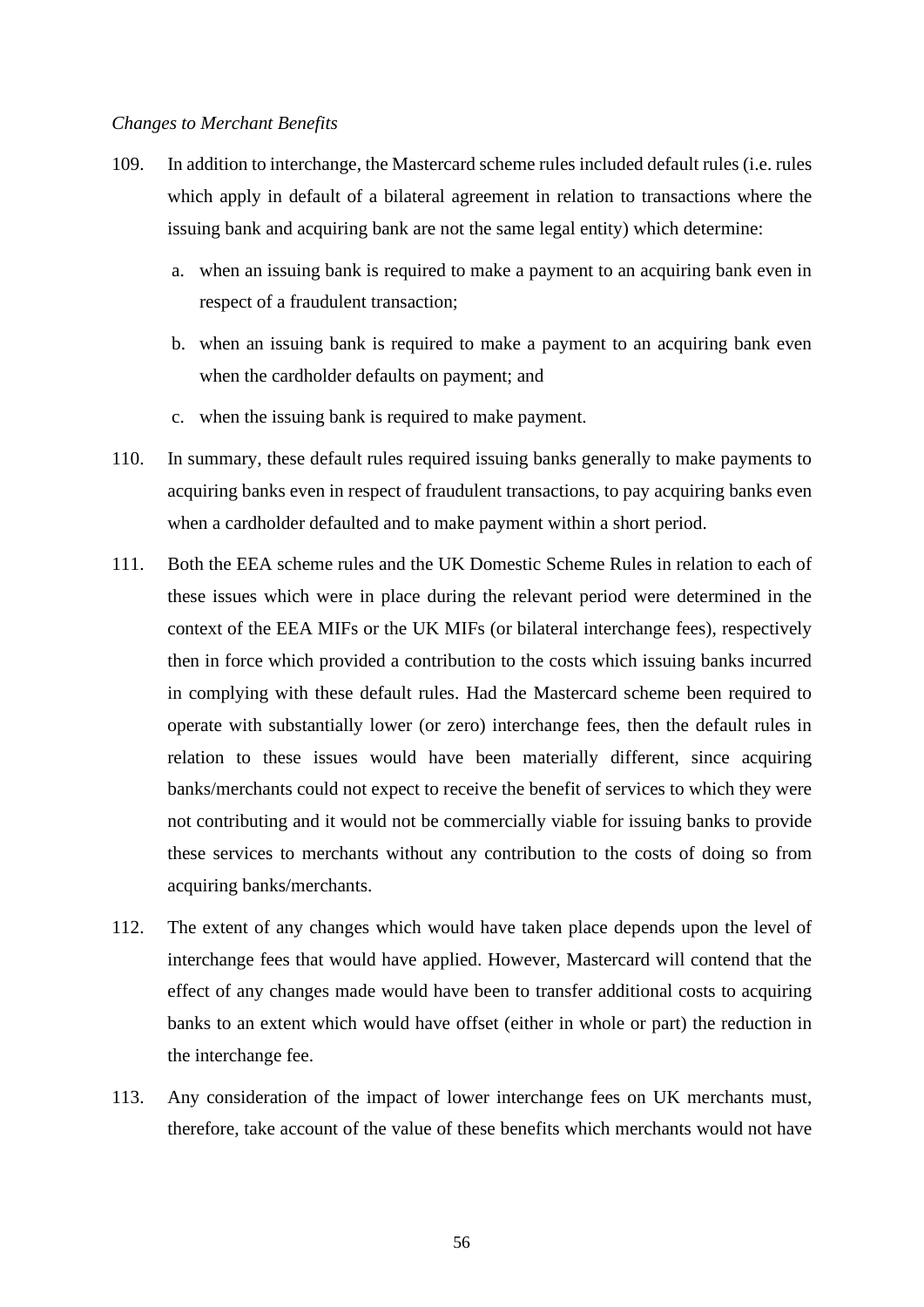received in the counterfactual. Mastercard will contend that, when account is taken of these benefits, the Represented Persons have no claim for damages.

# *Transaction Volumes*

- 114. Alternatively, if the Mastercard scheme had operated with significantly lower or zero interchange fees, particularly lower or a zero UK domestic interchange fees, and was not able to make corresponding changes to other default rules, then the number of transactions to which the lower or zero interchange fees applied would have been substantially lower and potentially zero.
- 115. Instead, to the extent that issuing banks did not receive interchange fees comparable to those which they in fact received, it is likely that some or all issuing banks would have issued Visa, Access, Switch or American Express cards instead or in greater volumes, with the result that the same or similar MSCs would have applied in any event. It is also unlikely that UK banks would have decided to move their credit card business from Access to Mastercard and from Switch to Maestro unless Mastercard and Maestro had been able to offer competitive interchange fees. Therefore, in the counterfactual, switching from these schemes would not have occurred.
- 116. Mastercard will refer to and rely upon the analysis and conclusions of Mr Justice Popplewell in *AAM v Mastercard* [2017] EWHC 93 (Comm) at paragraphs 220 - 251 that if Mastercard's interchange fees were not competitive with those of Visa, Mastercard would have lost its entire business to Visa. While the Court of Appeal concluded that this was not a relevant consideration for the purpose of Article 101(1), there was no dispute about the accuracy of this analysis as a matter of fact and switching to rival card schemes (or other payment methods) is a relevant consideration for the purpose of damages. Mastercard notes that the Tribunal held in *AAM v Mastercard* [2021] CAT 16<sup>4</sup> that Mastercard could only rely on switching to Amex and not Visa. However, the CAT's reasons for concluding that in that case Mastercard could not rely on switching to Visa do not apply to the present case in circumstances where the Commission had made an exemption decision in 2002 in relation to Visa's EEA MIFs, so Mastercard is not relying on the operation of an unlawful scheme by a third party.
- 117. Further or alternatively, it is likely that some or all cardholders would have moved to or remained with Visa, Access, Switch or American Express directly, since if issuing

<sup>4</sup> At paragraphs 13 - 37.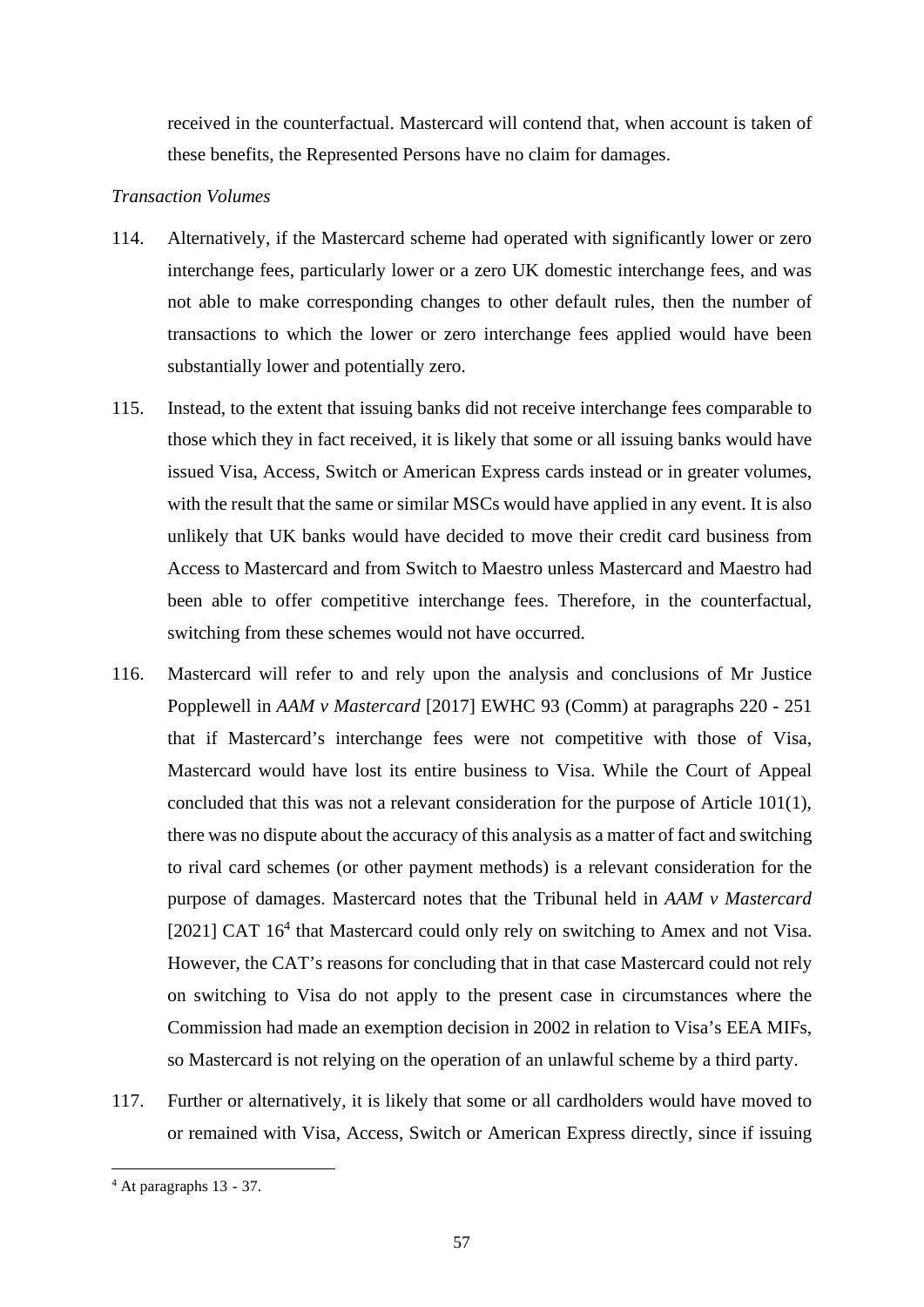banks were recovering a smaller percentage of their costs from acquiring banks, they would have had to recover a larger percentage from Mastercard/Maestro cardholders or provided more limited benefits to them.

- 118. Even if cardholders did not move to Visa or American Express, it is likely that a reduction in interchange fees (and corresponding increase in cardholder costs) would have resulted in a reduction in their Mastercard/Maestro card usage. While part of this reduction may have been offset by an increase in transactions through other, more expensive, payment mechanisms, it is also likely to have resulted in an overall reduction in transactions, including cross-border transactions.
- 119. Mastercard notes that Visa, Access (until around 1996) and Switch (throughout the relevant period) offered comparable interchange fees to those offered by the Mastercard/Maestro schemes throughout the relevant period and consequently that Visa, Access and Switch cards in general offered cardholders similar benefits to those provided by Mastercard/Maestro cards.
- 120. Consequently, to the extent that issuing banks or cardholders moved to or remained with Visa, Access or Switch, merchants would have received no or limited savings as compared to the costs which they in fact incurred as a result of accepting Mastercard cards.
- 121. Since 1997, American Express has offered financial institutions the ability to issue American Express cards and has made payments to issuing banks for doing so which match or exceed those which issuing banks have received under the Mastercard/Maestro schemes through interchange fees. American Express also charges merchants MSCs which are typically substantially higher than those charged by acquiring banks of Visa or Mastercard/Maestro transactions and, as a result, has been able to offer cardholders and issuing banks substantial additional benefits/incentives.
- 122. Consequently, to the extent that issuing banks or cardholders moved to American Express, UK merchants would have incurred additional costs as compared to the costs which they in fact incurred as a result of accepting Mastercard/Maestro cards.
- 123. Mastercard will, therefore, contend that all or a substantial proportion of the transactions which in fact took place at UK merchants on Mastercard/Maestro cards would have taken place at the same or higher cost in any event and a significant number of transactions would not have taken place at all. When account is properly taken of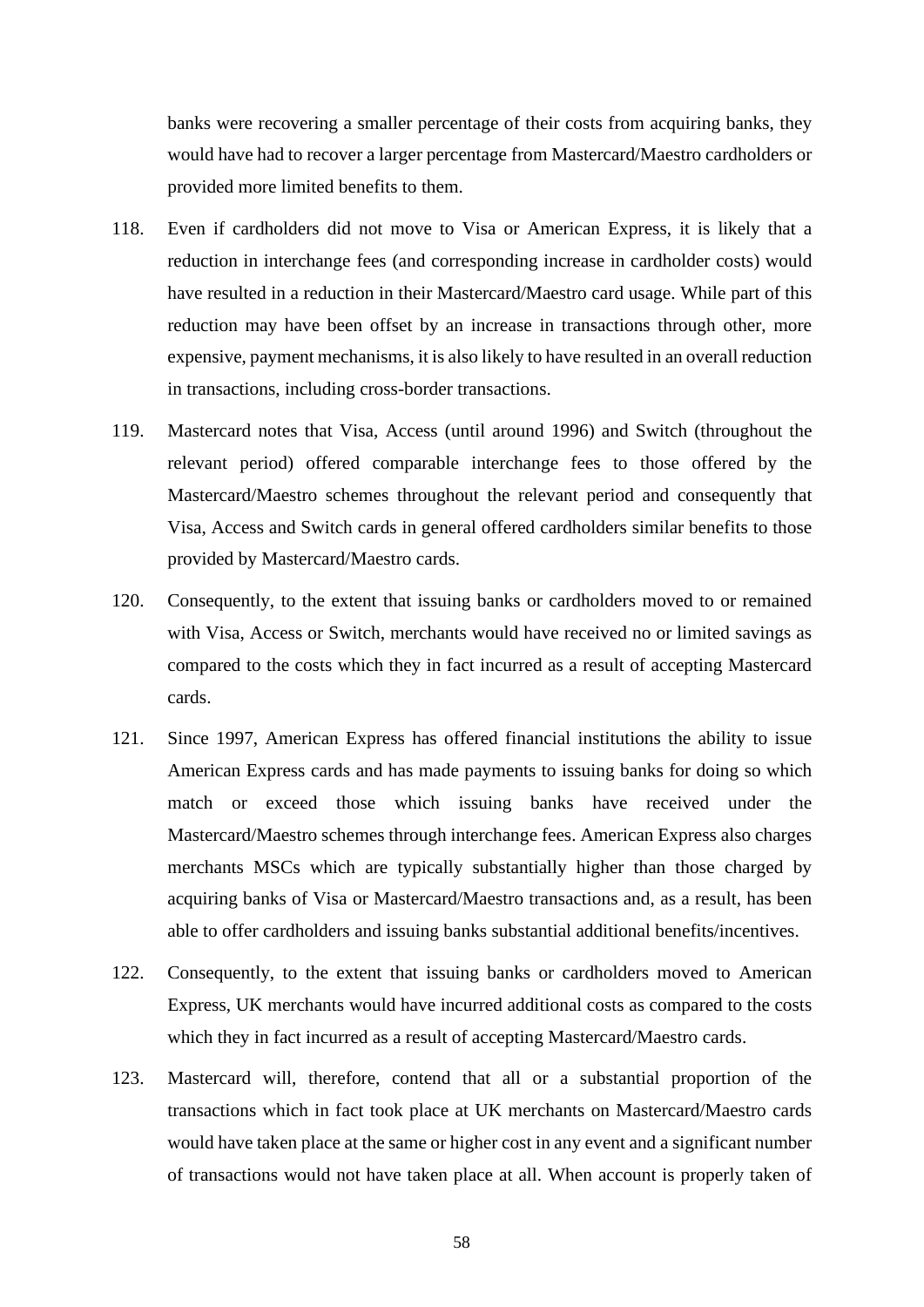these matters, it is denied that merchants incurred any overcharge and, therefore, that the Represented Persons could in fact have suffered a loss in any event.

#### **Pass on to consumers via higher prices**

- 124. As set out by the Supreme Court in *Sainsbury's Supermarkets v Visa* [2020] UKSC 24 at paragraphs 205 - 206, there are four principal options for a merchant faced with the imposition of a cost: (i) a merchant can do nothing in response to the increased cost and thereby suffer a corresponding reduction of profits or an enhanced loss; or (ii) the merchant can respond by reducing discretionary expenditure on its business such as by reducing its marketing and advertising budget or restricting its capital expenditure; or (iii) the merchant can seek to reduce its costs by negotiation with its many suppliers; or (iv) the merchant can pass on the costs by increasing the prices which it charges its customers.
- 125. Therefore, in relation to paragraph 107, even if (which is denied) merchants did incur higher overall costs as a result of the EEA MIFs, in order to establish that the Represented Persons suffered loss and the amount of that loss, the Class Representative needs to show whether and (if so) the extent to which the retail prices charged by merchants were higher than they would otherwise have been as a result of those higher costs being passed on by merchants into retail prices (rather than resulting in reduced profits or enhanced losses and/or merchants reducing discretionary expenditure and/or merchants seeking to reduce their costs by negotiation with their suppliers).
- 126. The existence and extent of any pass-on into retail prices is likely to have varied between different categories and sizes of merchants, between different geographic areas, and across the 16-year time period covered by the Claim period and the Class Representative is put to strict proof of the relevant pass-on rates:
	- a. In relation to recitals 410, 411, 442, 505 and 664 of the EC Decision, see paragraphs 64, 68, 69 and 75 above. In relation to recital 740, Mastercard repeats paragraph 75 above, *mutatis mutandis*.
	- b. In relation to the General Court's conclusion that *"it is reasonable to conclude that merchants pass the increase in the amount of the MSC, at least in part, on to final consumers"* (emphasis added), neither the Commission nor the General Court made any findings in relation to extent to which merchants would pass on any increase in MSCs to final consumers, still less whether this happened in the UK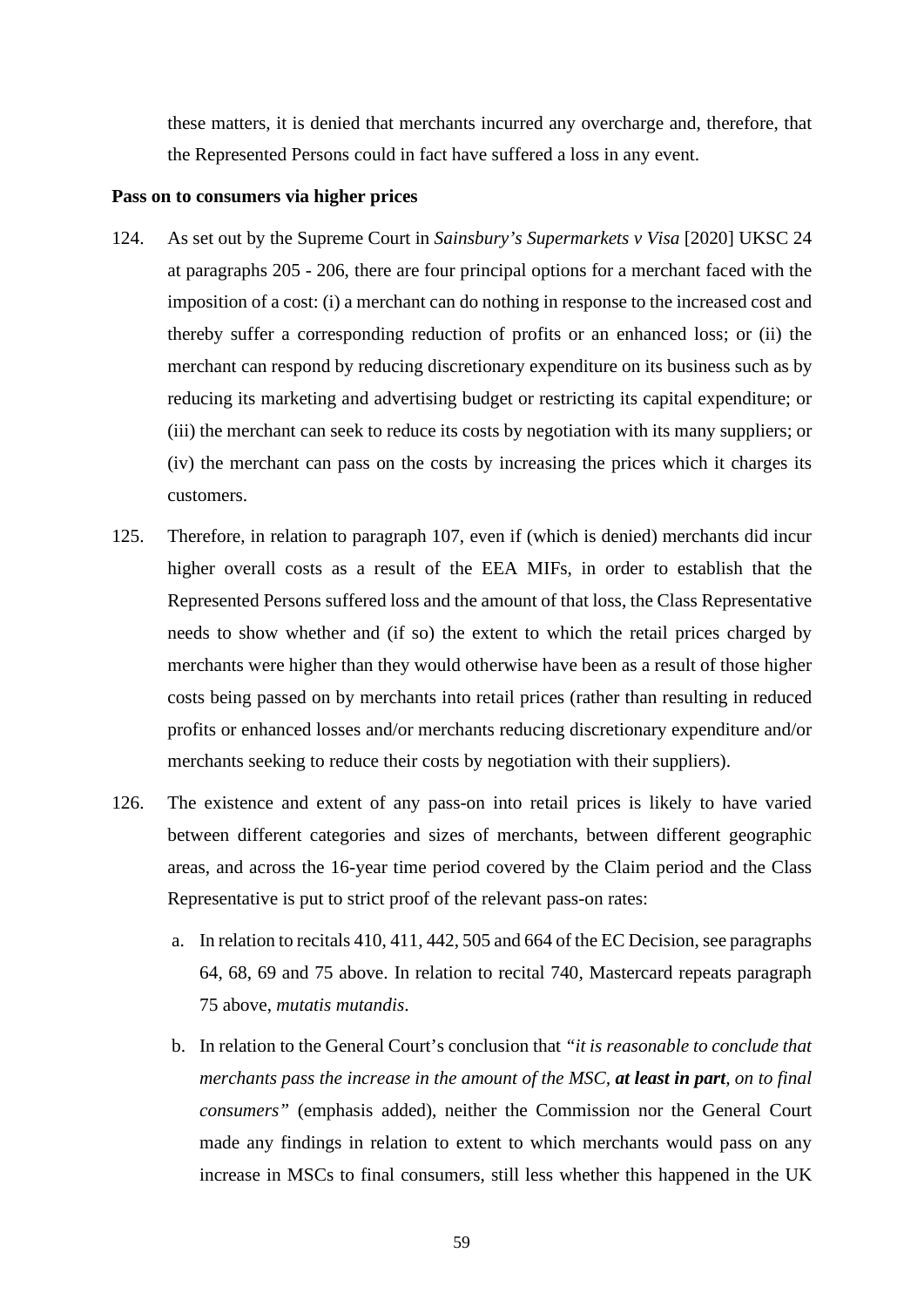(and if so to what extent) either generally or throughout the 16-year claim period. This paragraph does not, therefore, assist the Class Representative in establishing the extent to which UK retail prices were higher (if at all) as a result of the EEA MIFs during the relevant period.

- c. It is denied that the preamble to an EC Regulation (particularly one which is 23 years after the start and seven years after the end of the relevant period) is of any evidential value or can assist the Class Representative in establishing the extent to which UK retail prices were higher (if at all) as a result of the EEA MIFs during the relevant period.
- d. It is denied that a general assertion by the Commission made in an inquiry report is of any evidential value or can assist the Class Representative in establishing the extent to which UK retail prices were higher (if at all) as a result of the EEA MIFs during the relevant period.
- e. In relation to Mastercard's position in other litigation, Mastercard has always accepted that passing-on is a matter for evidence and will depend on the specific features of an individual business and its competitors in the relevant market and time period. Mastercard's position in the *Sainsbury's* litigation was based on analysis of detailed evidence in relation to Sainsbury's internal pricing methodologies in relation to the period 2007 to 2014, in the context of one of the largest companies in the UK which competed in the highly competitive supermarket sector against a number of similar very large businesses, all of which had interchange plus plus arrangements with their acquiring banks. The same analysis and conclusions would not apply to different businesses and different time periods. Furthermore, the Tribunal rejected Mastercard's submissions and held (at paragraph 465) that the way in which the UK MIF was dealt with by Sainsbury was *"unknowable"* so it was *"impossible"* to say what proportion of this cost was passed on in the form of higher prices. The Court of Appeal rejected Mastercard's appeal on this finding.
- f. In relation to public statements of the British Retail Consortium and EuroCommerce, Mastercard notes that these are merchant representative bodies which have been seeking to reduce costs for their members and putting arguments on their behalf in the way which was most likely to attract catch the attention of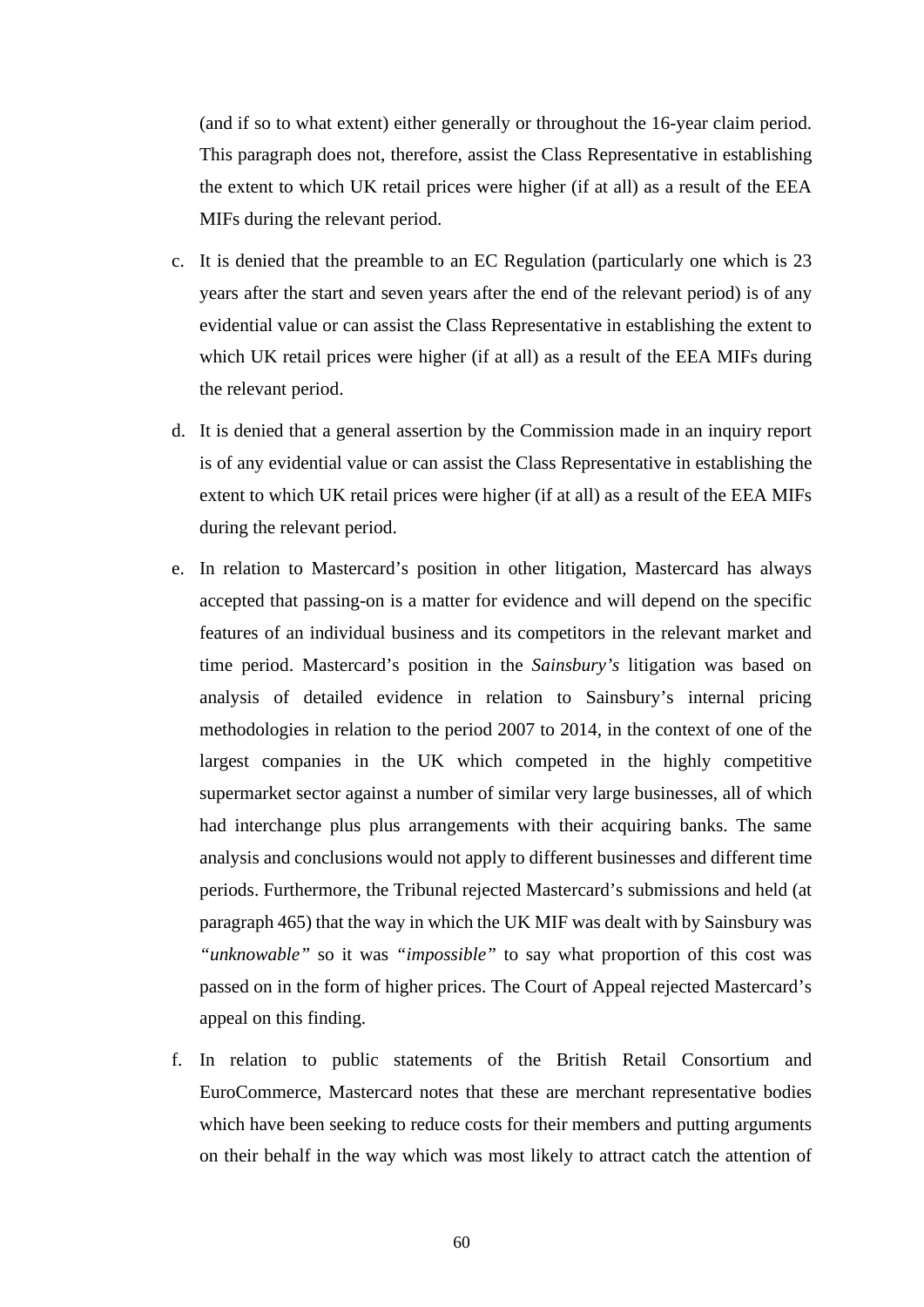regulators and garner public support. So far as Mastercard is aware, neither the BRC nor EuroCommerce has ever carried out any detailed analysis in relation to the pricing methodologies of its members, which are highly confidential matters which merchants would be reluctant to share with the BRC or Eurocommerce, since they include representatives of their competitors. It is, therefore, denied that statements made by these bodies are sufficient to establish passing-on into retail prices either generally or at any particular level.

- 127. In relation to paragraph 108:
	- a. Mastercard repeats in paragraph 37 above in relation to surcharging.
	- b. In the premises, even if merchants did incur higher costs as a result of the EEA MIFs (which is denied), some merchants would have passed on those costs through higher charges to cardholders (including cardholders who are not Represented Persons, such as commercial cardholders or consumer cardholders using their personal cards for transactions which were not for their personal benefit), rather than through higher retail prices generally.
- 128. In relation to paragraph 109 and recitals 510 521 of the EC Decision, it is denied that these recitals are part of the essential basis for the operative part of the decision and, therefore, binding on Mastercard or the Tribunal. In any event, these recitals do not address the position in the UK and Mastercard repeats paragraph 37 above.
- 129. Paragraph 110 is noted.
- 130. Save that it is denied that the Represented Persons have suffered any loss, paragraph 111 is admitted.

# **Account must be taken of benefits**

- 131. Interchange fee revenue was an important income stream for UK issuing banks during the relevant period. If that income stream was substantially reduced, it is likely that a substantial part (and potentially 100%) of this loss of revenue would have been passedon by Mastercard issuing banks to Mastercard cardholders in the form of reduced benefits and/or higher fees or interest.
- 132. Any quantification of loss must give credit for the additional benefits received by Represented Persons as a result of interchange fees being higher than would otherwise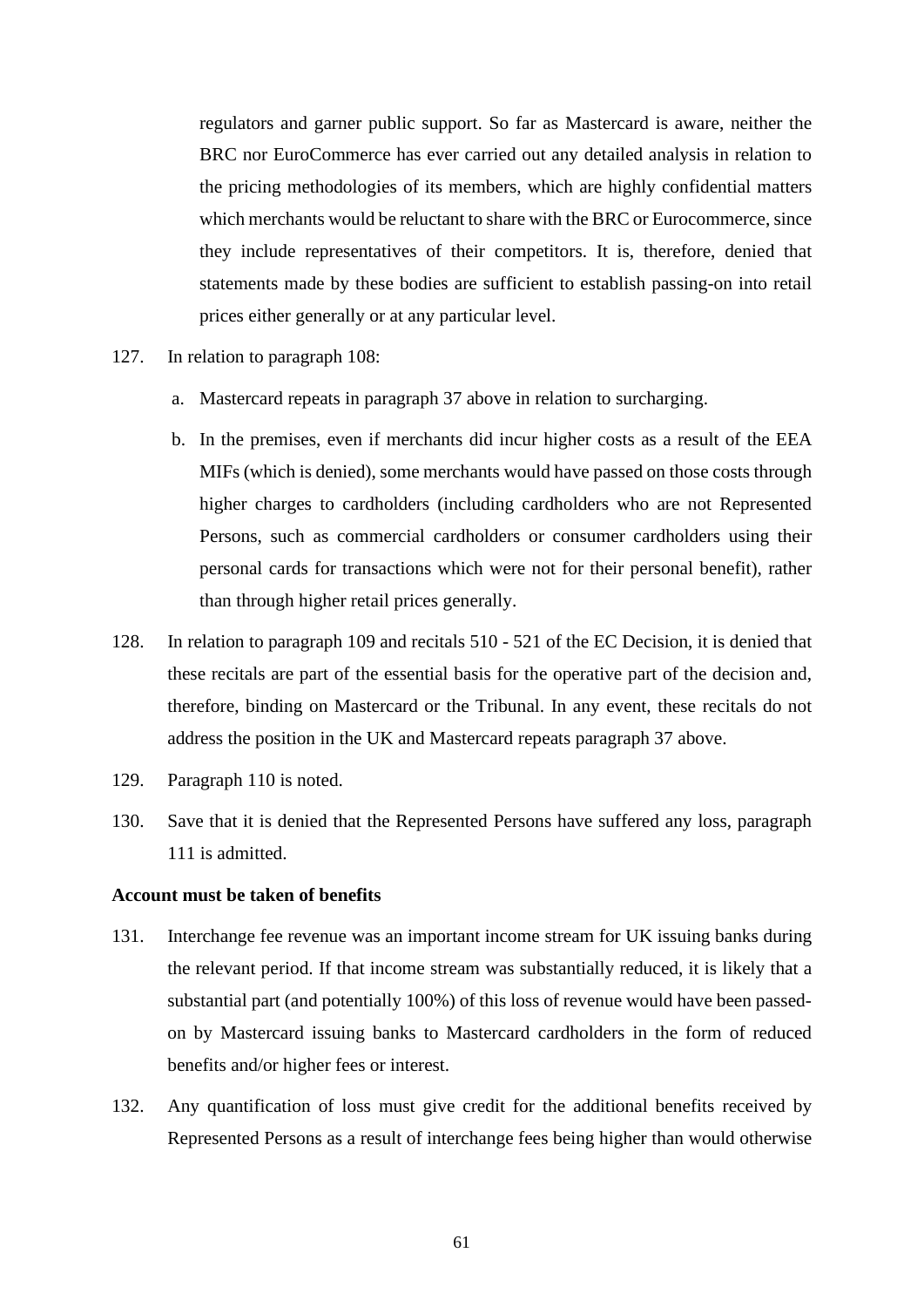have been the case. These additional benefits will offset in full (or in part) any disadvantage to Represented Persons from higher prices.

#### **Particulars of loss and damage**

- 133. Even if purchasers at retailers which accepted Mastercard cards did pay higher prices (which is denied), the Class Representative needs to show the extent to which those higher prices were paid by Represented Persons rather than third parties.
- 134. Mastercard notes that the effect of the Class Definition and the Domicile Date is that the Claim does not include:
	- a. Claims on behalf of individuals who were under 16 years of age at the time when they purchased goods and/or services during the relevant period from UK businesses that accepted Mastercard cards (paragraph 23(d)).
	- b. Claims on behalf of individuals who purchased goods and/or services during the relevant period from UK businesses that accepted Mastercard cards at a time when they were not resident in the UK for a continuous period of at least three months, including visitors to the UK and individuals resident overseas who purchased from businesses with a physical presence in the UK through channels such as the internet, mail order or via telephone shopping (paragraph 23(b)(iv)).
	- c. Claims on behalf of individuals who were resident in the UK and over 16 years of age when they purchased goods and/or services during the relevant period from UK businesses that accepted Mastercard cards but who died prior to 8 September 2016 (paragraph 23(iii)).
	- d. Claims on behalf of individuals who were resident in the UK and over 16 years of age when they purchased goods and/or services during the relevant period from UK businesses that accepted Mastercard cards, but who were no longer resident in the UK on the Domicile Date (i.e. emigrants and temporary residents who have subsequently left the UK) and did not opt in (paragraph 22).
	- e. Claims on behalf of natural persons who purchased goods or services in the course, or for the purposes, of business, including sole traders and partners and also employees who purchased goods and services on behalf of or for reimbursement by their employer (paragraph  $23(b)(i)$ ).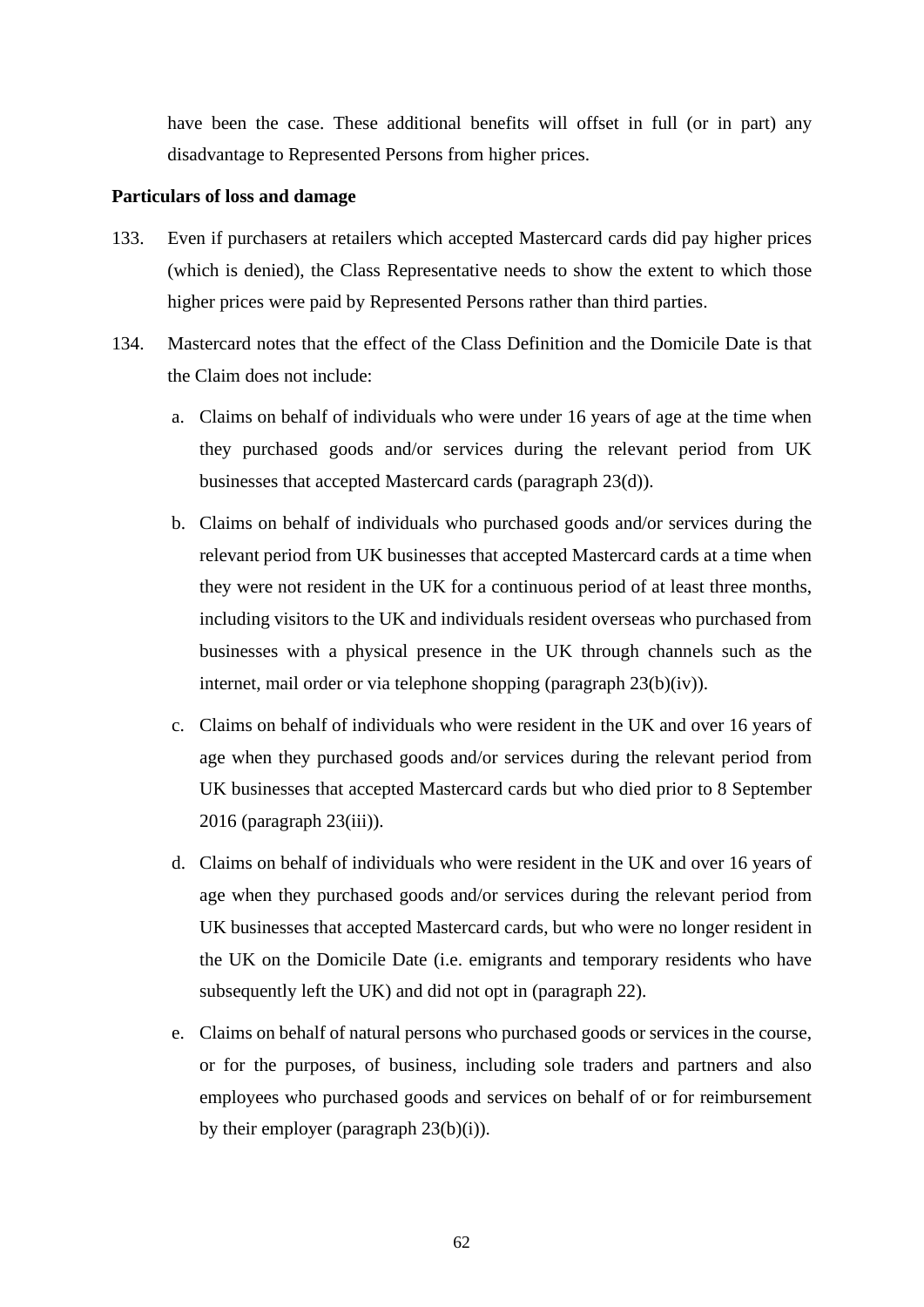- f. Claims on behalf of non-natural persons, including government bodies, charities, trade unions, unincorporated associations and incorporated businesses, which purchased goods and/or services during the relevant period from UK businesses that accepted Mastercard cards (paragraph 23(b)(i)).
- g. Claims on behalf of successors in title, e.g. trustees in bankruptcy in respect of individuals/claims that would otherwise fall within the class definition.
- 135. The Class Representative is put to strict proof of the extent to which any increase in retail prices was paid by Represented Persons (in the capacity in which they are represented) rather than these and any other third parties.

#### **The quantum figures in the Claim**

- 136. In relation to paragraph 112, it is denied that damages are properly to be measured by calculating the total interchange fees paid by UK acquiring banks on Domestic and Cross-Border Transactions for the reasons set out above. However, even if the total interchange fees paid by UK acquiring banks on Domestic and Cross-Border Transactions was relevant, the figures in paragraph 112 (and its sub-paragraphs) are inflated and incorrect. Mastercard has set out below and in **Annex 1** the best figures that are presently available to it, although Mastercard reserves the right to re-visit these figures following disclosure, factual evidence and expert reports.
- 137. In relation to paragraph 112(b), the figures in the table below paragraph 112(b) for the Volume of Commerce (VOC) in the UK during the relevant period in which a Mastercard debit or credit consumer card was used are inflated, including because:
	- a. No adjustment has been made to the figures for Domestic or Cross-Border Transactions in order to remove commercial card transactions, despite information on commercial card transactions being available in the APACS UK Payment Statistics Report from which these figures were obtained.
	- b. As acknowledged in footnote 81, in relation to Cross-Border Transactions for both debit and credit cards, the table uses the figures for transactions by UK cardholders overseas, rather than the figures for transactions in the UK by EEA cardholders. There were significantly fewer transactions in the UK by EEA cardholders than transactions by UK cardholders overseas.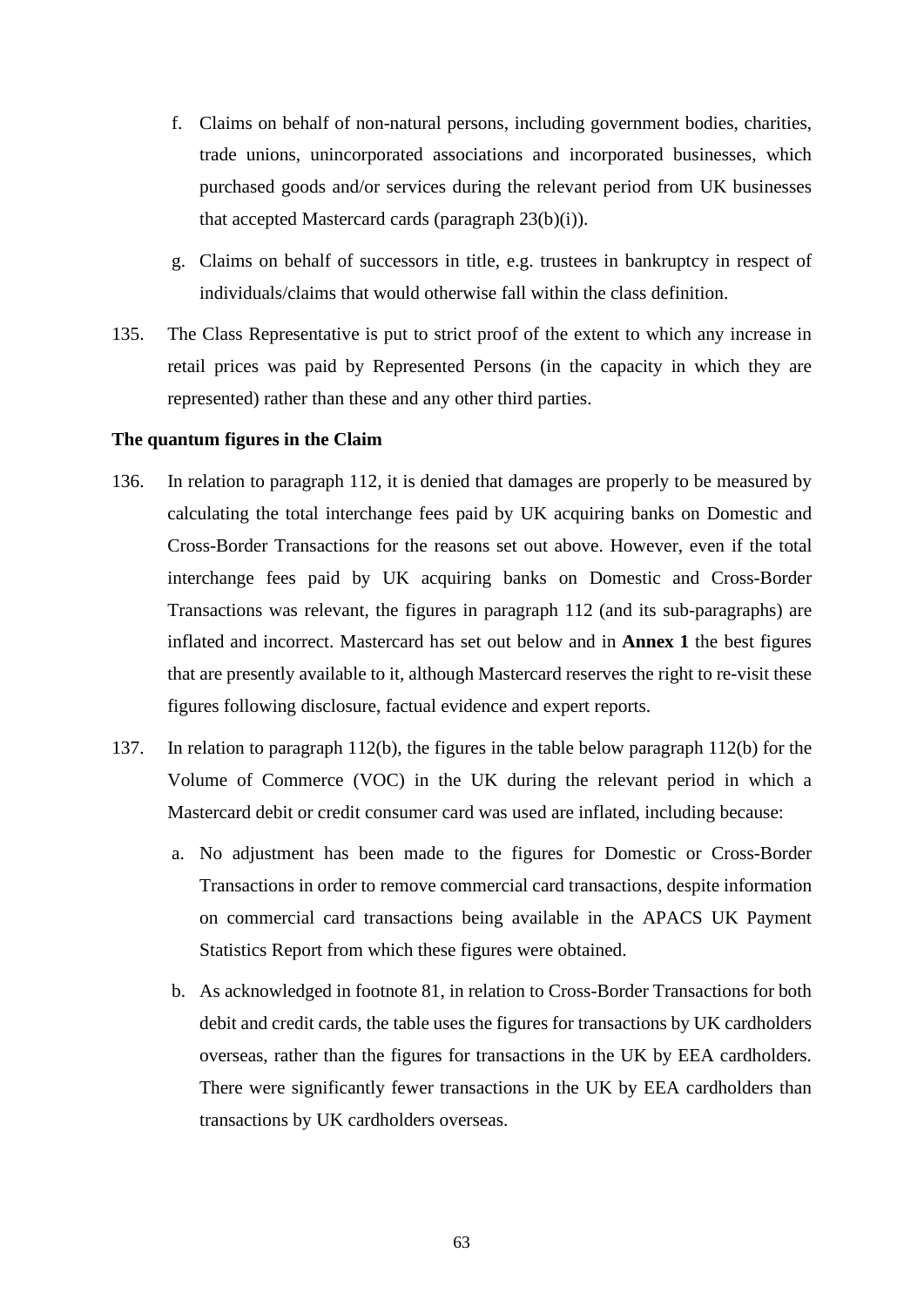- c. Furthermore, in relation to debit cards, for technical reasons, many UK merchants could not accept foreign Maestro cards during the relevant period, resulting in transactions in the UK by EEA debit cardholders being only a tiny fraction of the transactions by UK debit cardholders overseas.
- d. The table includes Domestic Transactions on Solo cards which are not properly the subject of the present claim for the reasons set out at paragraph 150 below.
- 138. On the basis of the best figures currently available to address these errors, the total VOC in the UK during the relevant period in which a Mastercard consumer credit or debit card was used is as follows:

| Card type    | <b>Cross-border</b><br>by | <b>Domestic</b> | <b>Total</b> |
|--------------|---------------------------|-----------------|--------------|
|              | <b>EEA</b> cardholders    | £2000           | £2000        |
|              | $\pounds 000$             |                 |              |
| Credit Card  | 26,224,764                | 450,182,906     | 476,407,669  |
| Debit Card   | 167,415                   | £0 <sup>5</sup> | 167,415      |
| <b>Total</b> | 26,392,179                | 450,182,906     | 476,575,085  |

Figures per annum are included in **Annex 1, Table 1**.

- 139. In addition, in relation to the VOC, it will be necessary to remove from the above figures those transactions which were not subject to an interchange fee, namely "on-us" transactions: see paragraph 51d above. Mastercard will identify the appropriate reduction once this information becomes available.
- 140. In relation to paragraph 112(c), it is denied that the proper measure of any Overcharge is the amount of the interchange fees paid. Mastercard refers to paragraphs 81 - 135 above. Furthermore, and in any event, the indicative figures for interchange fees paid used in the Claim are inflated. **Annex 1, Table 2** sets out the weighted average interchange fees paid by UK acquiring banks in each year during the relevant period based on the best information presently available to Mastercard:

<sup>&</sup>lt;sup>5</sup> If a claim was available in relation to domestic transactions on Solo, the correct VOC figure would be £35,730,598,901.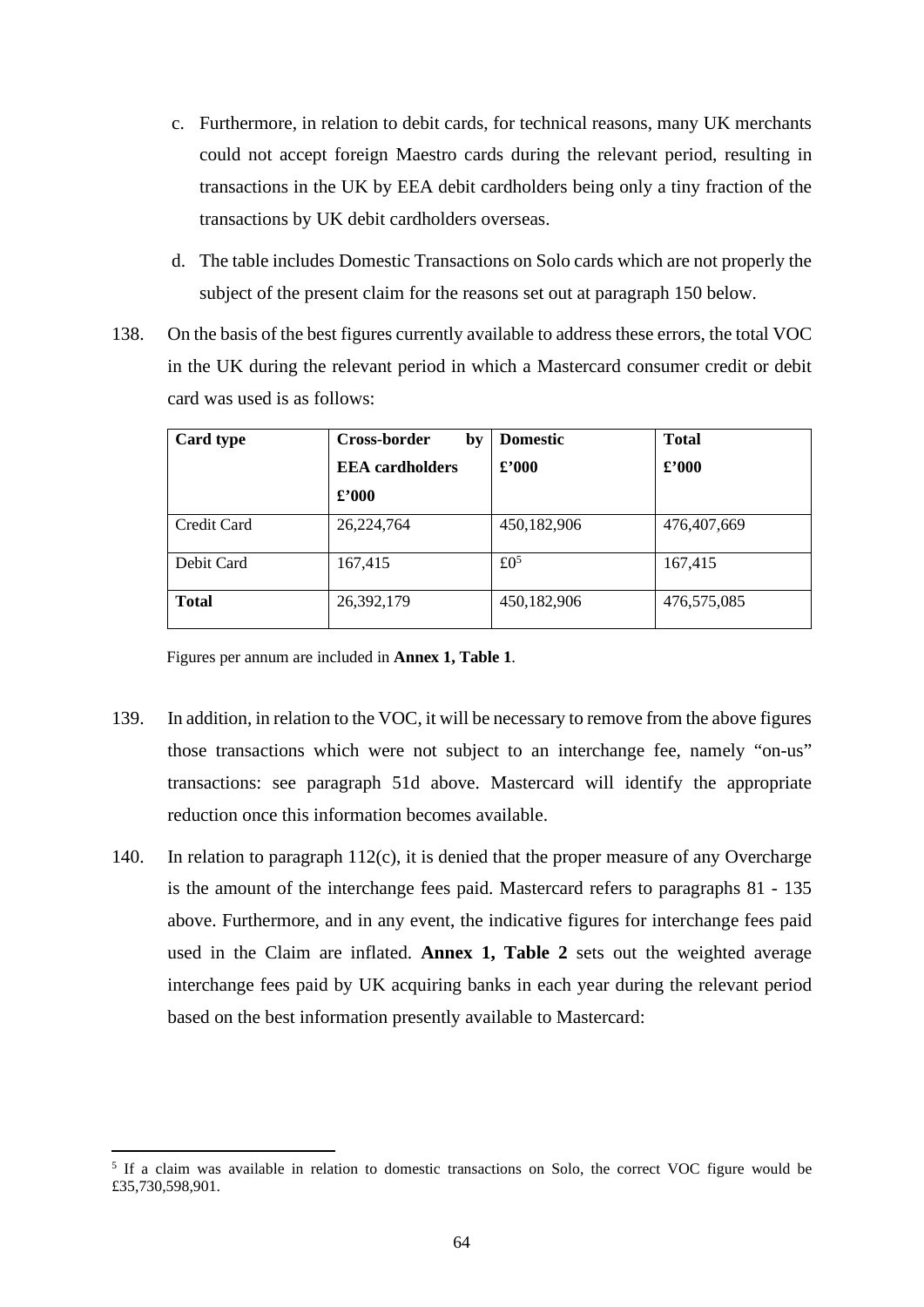- a. In relation to credit card Domestic Transactions, weighted average interchange fees for consumer cards were between 0.90% and 1.18% compared to the indicative rate of 1.3% used in the Claim.
- b. In relation to credit card EEA Cross-Border Transactions, weighted average interchange fees for consumer cards were between 0.93% and 1.04% compared to the indicative rate of 1.1% used in the Claim.
- c. In relation to debit card Domestic Transactions, the Claim acknowledges at paragraph 113 that no claim can be brought in relation to Domestic Transactions on Maestro debit cards. Mastercard understands that no claim is pursued in relation to Switch (which was a domestic debit card scheme), but a claim is made in relation to Solo debit cards, although no such claim is in fact available for the reasons set out at paragraph 150 below. Therefore, no claim is available in relation to debit card Domestic Transactions. Without prejudice to the foregoing, the weighted average domestic interchange fees for Maestro and Solo debit cards were around 0.153% compared to the indicative rate of 0.7% used in the Claim.
- d. In relation to debit card EEA Cross-Border Transactions, average interchange fees for consumer cards were between 0.57% and 0.65% compared to the indicative rate of 0.6% used in the Claim.
- 141. Although it is denied that this is a relevant calculation for the reasons set out above, applying the approach adopted in paragraph 112(a) of the Claim of multiplying the VOC by the relevant weighted average interchange fees, on the basis of the best information presently available on those matters as set out in paragraphs 137 - 140 above, gives the following figures:

| Card type    | Cross-border<br>by     | <b>Domestic</b> | <b>Total</b>   |
|--------------|------------------------|-----------------|----------------|
|              | <b>EEA</b> cardholders | $\pounds$ '000  | $\pounds$ '000 |
|              | $\pounds$ '000         |                 |                |
| Credit Card  | 267,914                | 4,553,687       | 4,821,601      |
| Debit Card   | 977                    | 0 <sup>6</sup>  | 977            |
| <b>Total</b> | 268,891                | 4,553,687       | 4,822,578      |

Figures per annum are included in **Annex 1, Table 3**.

<sup>&</sup>lt;sup>6</sup> If a claim was available in relation to domestic transactions on Solo, the relevant figure would be £54,667,816.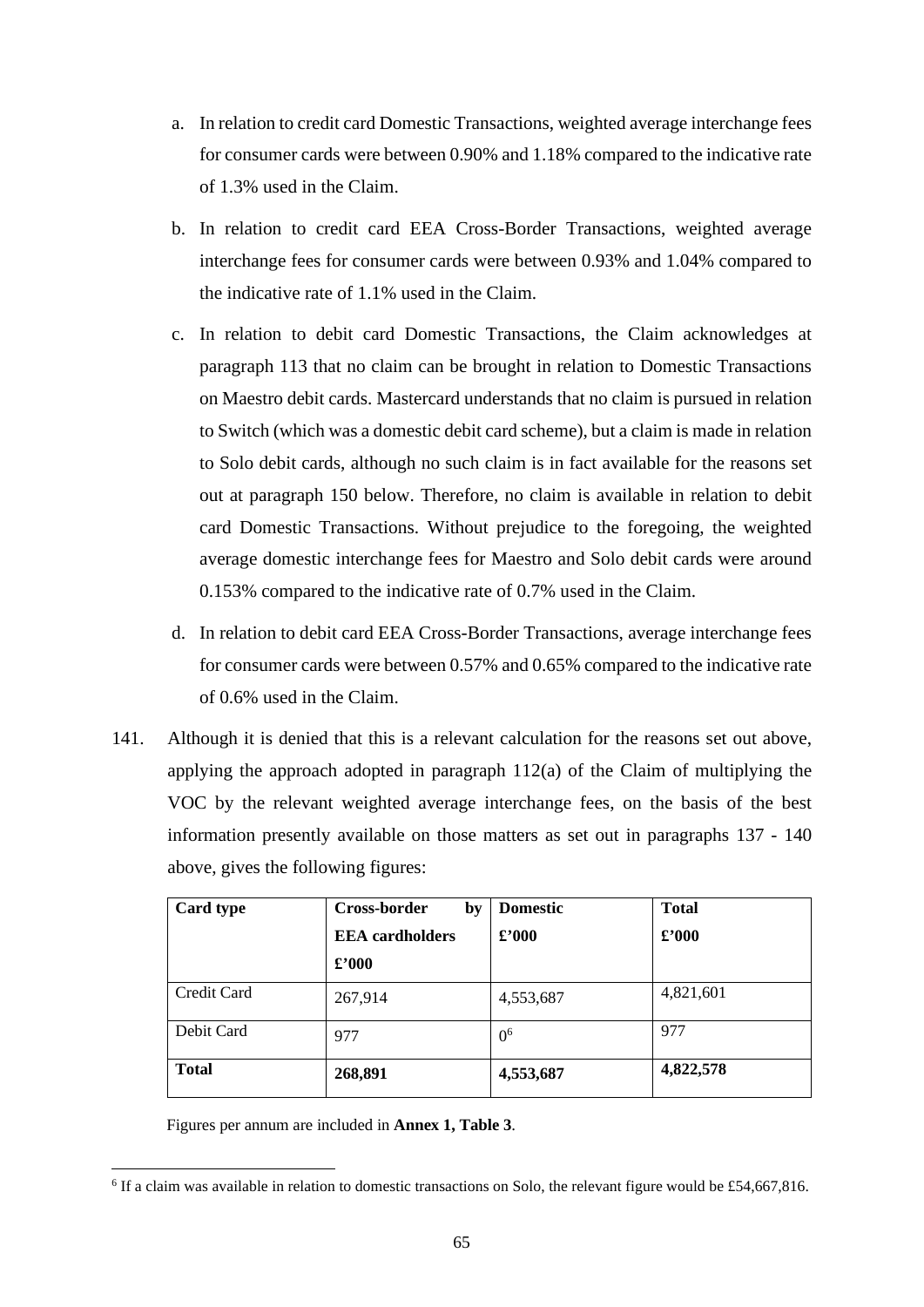142. The effect of Mastercard's limitation defence (as pleaded at paragraph 25 above), is to reduce these figures as follows:

| Card type    | <b>Cross-border</b><br>by | <b>Domestic</b> | <b>Total</b>   |
|--------------|---------------------------|-----------------|----------------|
|              | <b>EEA</b> cardholders    | $\pounds$ '000  | $\pounds$ '000 |
|              | $\pounds$ '000            |                 |                |
| Credit Card  | 239,791                   | 3,747,683       | 3,987,475      |
| Debit Card   | 977                       | 0 <sup>7</sup>  | 977            |
| <b>Total</b> | 240,768                   | 3,747,683       | 3,988,452      |

- 143. For the reasons set out in paragraph 93 101 above, it is denied that there is any scope for a claim in relation to Domestic Transactions. This would limit the claim to Cross-Border Transactions, which make up less than 6% of the sums claimed based on the corrected figures above.
- 144. In respect of Cross-Border Transactions, it is denied that that the Represented Persons have suffered any loss as alleged or at all, and in any event it is denied that the proper measure of loss is the amount of the EEA MIFs paid: see paragraphs 81 - 92 and 102 - 135 above.
- 145. In relation to paragraph 112(d), the assumed pass-on rate of 100% from acquiring banks to merchants is denied: see paragraphs 102 - 123 above.
- 146. In relation to paragraph 112(e), the assumed pass-on rate of 100% from merchants to consumers is denied: see paragraphs 124 - 128 above. Without prejudice to the generality of the foregoing, the Class Representative's own expert in these proceedings has previously accepted that the starting position that "*it is likely that there was full pass-on of the MIF (including the Overcharge) to members of the proposed class*" is unsustainable.<sup>8</sup>
- 147. In relation to paragraph 112(f), it is denied that multiplying the VOC by the relevant weighted average interchange fees and then adjusting for the different down-stream pass-on rates results in a calculation of the total aggregate loss for the reasons set out above. Mastercard repeats paragraphs 81 - 135 above.

<sup>&</sup>lt;sup>7</sup> If a claim was available in relation to domestic transactions on Solo, the relevant figure would be £54,664,941.

<sup>8</sup> *Merricks v Mastercard* [2017] CAT 16 at paragraph 76.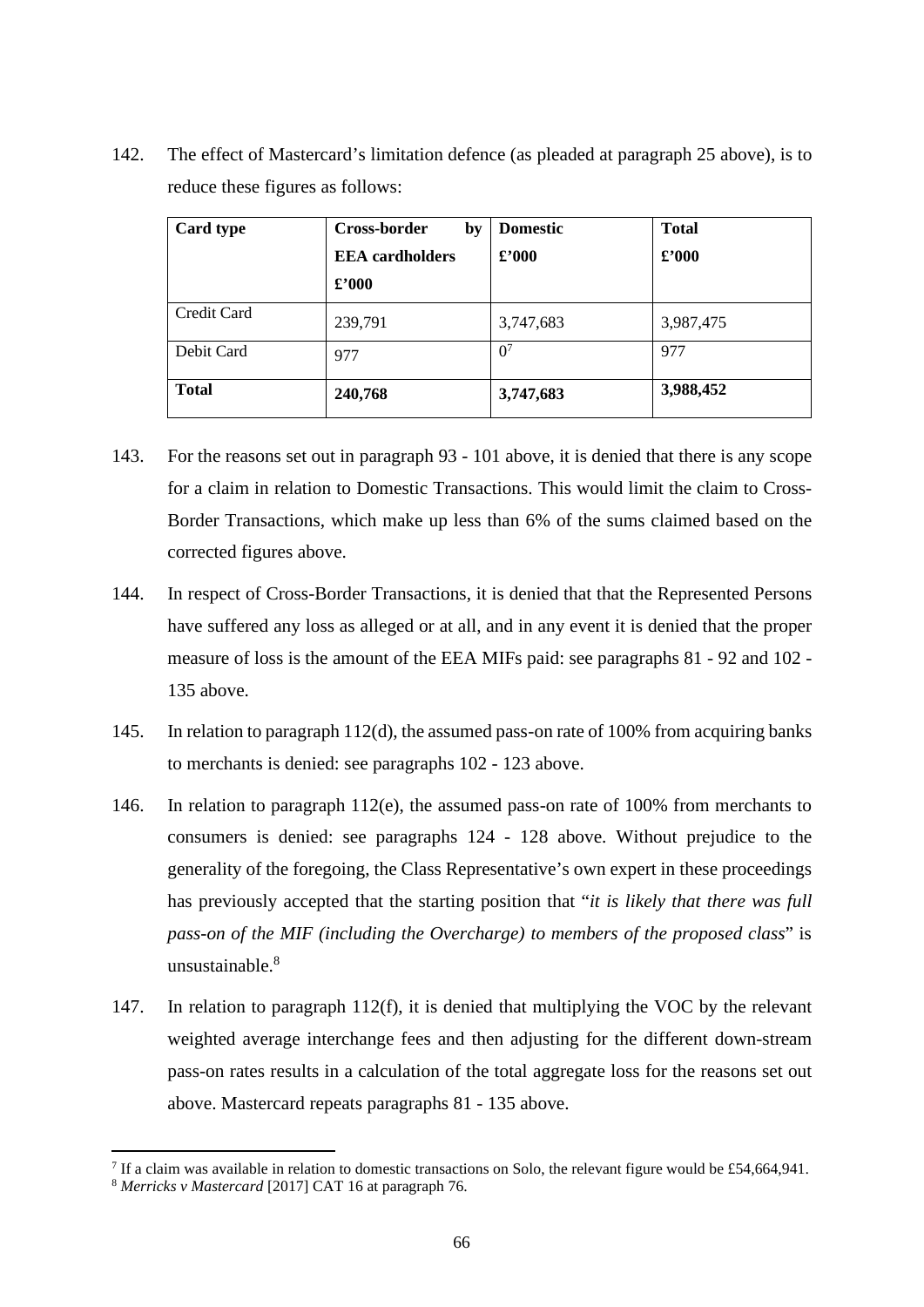- 148. In relation to paragraph 112(g) regarding interest, Mastercard repeats paragraph 151 below.
- 149. Furthermore, the calculation in paragraph 112 makes no attempt to identify the extent to which this supposed aggregate loss was suffered by Represented Persons rather than third parties. It is for the Class Representative to plead and prove his case. While Mastercard notes paragraph 112(h) which states that the class representative will make adjustments in due course to reflect (i) individuals who died before the collective proceedings were issued; and (ii) class members who opt out of, or opt in to, the collective proceedings; this would be insufficient to establish the loss suffered by Represented Persons rather than third parties for the reasons set out at paragraphs 133 - 135 above. In relation to category (i), based on data from the Office of National Statistics, approximately 14.4 million people aged over 16 died in the UK from the beginning of the claim period to the Domicile Date of 8 September 2016, which amounts to approximately 24% of individuals who purchased goods and services in the UK during the claim period and were resident in the UK and aged 16 or over at the relevant time.

### **Solo**

- 150. In relation to paragraph 113:
	- a. Mastercard notes that it is accepted that there is no scope for a claim in respect of schemes which were not operated under Mastercard's interchange network rules and that it is, therefore, accepted that there is no scope for a claim in relation to Domestic Transactions on Maestro UK. Although not expressly stated, it also appears to be accepted that there is no scope for a claim in relation to Domestic Transactions on Switch, which was a domestic debit card scheme.
	- b. Despite these admissions, the Claim includes claims worth over £250 million (plus interest) in relation to Domestic Transactions on Solo debit cards.<sup>9</sup>
	- c. As set out above, Solo debit was part of the UK Switch scheme which was a separate domestic debit card. Solo debit did not operate under Mastercard's interchange network rules, save for a small number of Solo cards which were cobranded Maestro for cross-border functionality, which only operated under

<sup>&</sup>lt;sup>9</sup> As confirmed in Quinn Emanuel's letter dated 9 November 2016.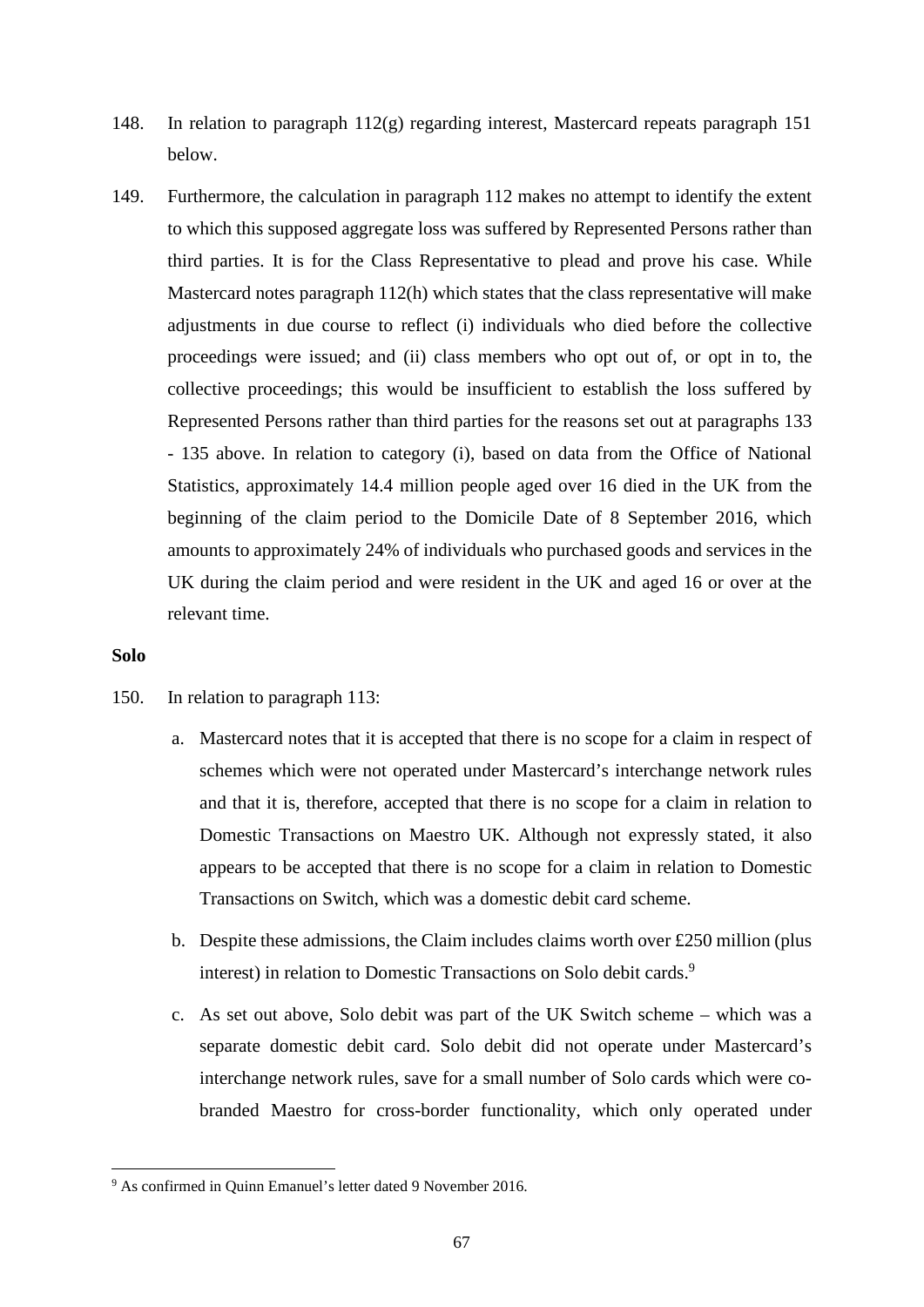Mastercard's interchange network rules in relation to such cross-border transactions.

- d. Furthermore, so far as Mastercard is aware, during the relevant period, the same interchange fees set in the same way applied to Solo debit cards as applied to UK Switch/Maestro cards, i.e. average domestic interchange fees were significantly below Maestro's EEA MIFs.
- e. There is, therefore, no scope for a claim in relation to Domestic Transactions on debit cards.

### **Interest**

- 151. In relation to interest:
	- a. It is denied that there is any basis for claiming interest at the rate of 5% above the Bank of England base rate.
	- b. The general presumption in relation to private individuals is that the appropriate rate of interest is the investment rate.
	- c. In circumstances where the Claim is brought on behalf of the entire adult population of the UK during the relevant period, there is no basis for displacing that general presumption, which necessarily applies.
	- d. In particular, it is denied that "objective characterisation" of the Class (as pleaded at paragraph  $112(g)$ ) would justify a different rate. Any such characterisation would have to take account of the fact that, even if consumers did suffer loss, the majority of those consumers would not have funded any such losses through higher borrowing, but rather through lower spending (and so would not have incurred or received any interest) or lower saving (and so would have lost interest at significantly lower investment rates, rather than borrowing rates). The Class Representative has not been able to identify any way of determining the proportion of Represented Persons that would have funded any such losses through higher borrowing costs nor the borrowing rates that they would have incurred in doing so. For the avoidance of doubt, it is also denied that consumers necessarily face higher borrowing costs than commercial entities, as a very large proportion of consumer borrowing takes place on a secured basis at rates which are often far lower than the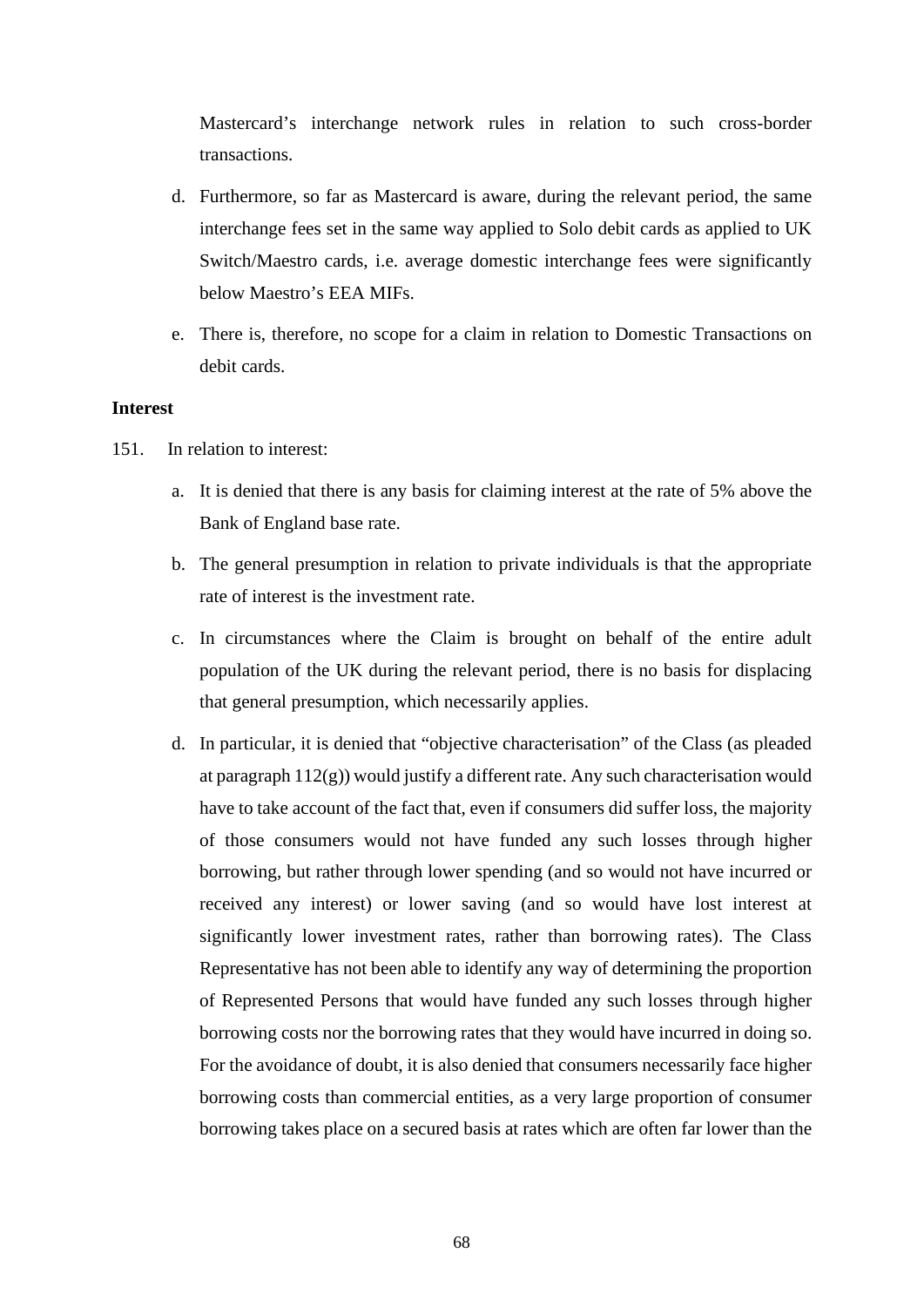rates for unsecured borrowing paid by commercial entities. Consequently, there is no basis for interest at any rate other than the investment rate.

# **Relief Sought**

152. In the premises, it is denied that the Represented Persons are entitled to the relief claimed or to any relief.

**Matthew Cook QC** 

**Hugo Leith** 

### **Statement of Truth**

Mastercard believes that the facts stated in this Defence are true. I am duly authorised as Mastercard's legal representative to sign this statement of truth on behalf of Mastercard. I understand that proceedings for contempt of court may be brought against anyone who makes, or causes to be made, a false statement in a document verified by a statement of truth without an honest belief in its truth.

Signed:

Name: MARK SANSOM

Date: 9 May 2022

Served by Freshfields Bruckhaus Deringer LLP of 100 Bishopsgate, London EC2P 2SR. Solicitors for Mastercard.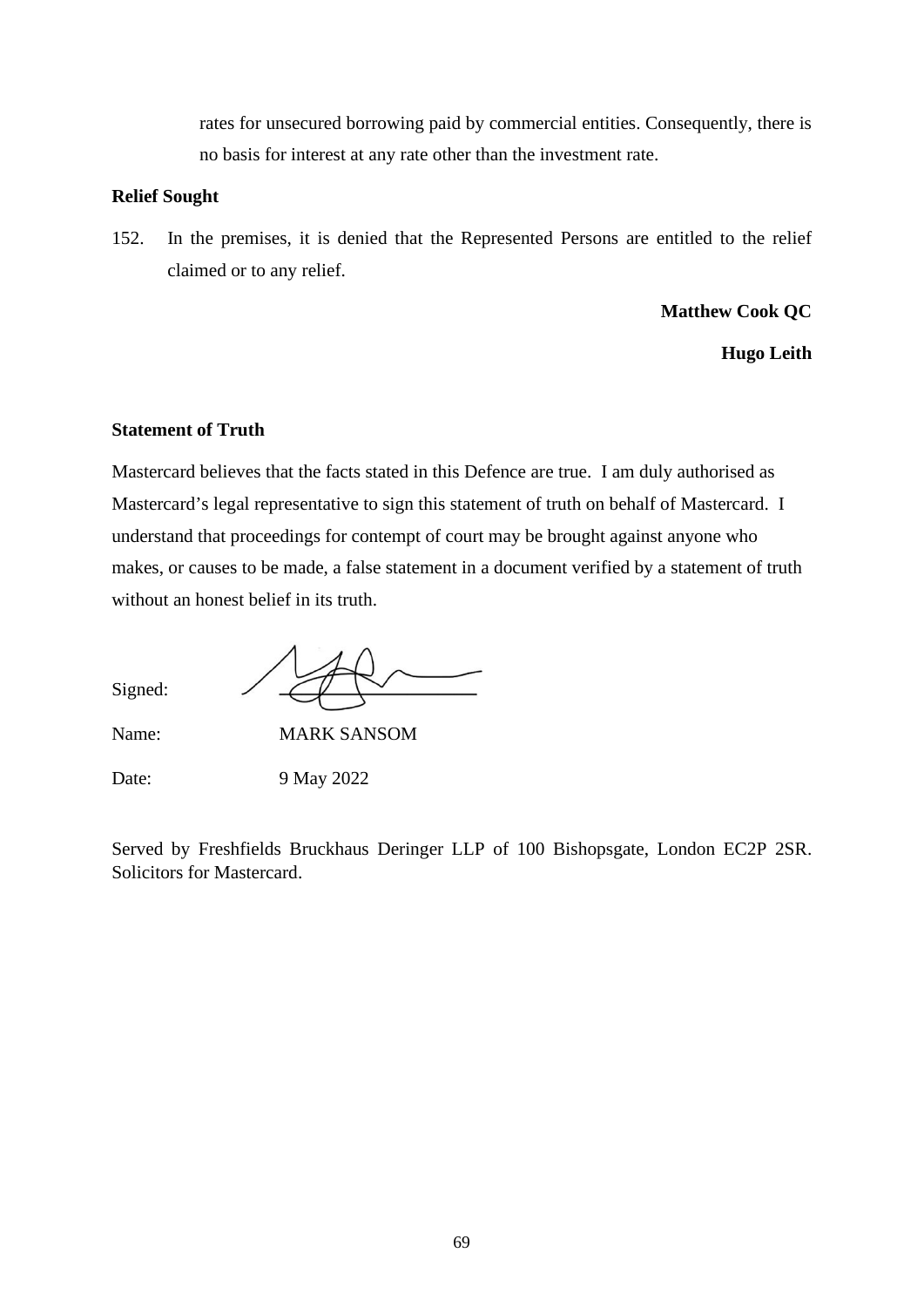# **Annex 1**

# Table 1: VOC

|              | <b>Credit Card - Domestic</b><br>$\pounds$ '000 | <b>Credit Card -</b><br><b>Cross-border by</b><br><b>EEA</b><br><b>Cardholders</b><br>$\pounds$ '000 | <b>Debit Card -</b><br>Domestic £'000 | <b>Debit Card -</b><br><b>Cross-border by</b><br><b>EEA</b><br><b>Cardholders</b><br>$\pmb{\pounds}^{\prime}000$ |
|--------------|-------------------------------------------------|------------------------------------------------------------------------------------------------------|---------------------------------------|------------------------------------------------------------------------------------------------------------------|
| 1992         | 6,280,226                                       | 357,734                                                                                              | $\boldsymbol{0}$                      | $\boldsymbol{0}$                                                                                                 |
| 1993         | 11,533,510                                      | 361,451                                                                                              | $\boldsymbol{0}$                      | $\boldsymbol{0}$                                                                                                 |
| 1994         | 12,915,908                                      | 462,736                                                                                              | $\boldsymbol{0}$                      | $\mathbf{0}$                                                                                                     |
| 1995         | 14,461,366                                      | 630,285                                                                                              | $\boldsymbol{0}$                      | $\mathbf{0}$                                                                                                     |
| 1996         | 16,188,612                                      | 706,463                                                                                              | $\mathbf{0}$                          | $\boldsymbol{0}$                                                                                                 |
| 1997         | 18,513,932                                      | 751,469                                                                                              | $0 (4,000)^{10}$                      | $\mathbf{0}$                                                                                                     |
| 1998         | 20,302,798                                      | 778,654                                                                                              | 0(221,000)                            | $\mathbf{0}$                                                                                                     |
| 1999         | 22,638,005                                      | 980,995                                                                                              | 0(610,000)                            | $\mathbf{0}$                                                                                                     |
| 2000         | 24,803,664                                      | 1,268,320                                                                                            | 0(1,085,000)                          | $\Omega$                                                                                                         |
| 2001         | 27,124,199                                      | 1,679,537                                                                                            | 0(2,124,000)                          | 3,321                                                                                                            |
| 2002         | 28,106,062                                      | 2,173,053                                                                                            | 0(2,884,000)                          | 6,385                                                                                                            |
| 2003         | 32,548,176                                      | 2,780,692                                                                                            | 0(4,768,000)                          | 9,861                                                                                                            |
| 2004         | 38,984,992                                      | 3,217,833                                                                                            | 0(6,195,000)                          | 7,828                                                                                                            |
| 2005         | 42,689,528                                      | 3,088,634                                                                                            | 0(4,848,000)                          | 11,178                                                                                                           |
| 2006         | 47,536,797                                      | 3,524,380                                                                                            | 0(4,482,000)                          | 30,974                                                                                                           |
| 2007         | 55,983,631                                      | 2,585,676                                                                                            | 0(5,657,000)                          | 57,746                                                                                                           |
| 2008         | 29,571,499                                      | 876,850                                                                                              | 0(2,852,599)                          | 40,122                                                                                                           |
| <b>Total</b> | 450,182,906                                     | 26,224,764                                                                                           | 0(35,730,599)                         | 167,415                                                                                                          |

*Notes: Commercial credit card figures have been removed from credit card figures. Credit card domestic data for 1992-1995 has been back-casted from 1996 figures. Data for 1992 and 2008 has been adjusted to reflect the start and end dates of the claim period.* 

<sup>&</sup>lt;sup>10</sup> Domestic Transactions on Solo cards are not properly the subject of the present claim for the reasons set out at paragraph 150 above. However, if such a claim was available, the relevant VOC figure is stated in brackets in italics.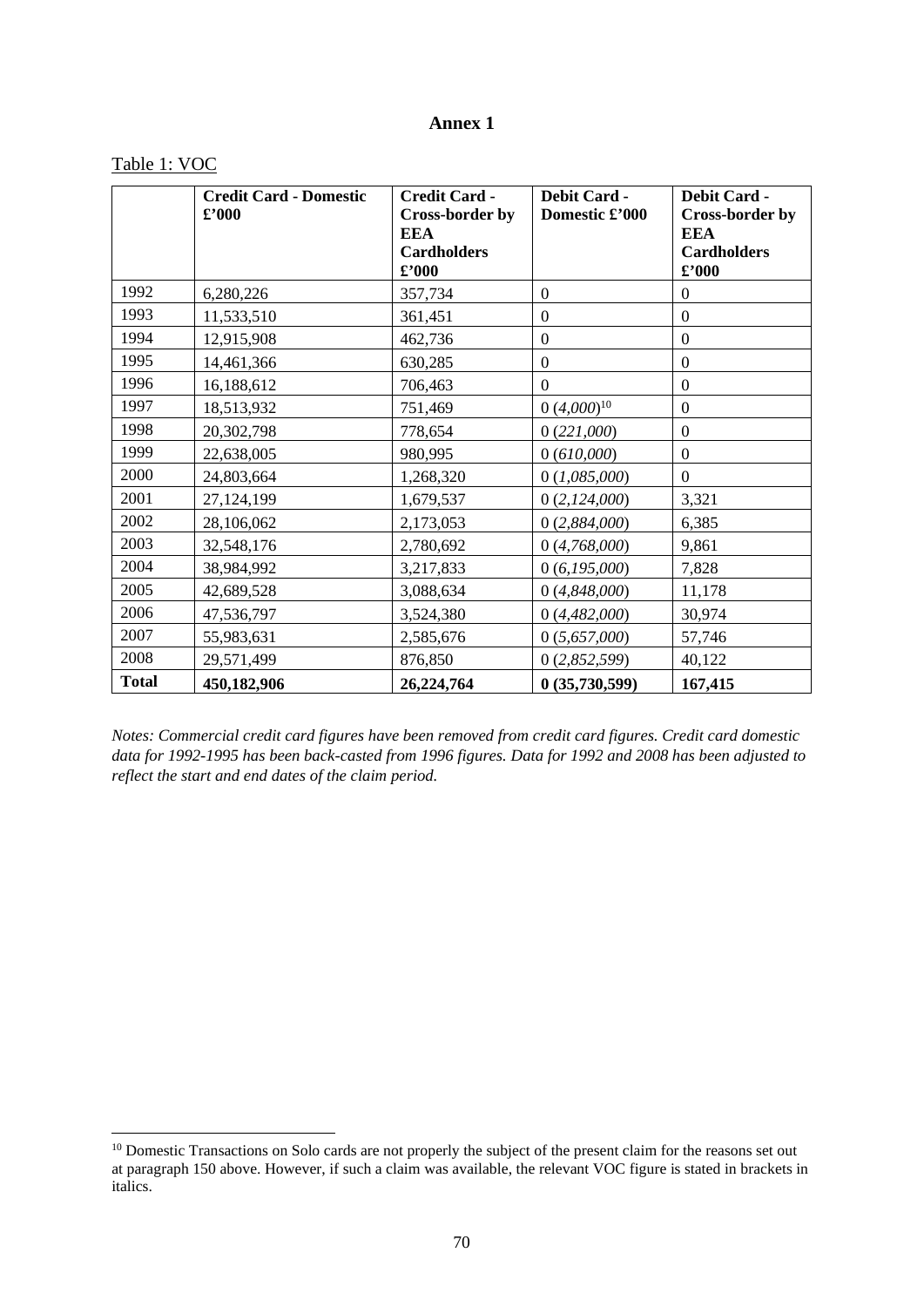|      | <b>Credit Card - Domestic</b> | <b>Credit Card -</b><br><b>Cross-border by</b><br>EEA<br><b>Cardholders</b> | Debit Card -<br><b>Domestic</b> | <b>Debit Card -</b><br>Cross-border by<br>EEA<br><b>Cardholders</b> |
|------|-------------------------------|-----------------------------------------------------------------------------|---------------------------------|---------------------------------------------------------------------|
| 1992 | 1.18%                         | 1.00%                                                                       |                                 |                                                                     |
| 1993 | 1.18%                         | 1.00%                                                                       |                                 |                                                                     |
| 1994 | 1.18%                         | 1.00%                                                                       |                                 |                                                                     |
| 1995 | 1.15%                         | 0.99%                                                                       |                                 |                                                                     |
| 1996 | 1.12%                         | 0.98%                                                                       |                                 |                                                                     |
| 1997 | 1.11%                         | 0.97%                                                                       | 0.153%                          |                                                                     |
| 1998 | 1.08%                         | 0.94%                                                                       | 0.153%                          |                                                                     |
| 1999 | 1.08%                         | 0.93%                                                                       | 0.153%                          |                                                                     |
| 2000 | 1.09%                         | 0.97%                                                                       | 0.153%                          |                                                                     |
| 2001 | 1.09%                         | 1.02%                                                                       | 0.153%                          | 0.65%                                                               |
| 2002 | 1.06%                         | 1.04%                                                                       | 0.153%                          | 0.65%                                                               |
| 2003 | 1.01%                         | 1.04%                                                                       | 0.153%                          | 0.65%                                                               |
| 2004 | 0.96%                         | 1.04%                                                                       | 0.153%                          | 0.63%                                                               |
| 2005 | 0.93%                         | 1.04%                                                                       | 0.153%                          | 0.59%                                                               |
| 2006 | 0.92%                         | 1.04%                                                                       | 0.153%                          | 0.57%                                                               |
| 2007 | 0.91%                         | 1.04%                                                                       | 0.153%                          | 0.57%                                                               |
| 2008 | 0.90%                         | 1.04%                                                                       | 0.153%                          | 0.57%                                                               |

Table 2: Weighted average interchange fees

*Notes: Interchange fees are assumed to remain constant in the periods before and after any discrete datapoints are available. Where there is a gap between two periods of available datapoints, the change in interchange fees is assumed to follow a linear path.*